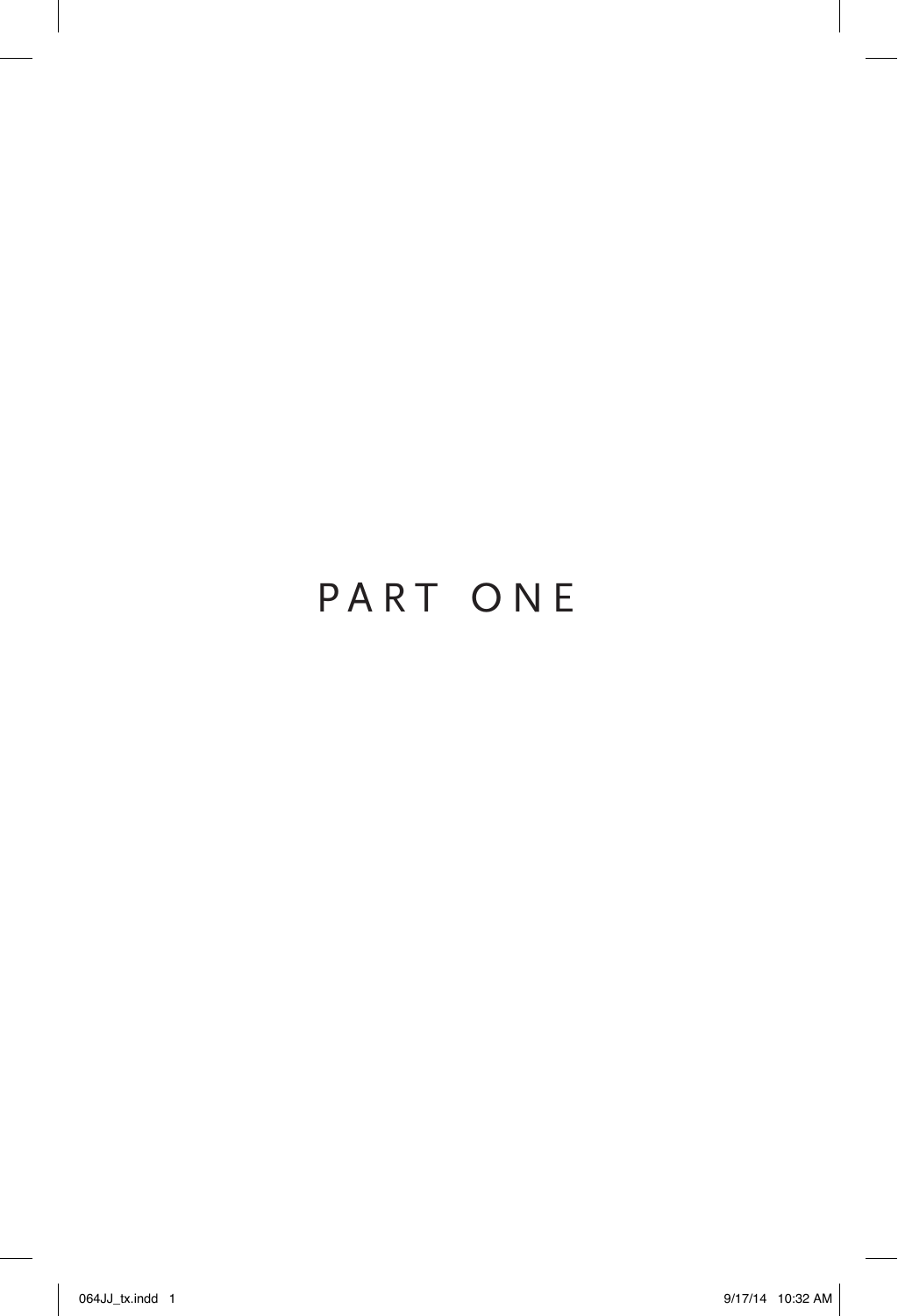# 1

rover kept his eyes on the white-painted concrete floor in the eleven-square-metre prison cell. He bit down on the slightly too long gold front tooth in his lower jaw. He had reached the hardest part of his confession. The only sound in the cell was his nails scratching the madonna tattoo on his forearm. The boy sitting cross-legged on the bed opposite him had remained silent ever since Rover had entered. He had merely nodded and smiled his blissful Buddha smile, his gaze fixed at a point on Rover's forehead. People called the boy Sonny and said that he had killed two people as a teenager, that his father had been a corrupt police officer and that Sonny had healing hands. It was hard to see if the boy was listening, his green eyes and most of his face were hidden behind his long, matted hair,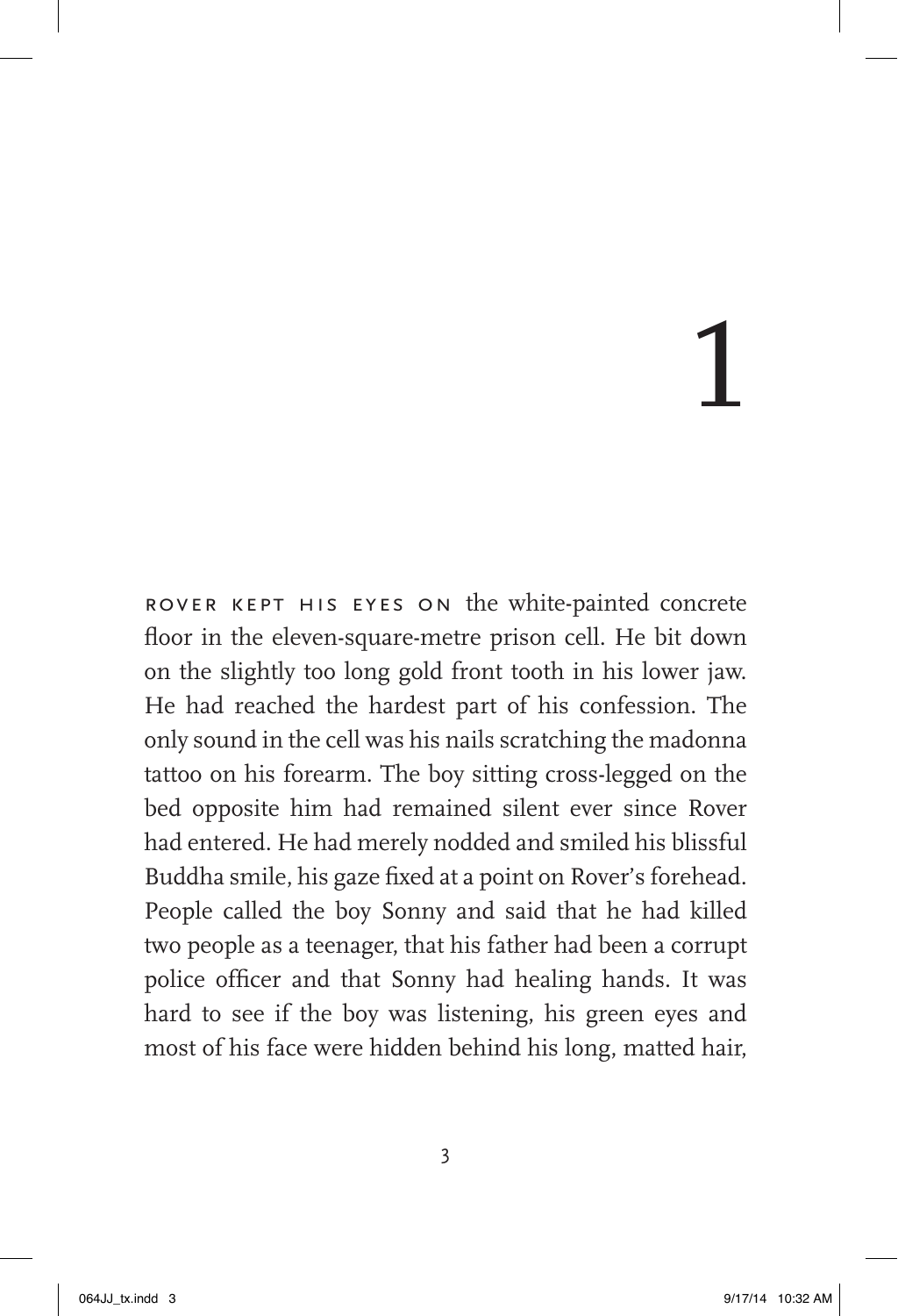but that didn't matter. Rover just wanted his sins forgiven and to receive Sonny's distinctive blessing so that tomorrow he could walk out of Staten Maximum Security Prison with the feeling of being a truly cleansed man. Not that Rover was religious, but it could do no harm when he intended to change, to give going straight a real try. Rover took a deep breath.

'I think she was from Belarus. Minsk is in Belarus, innit?' Rover looked up quickly, but the boy made no reply. 'Nestor had nicknamed her Minsk,' Rover said. 'He told me to shoot her.'

The obvious advantage of confessing to someone whose brain was fried was that no name and incident would stick; it was like talking to yourself. This might explain why inmates at Staten preferred this guy to the chaplain or the psychologist.

'Nestor kept her and eight other girls in a cage down in Enerhaugen. East Europeans and Asians. Young. Teenagers. At least I hope they were as old as that. But Minsk was older. Stronger. She escaped. Got as far as Tøyen Park before Nestor's dog caught her. One of those Argentine mastiffs – know what I'm talking about?'

The boy's eyes never moved, but he raised his hand. Found his beard. He started to comb it slowly with his fingers. The sleeve of his filthy, oversized shirt slipped down and revealed scabs and needle marks. Rover went on.

'Bloody big albino dogs. Kills anything its owner points

4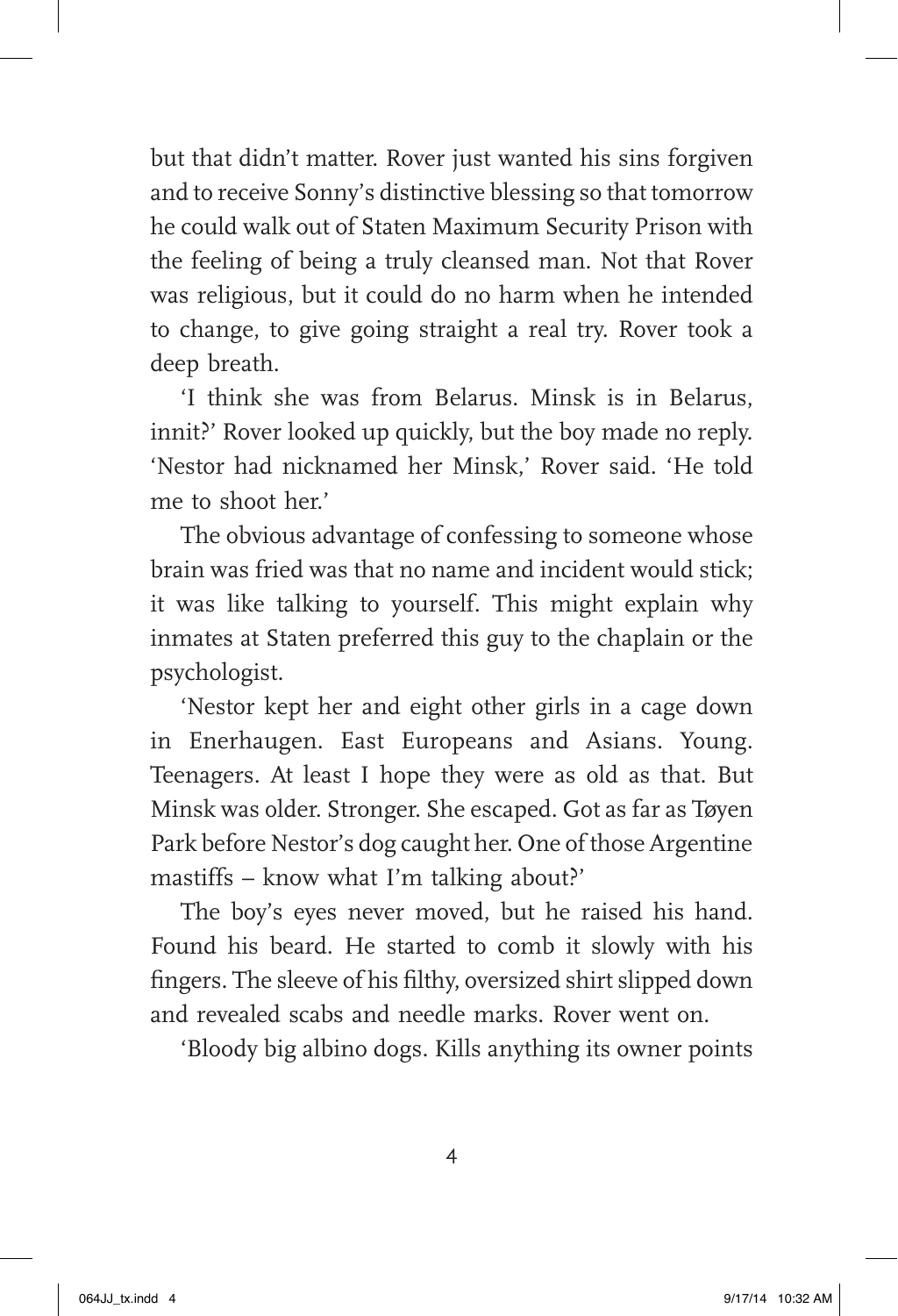at. And quite a lot he doesn't. Banned in Norway, 'course. A guy out in Rælengen got some from the Czech Republic, breeds them and registers them as white boxers. Me and Nestor went there to buy one when it was a pup. It cost more than fifty grand in cash. The puppy was so cute you wouldn't ever think it . . .' Rover stopped. He knew he was only talking about the dog to put off the inevitable. 'Anyway . . .'

Anyway. Rover looked at the tattoo on his other forearm. A cathedral with two spires. One for each sentence he had served, neither of which had anything to do with today's confession. He used to supply guns to a biker gang and modify some of them in his workshop. He was good at it. Too good. So good that he couldn't remain below the radar forever and he was caught. And so good that, while serving his first sentence, Nestor had taken him under his wing. Nestor had made sure he owned him so that from then on only Nestor would get his hands on the best guns, rather than the biker gang or any other rivals. He had paid him more for a few months' work than Rover could ever hope to earn in a lifetime in his workshop fixing motorbikes. But Nestor had demanded a lot in return. Too much.

'She was lying in the bushes, blood everywhere. She just lay there, dead still, staring up at us. The dog had taken a chunk out of her face – you could see straight to the teeth.' Rover grimaced. Get to the point. 'Nestor said it was time to teach them a lesson, show the other girls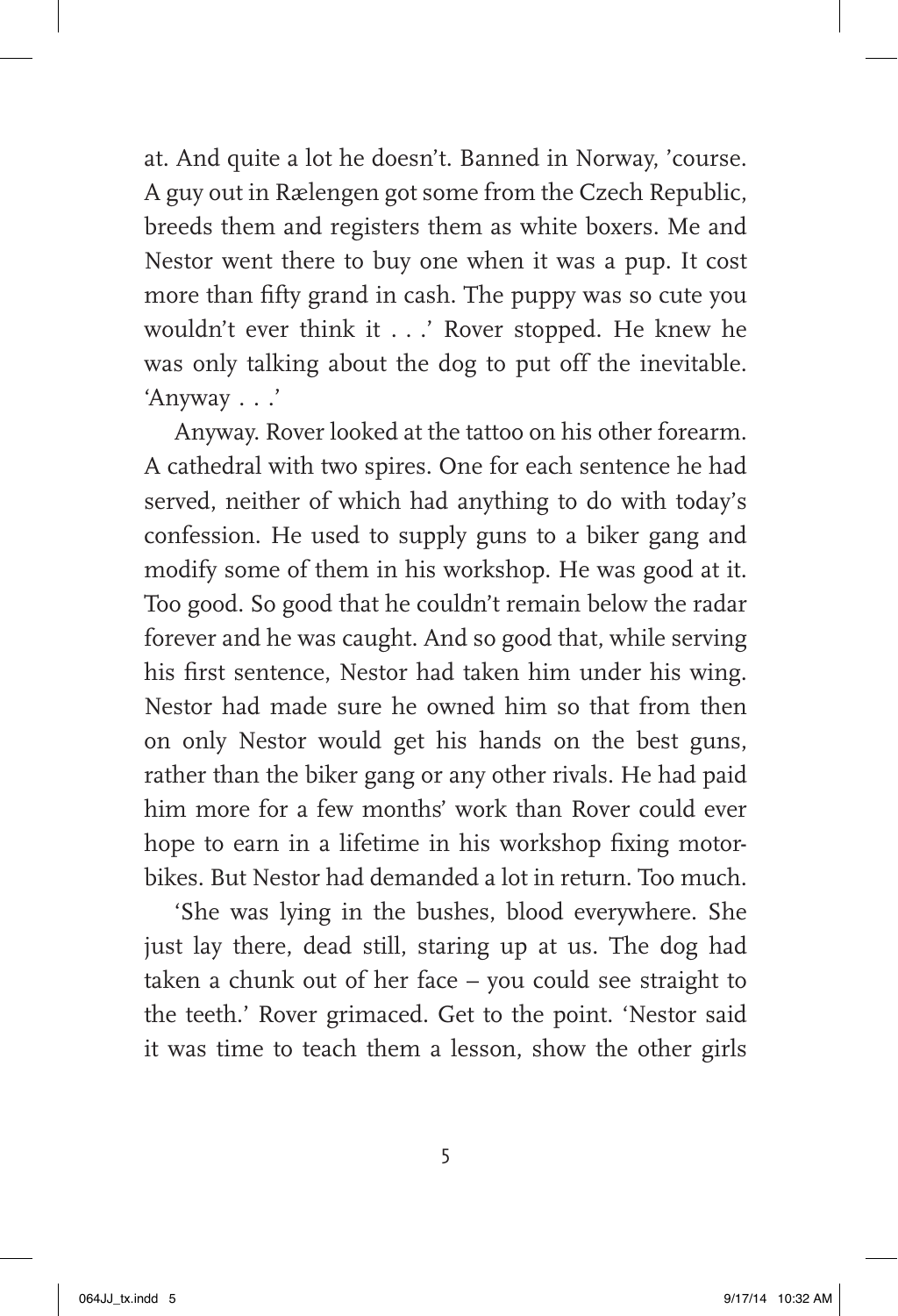what would happen to them. And that Minsk was worthless to him now anyway, given the state of her face . . .' Rover swallowed. 'So he told me to do it. Finish her off. That's how I'd prove my loyalty, you see. I had an old Ruger MK II pistol that I'd done some work on. And I was going to do it. I really was. That wasn't the problem . . .'

Rover felt his throat tighten. He had thought about it so often, gone over those seconds during that night in Tøyen Park, seeing the girl over and over again. Nestor and himself taking the leading roles with the others as silent witnesses. Even the dog had been silent. He had thought about it perhaps a hundred times? A thousand? And yet it wasn't until now, when he said the words out loud for the first time, that he realised that it hadn't been a dream, that it really *had* happened. Or rather it was as if his body hadn't accepted it until now. That was why his stomach was churning. Rover breathed deeply through his nose to quell the nausea.

'But I couldn't do it. Even though I knew she was gonna die. They had the dog at the ready and I was thinking that me, I'd have preferred a bullet. But it was as if the trigger was locked in position. I just couldn't pull it.'

The young man seemed to be nodding faintly. Either in response to what Rover was telling him or to music only he could hear.

'Nestor said we didn't have all day, we were in a public park after all. So he took out a small, curved knife from a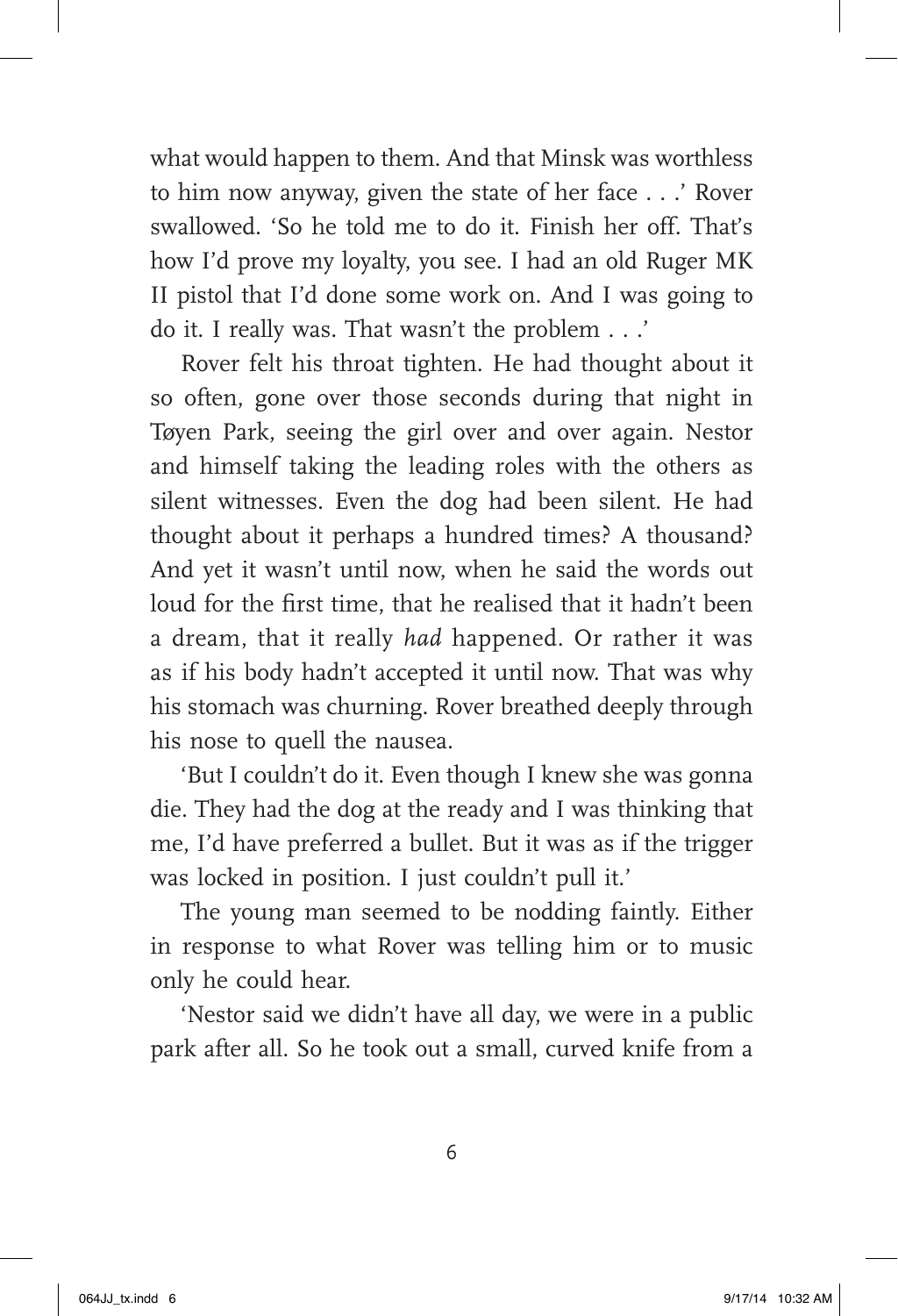leg holster, stepped forward, grabbed her by the hair, pulled her up and just seemed to swing the knife in front of her throat. As if gutting a fish. Blood spurted out three, four times, then she was empty. But d'you know what I remember most of all? The dog. How it started howling at the sight of all that blood.'

Rover leaned forward in the chair with his elbows on his knees. He covered his ears with his hands and rocked back and forth.

'And I did nothing. I just stood there, looking on. I did sod all. While they wrapped her in a blanket and carried her to the car, I just watched. We drove her to the woods, to Østmarksetra. Lifted her out and rolled her down the slope towards Ulsrudsvannet. Lots of people take their dogs for walks there so she was found the next day. The point was, Nestor wanted her to be found, d'you get me? He wanted pictures in the papers of what had happened to her. So he could show them to the other girls.'

Rover removed his hands from his ears.

'I stopped sleeping; every time I closed my eyes I had nightmares. The girl with the missing cheek smiled at me and bared all her teeth. So I went to see Nestor and told him I wanted out. Said I'd had enough of filing down Uzis and Glocks, that I wanted to go back to fixing motorbikes. Live a quiet life, not worry about the cops the whole time. Nestor said that was OK, he'd probably sussed that I didn't have it in me to be a tough guy. But he made it very clear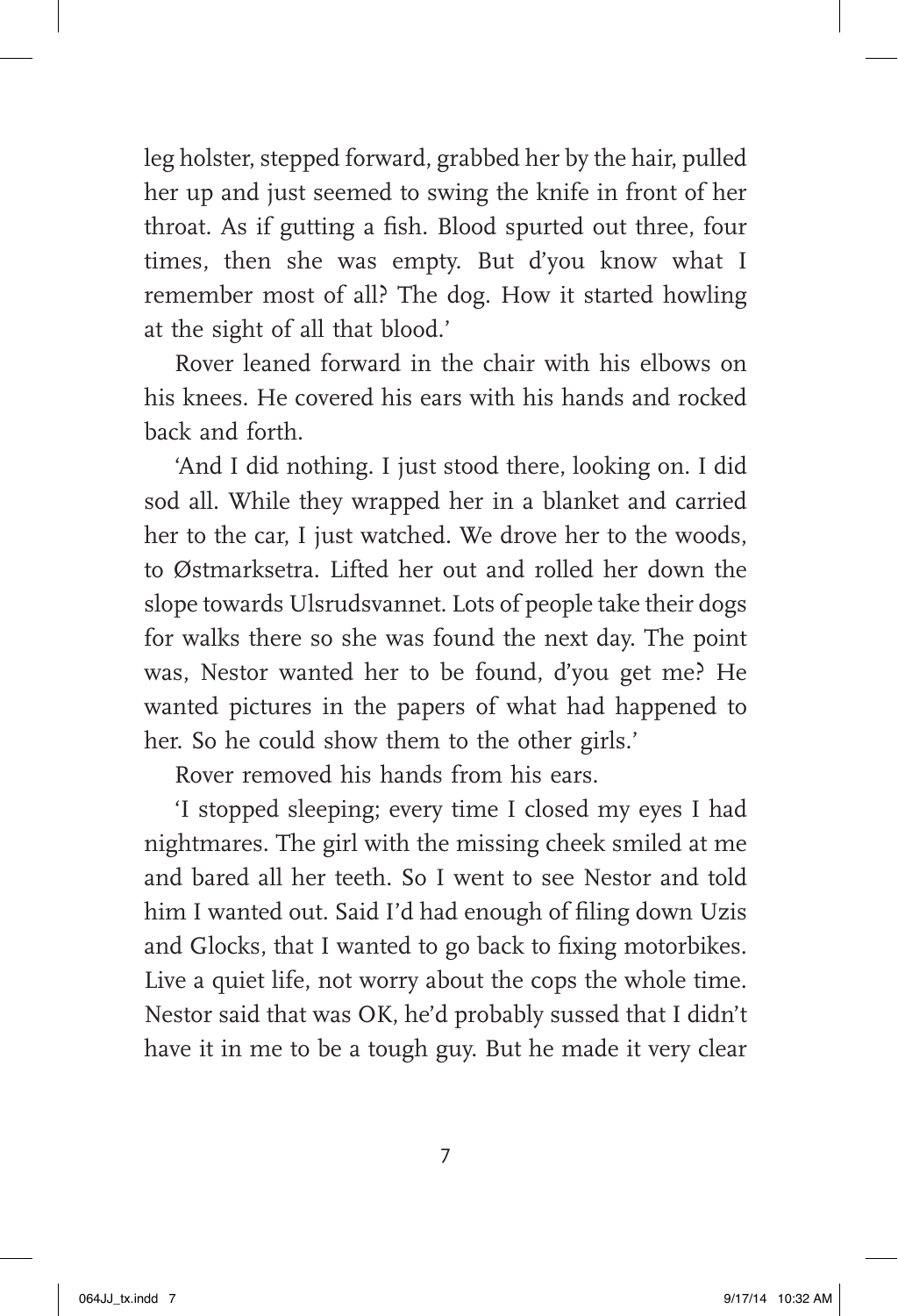what would happen to me if I talked. I thought we were sorted. I turned down every job I was offered even though I still had some decent Uzis lying around. But I kept thinking that something was brewing. That I would be bumped off. So I was almost relieved when the cops came and I got put away. I thought I'd be safer in prison. They got me on an old case – I was only an accessory, but they had arrested two guys who both said that I had supplied them with weapons. I confessed to it on the spot.'

Rover laughed hard. He started to cough. He leaned back in his chair.

'In eighteen hours I'm getting out of this place. Haven't got a clue what's waiting for me on the outside. But I know that Nestor knows I'm coming out even though I'm being released four weeks early. He knows everything that goes on in here and with the police, I'm sure of it. He has eyes and ears everywhere. So what I'm thinking is, if he wanted me dead, he might as well have me killed in here rather than wait for me to get out. What do you think?'

Rover waited. Silence. The boy didn't look as if he thought anything at all.

'Whatever happens,' Rover said, 'a little blessing can't hurt, can it?'

It was as if a light came on in Sonny's eyes at the word 'blessing' and he raised his right hand to signal that Rover should come closer and kneel. Rover knelt on the prayer rug in front of the bed. Franck didn't let any of the other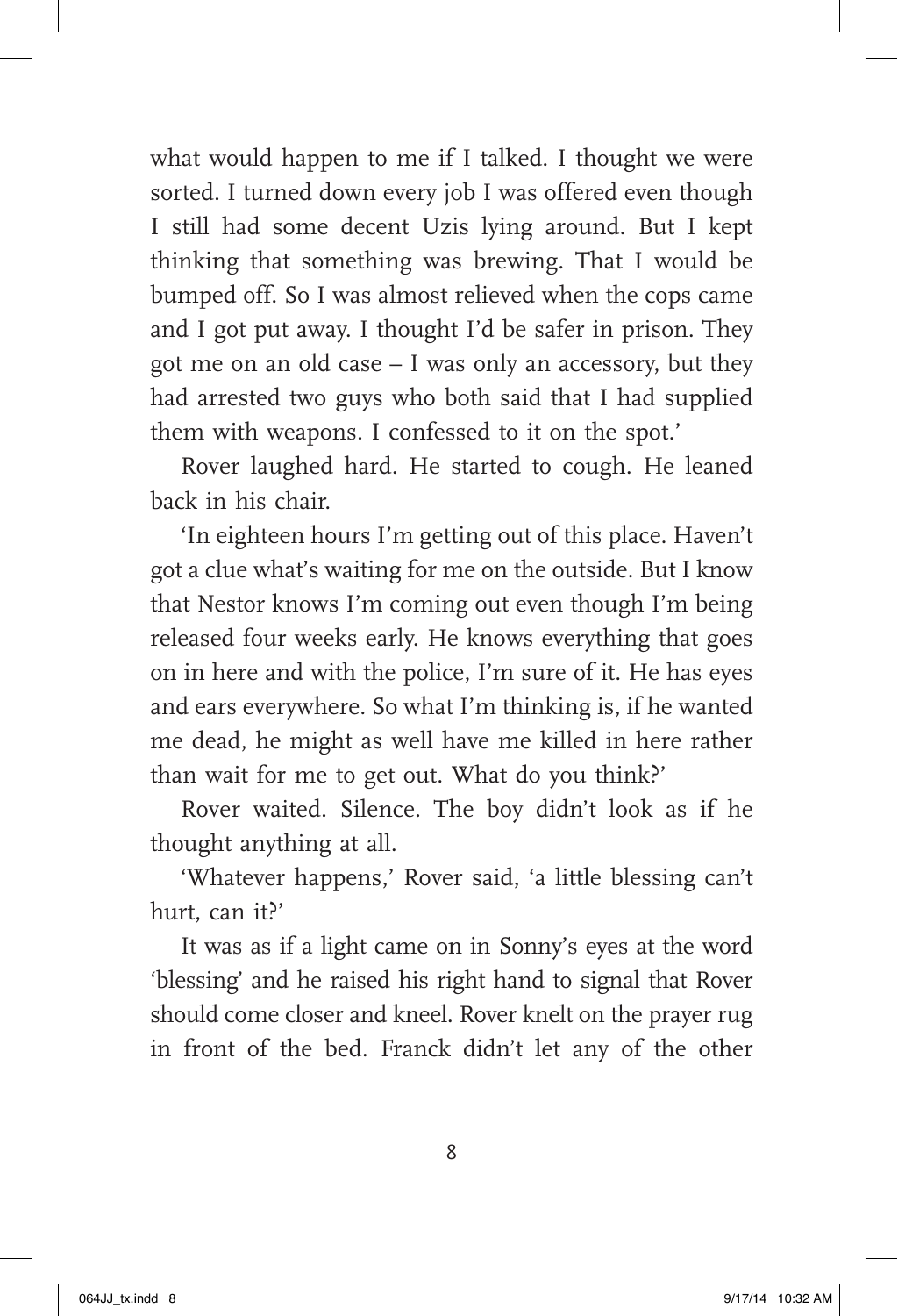inmates have rugs on the floor in their cells – it was a part of the Swiss model they used at Staten: no superfluous items in the cells. The number of personal possessions was limited to twenty. If you wanted a pair of shoes, you would have to give up two pairs of underpants or two books. Rover looked up at Sonny's face. The boy moistened his dry, scaly lips with the tip of his tongue. His voice was surprisingly light even though the words came slowly, but his diction was perfectly clear.

'All earthly and heavenly gods have mercy on you and forgive your sins. You will die, but the soul of the penitent sinner shall be led to Paradise. Amen.'

Rover bowed his head. He felt the boy's hand on his shaved head. Sonny was left-handed, but in this case it didn't take a genius to work out that he had a shorter life expectancy than most right-handed people. The overdose could happen tomorrow or in ten years – who knew? But Rover didn't think for one minute that the boy's hand was healing like people said. Nor did he really believe this business with the blessing. So why was he here? Well, religion was like fire insurance; you never really thought you'd need it, so when people said that the boy was prepared to take your sins upon himself and didn't want anything in return, why not say yes to some peace of mind? What Rover did wonder was how someone like Sonny could have killed in cold blood. It made no sense to him. Perhaps it was like the old saying: The devil has many disguises.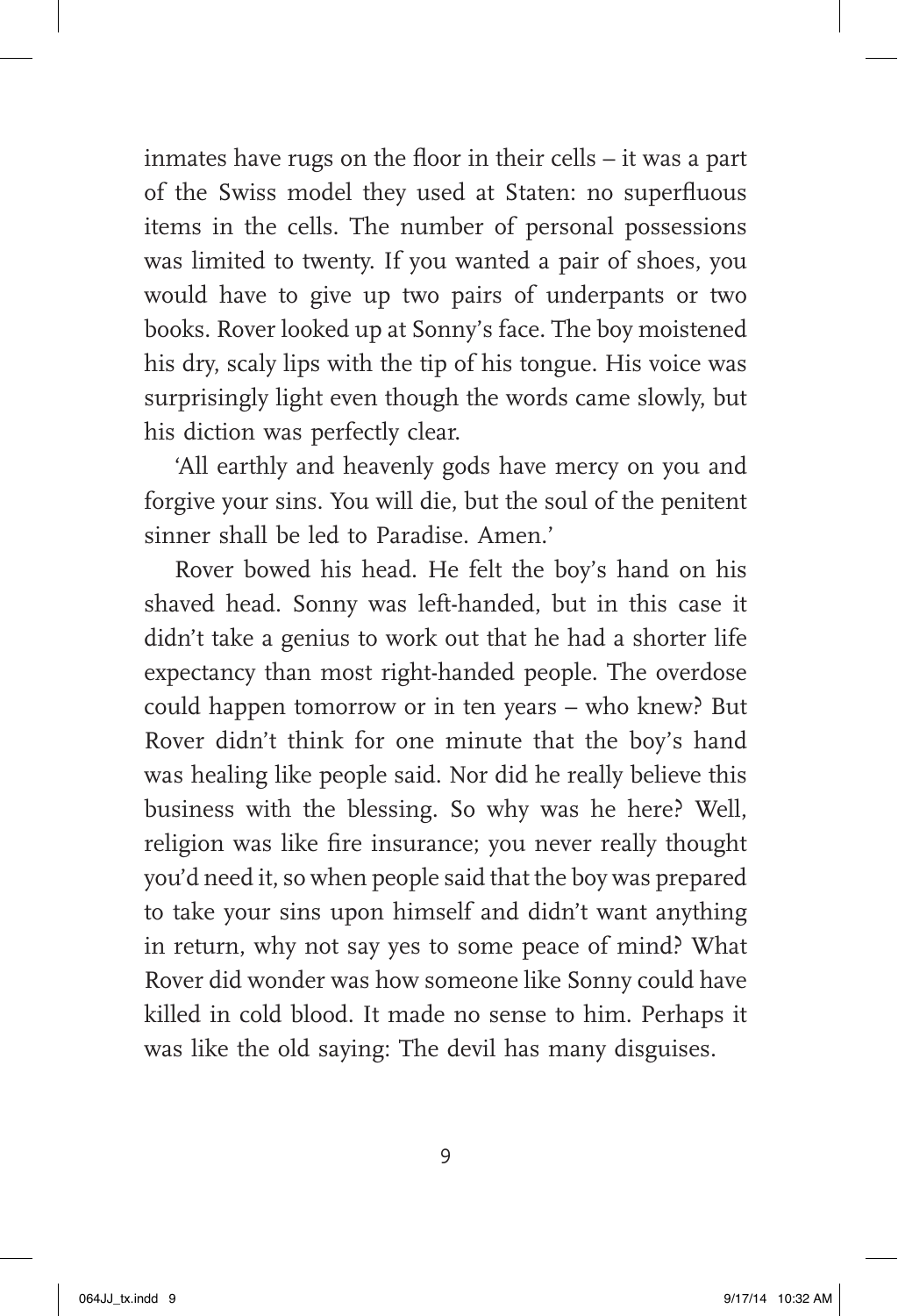'Salaam alaikum,' the voice said and the hand was lifted.

Rover stayed where he was with his head lowered. Probed the smooth backside of the gold tooth with his tongue. Was he ready now? Ready to meet his Maker if that was his fate? He raised his head.

'I know you never ask for anything in return, but . . .'

He looked at the boy's bare foot which he had tucked under. He saw the needle marks in the big vein on the instep. 'I did my last stretch in Botsen and getting hold of drugs in there was easy, no problem. Botsen isn't a maximum security prison, though. They say Franck has made it impossible to smuggle anything into Staten, but . . .' Rover stuck his hand in his pocket, '. . . but that's not quite true.'

He pulled something out. It was the size of a mobile phone, a gold-plated object shaped like a pistol. Rover pressed the trigger. A small flame shot out of the muzzle. 'Seen one of these before? Yeah, I bet you have. The officers who searched me when I came here certainly had. They told me they were selling smuggled cigarettes on the cheap if I was interested. So they let me keep the lighter. I don't suppose they'd read my rap sheet. No one bothers doing their job properly these days – makes you wonder how anything in this country ever gets done.'

Rover weighed the lighter in his hand.

'Eight years ago I made two of these. I ain't boasting if I tell you that nobody in Norway could have done a better job. I'd been contacted by a middleman who told me his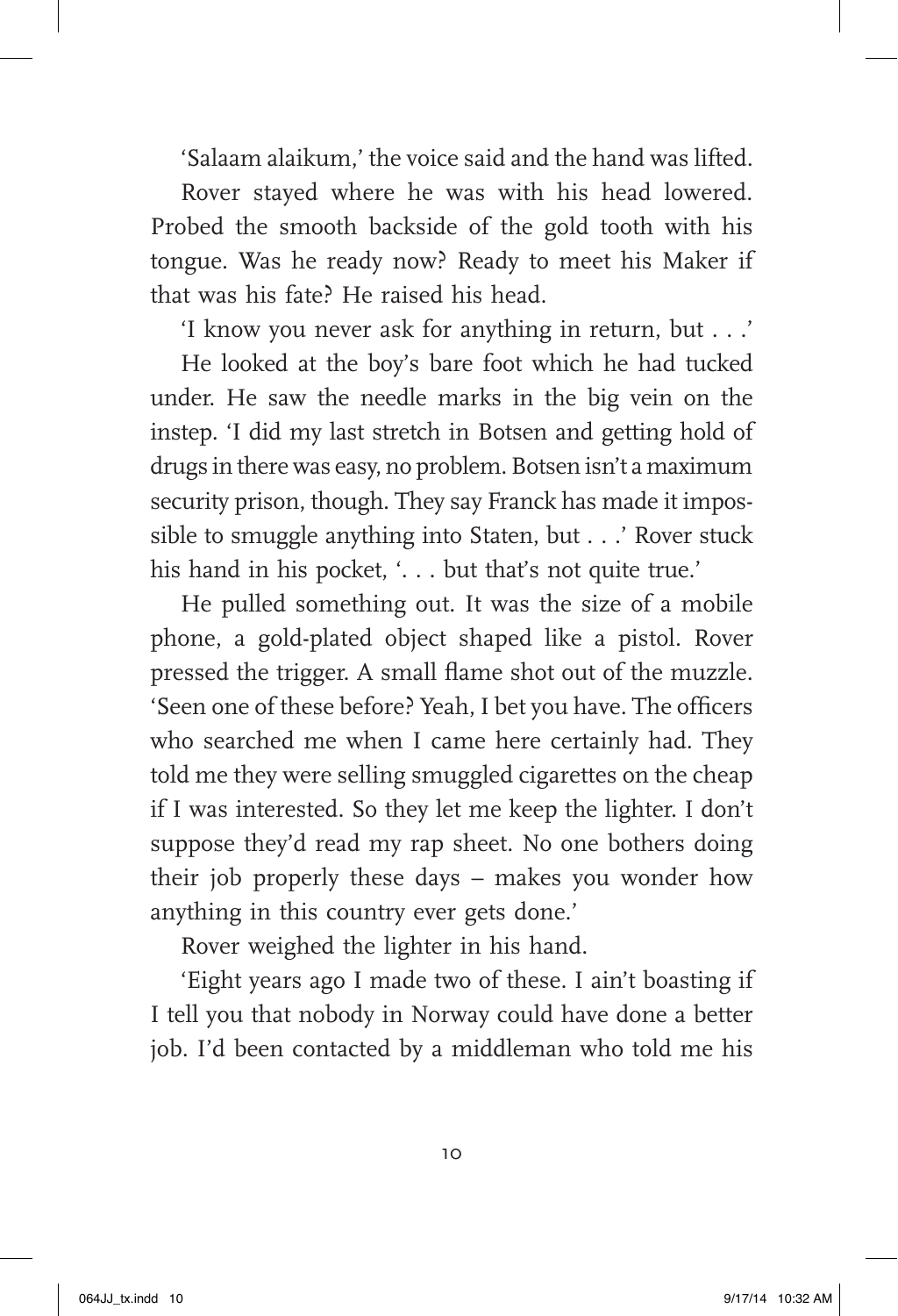client wanted a gun he would never have to hide, a gun that didn't look like a gun. So I came up with this. It's funny how people's minds work. At first they think it's a gun, obvs. But once you've shown them that you can use it as a lighter, they forget all about it being a gun. They still think it could also be a toothbrush or a screwdriver. But not a gun, no way. So . . .'

Rover turned a screw on the underside of the handle.

'It takes two 9mm bullets. I call it the Happy Couple Killer.' He aimed the barrel at the young man. 'One for you, sweetheart . . .' Then he pointed it at his own temple. 'And one for me . . .' Rover's laughter sounded strangely lonely in the small cell.

'Anyway. I was only supposed to make one; the client didn't want anyone else to know the secret behind my little invention. But I made another one. And I took it with me for protection, in case Nestor decided to try to kill me while I was inside. But as I'm getting out tomorrow and I won't need it any more, it's yours now. And here . . .'

Rover pulled out a packet of cigarettes from his other pocket. 'Because it'll look weird if you have a lighter, but no cigarettes, right?' He then took out a yellowed business card saying 'Rover's Motorcycle Workshop' and slipped it into the cigarette packet.

'Here's my address in case you ever have a motorbike that needs fixing. Or want to get yourself one hell of an Uzi. Like I said, I still have some lying—'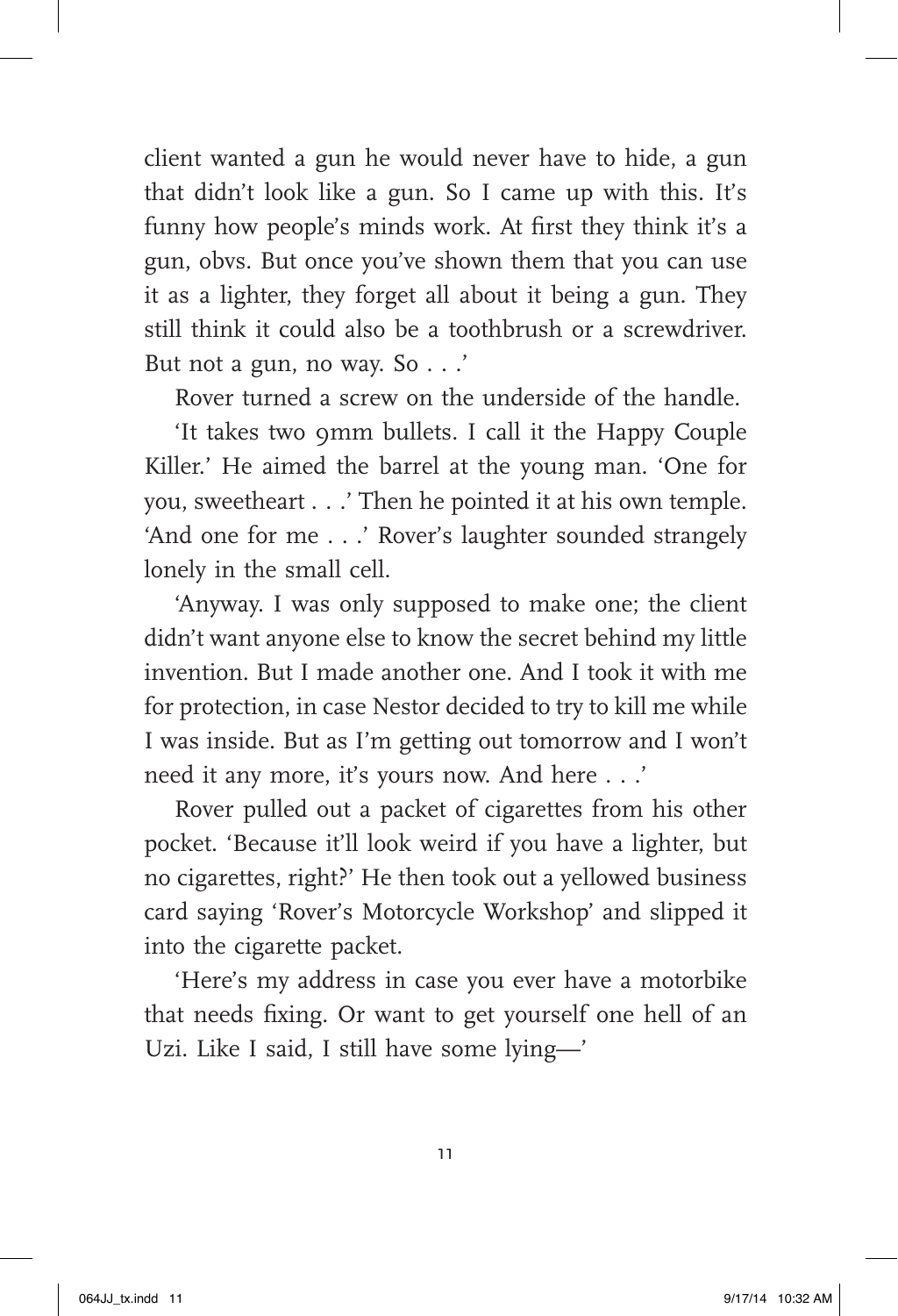The door opened outwards and a voice thundered: 'Get out, Rover!'

Rover turned round. The trousers of the prison officer in the doorway were sagging due to the large bunch of keys that dangled from his belt, although this was partly obscured by his belly, which spilled over the lining like rising dough. 'His Holiness has a visitor. A close relative, you could say.' He guffawed with laughter and turned to the man behind him. 'No offence, eh, Per?'

Rover slipped the gun and the cigarette packet under the duvet on the boy's bed and took one last look at him.

Then he left quickly.

The prison chaplain attempted a smile while he automatically straightened his ill-fitting dog collar. *A close relative. No offence*. He felt like spitting into the prison officer's fat, grinning face, but instead he nodded to the inmate emerging from the cell and pretended to recognise him. Glanced at the tattoos on his forearms. The madonna and a cathedral. But no, over the years the faces and the tattoos had become too numerous for him to distinguish between them.

The chaplain entered. He could smell incense. Or something that reminded him of incense. Like drugs being cooked.

'Hello, Sonny.'

The young man on the bed didn't look up, but he nodded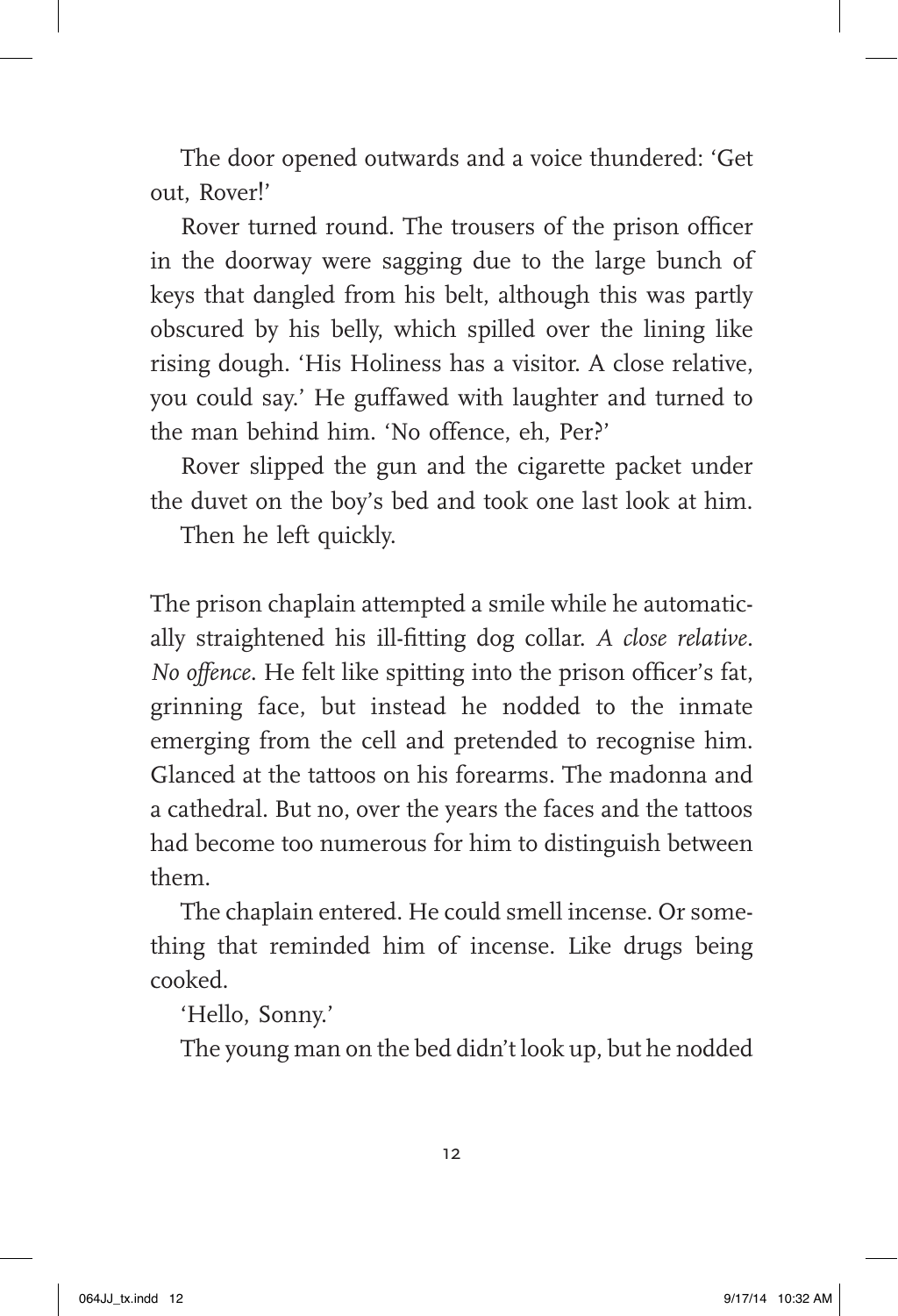slowly. Per Vollan took it to mean that his presence had been registered, acknowledged. Approved.

He sat down on the chair and experienced a slight discomfort when he felt the warmth from the previous occupant. He placed the Bible he had brought with him on the bed next to the boy.

'I put flowers on your parents' grave today,' he said. 'I know you haven't asked me to, but . . .'

Per Vollan tried to catch the boy's eye. He had two sons himself; both were grown up and had left the Vollan family home. As Vollan himself had. The difference was that his sons were always welcome back.

In court a witness for the defence, a teacher, had testified that Sonny had been a star pupil, a talented wrestler, popular, always helpful, indeed the boy had even expressed a desire to become a police officer like his father. But ever since his father had been found dead next to a suicide note in which he confessed to corruption Sonny hadn't been seen at school. The chaplain tried to imagine the shame of the fifteen-year-old boy. Tried to imagine his own sons' shame if they ever found out what their father had done. He straightened his dog collar again.

'Thank you,' Sonny said.

Per thought how strangely young Sonny seemed. Because he must be close to thirty by now. Yes. Sonny had served twelve years and he was eighteen when he was sent down. Perhaps it was the drugs that had preserved him,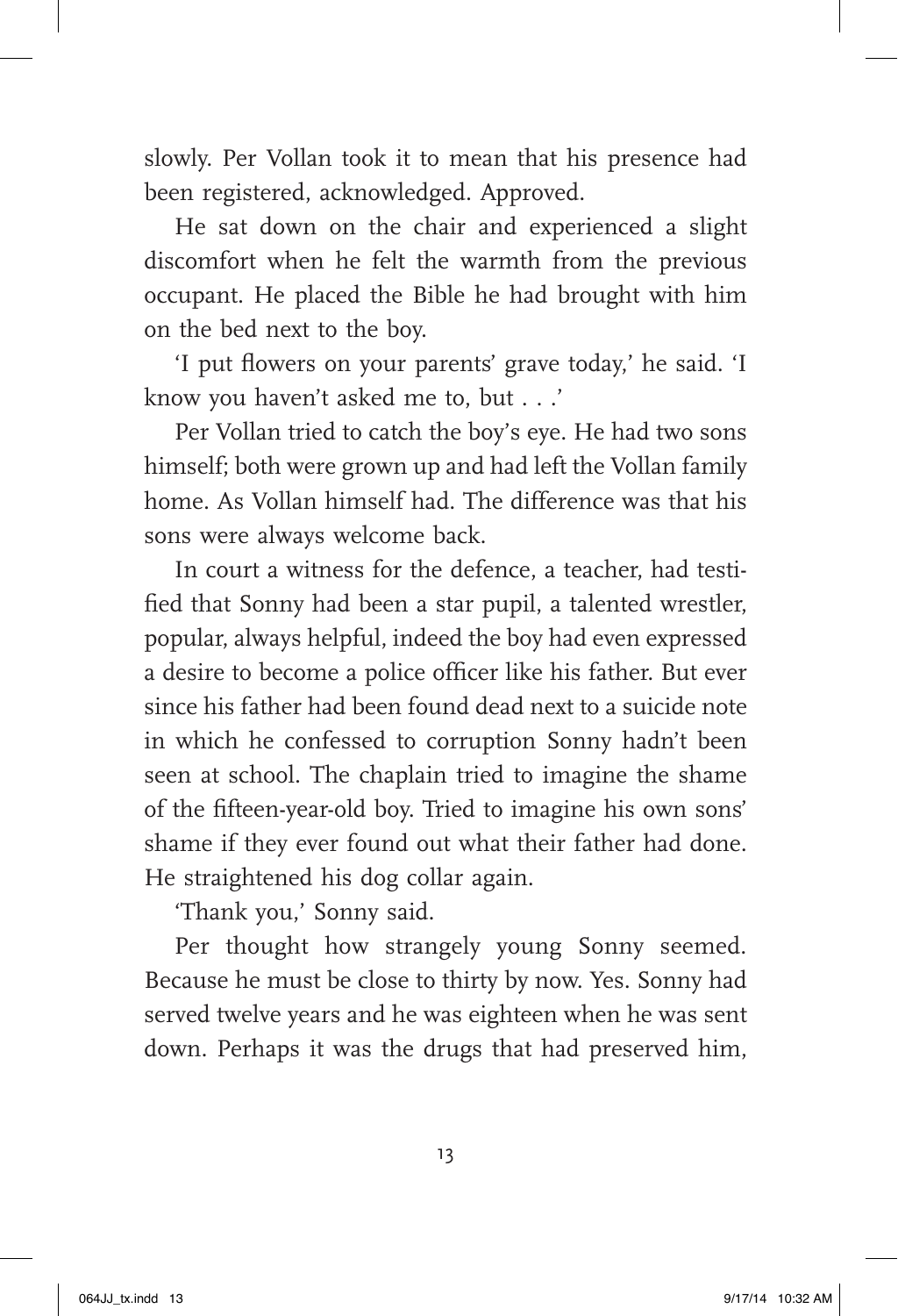preventing him from ageing so that only his hair and beard grew while his innocent baby eyes continued to gaze at the world in wonder. A wicked world. God knows it was evil. Per Vollan had been a prison chaplain for over forty years and seen the world grow more and more sinful. Evil spread like cancer, it made healthy cells sick, poisoned them with its vampire bite and recruited them to do its work of corruption. And once bitten no one ever escaped. No one.

'How are you, Sonny? Did you enjoy being out on day release? Did you get to see the sea?'

No reply.

Per Vollan cleared his throat. 'The prison officer said you got to see the sea. You might have read in the papers that a woman was found murdered the next day, not far from where you were. She was found in bed, in her own home. Her head had been . . . well. All the details are in here . . .' He tapped his finger on the Bible. The officer has already filed a report saying you ran away while you were at the sea and that he found you by the road one hour later. That you refused to account for your whereabouts. It's important that you don't say anything that contradicts his statement, do you understand? As usual you'll say as little as possible. All right? Sonny?'

Per Vollan finally succeeded in making eye contact with the boy. His expression told Per little about what was going on inside his head, but he felt fairly certain that Sonny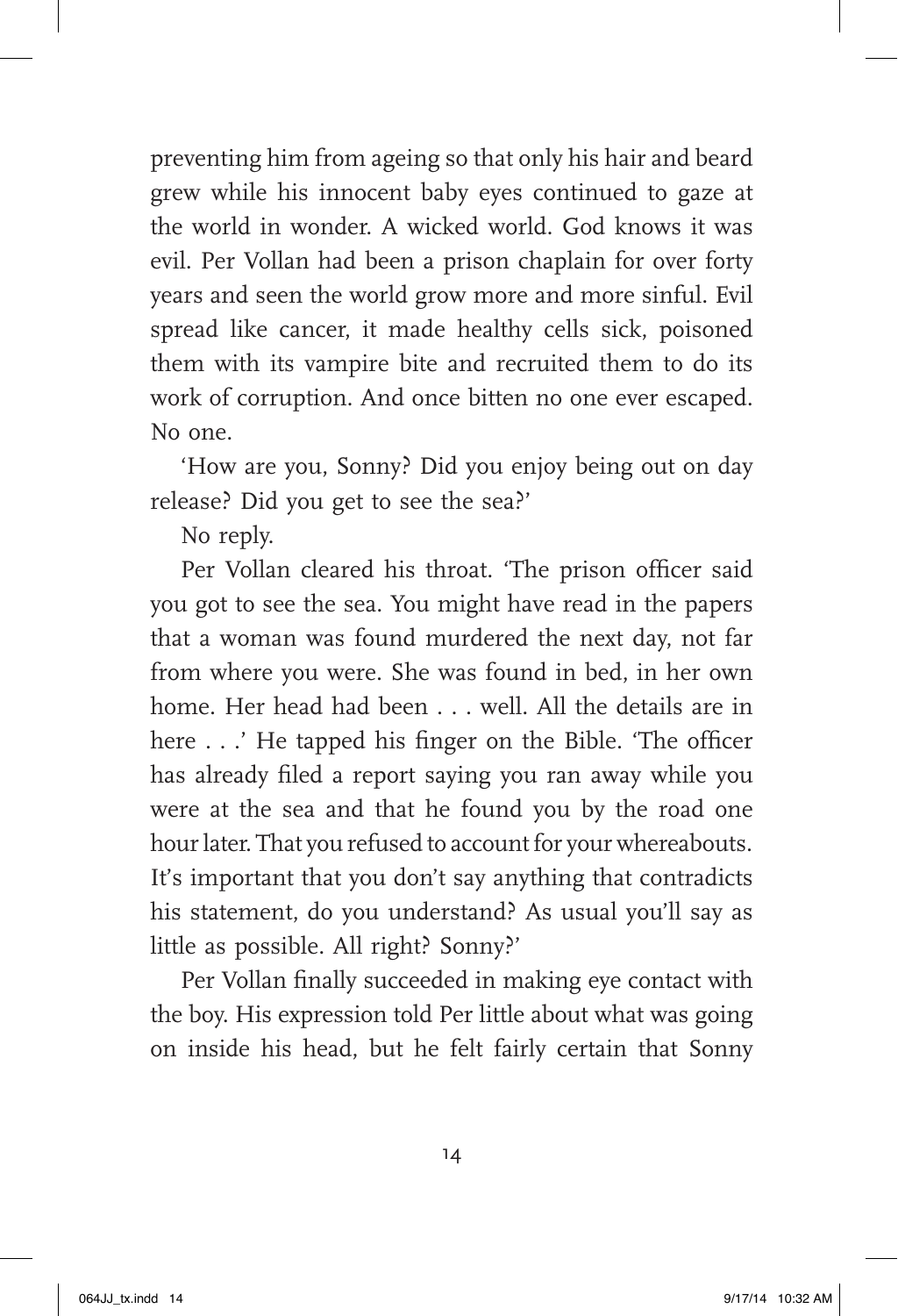Lofthus would follow orders and not say anything unnecessary to the police or the public prosecutor. All he had to do was utter a light, soft 'Guilty' when he was asked how he pleaded. Though it sounded paradoxical, Vollan occasionally sensed a direction, a force of will, a survival instinct that distinguished this junkie from the others, from those who had always been in free fall, who had never had any other plans, who had been heading for the gutter all along. This willpower might express itself as a sudden flash of insight, a question that revealed he had paid attention all along and seen and heard everything. Or in the way he might suddenly stand up, with a coordination, balance and flexibility you didn't see in other habitual drug users. While at other times, like now, he seemed to register nothing at all.

Vollan squirmed in his chair.

'Of course this means no more trips on the outside for you for quite a while. But you don't like the outside anyway, do you? And you did get to see the sea.'

'It was a river. Did the husband do it?'

The chaplain jumped. As when something unexpected breaks through black water right in front of you. 'I don't know. Is that important?'

No reply. Vollan sighed. He felt nauseous again. Recently it seemed to come and go. Perhaps he should make a doctor's appointment and get it checked out.

'Don't you worry about that, Sonny. Just remember that on the outside people like you have to scavenge all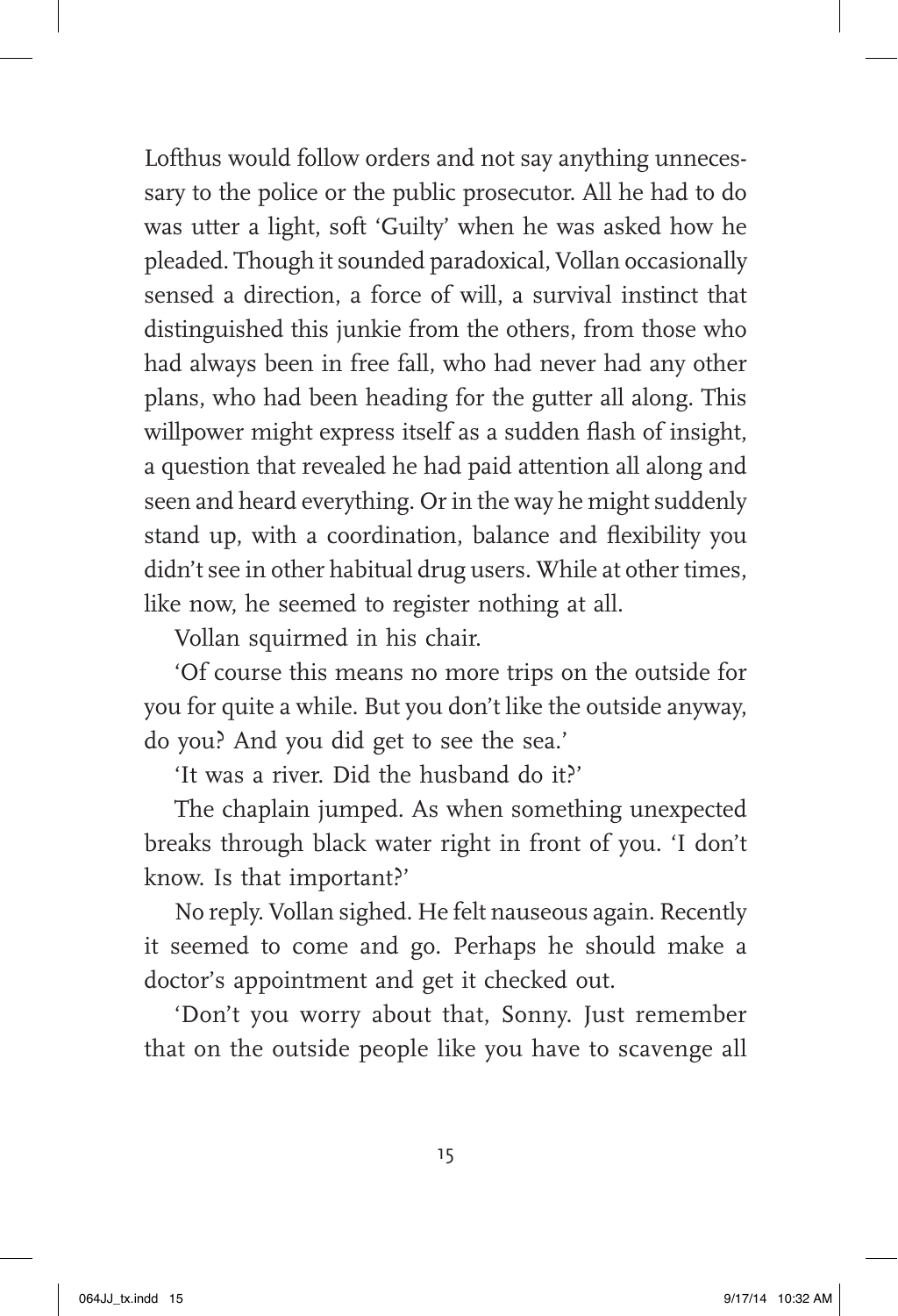day to get their next fix. While in here everything is taken care of. And don't forget that time passes. Once you finish serving out your old sentences, you'll be no use to them, but with this murder you can extend your detention.'

'So it was the husband. Is he rich?'

Vollan pointed to the Bible. 'In here you'll find a description of the house you entered. It's big and well furnished. But the alarm that was supposed to guard all this wealth wasn't turned on; the front door wasn't even locked. The family's name is Morsand. The shipowner with the eyepatch. Seen him in the papers, have you?'

 $'Y_{\mathsf{P}}S$ 

'Have you? I didn't think that you—'

'Yes, I killed her. Yes, I'll read up on how I did it.'

Per Vollan exhaled. 'Good. There are certain details about how she was killed which you ought to memorise.'

'Right.'

'She was . . . the top of her head was severed. You used a saw. Do you understand?'

The words were followed by a long silence which Per Vollan considered filling with vomit. Throwing up was preferable to exploiting the boy. He looked at him. What determined the outcome of a life? A series of random events you had no control over or did some cosmic gravity pull everything in the direction it was predestined to go? He loosened his strangely uncomfortable dog collar,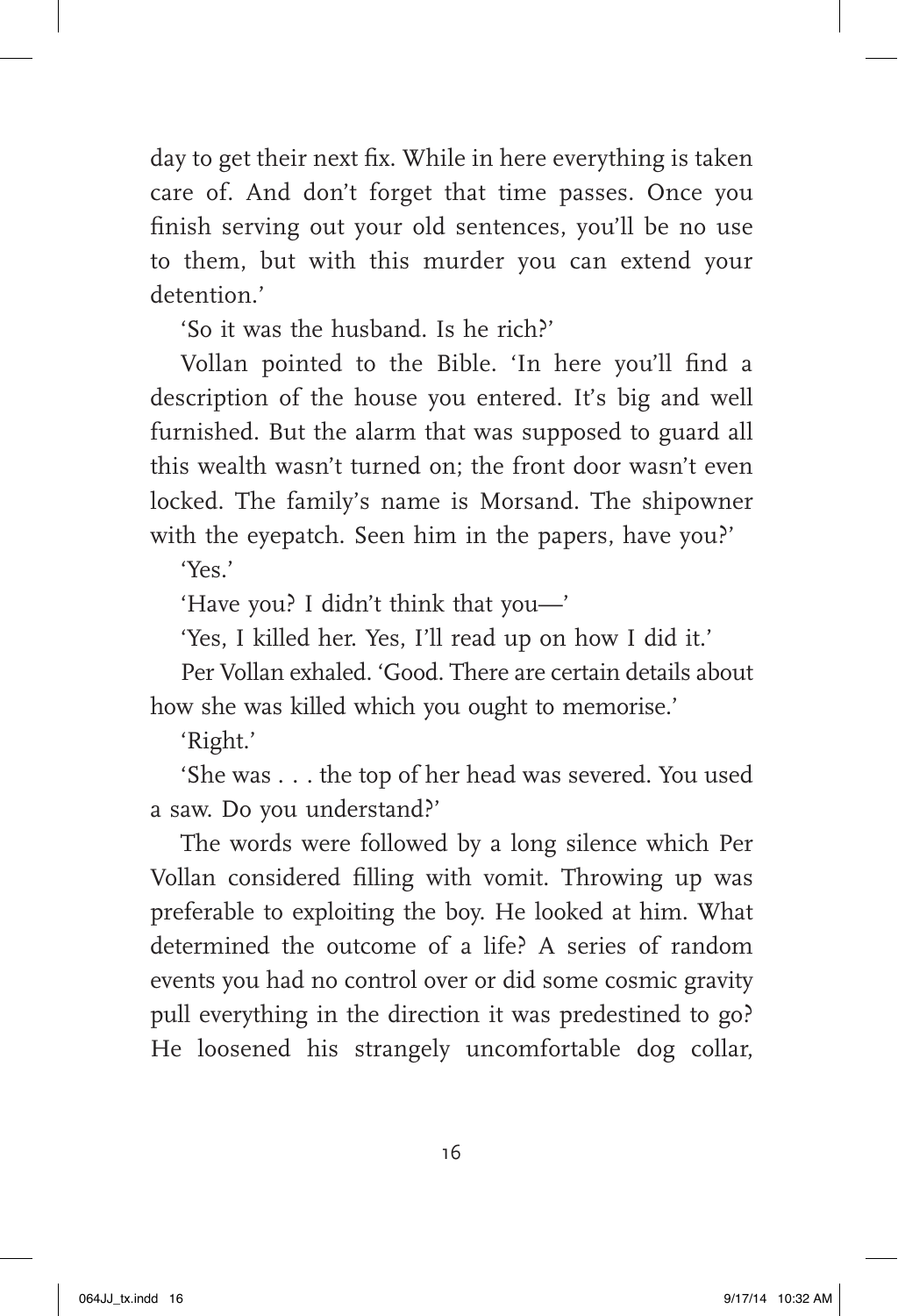suppressed his nausea and steeled himself. Remembered what was at stake.

He got up. 'If you need to get in touch with me I'm currently staying at the Ila Centre on Alexander Kiellands Plass.'

He saw the boy's quizzical look.

'Just for the time being, you understand.' He laughed quickly. 'My wife threw me out and as I know the people who run the centre, they—'

He stopped abruptly. Suddenly he realised why so many of the inmates went to the young man to talk. It was the silence. The beckoning vacuum of someone who simply listens without reaction or judgement. Who extracts your words and your secrets from you without doing anything at all. He had striven for that ability as a chaplain all his life, but it was as if the inmates sensed that he had an agenda. They didn't know what it was, only that there was something he wanted by knowing their secrets. Access to their souls and later a possible recruitment prize in heaven.

The chaplain saw that the boy had opened the Bible. It was such a simple trick, it was comical; the cut-outs in the pages created a compartment. Inside were folded papers with the information Sonny needed in order to confess. And three small bags of heroin.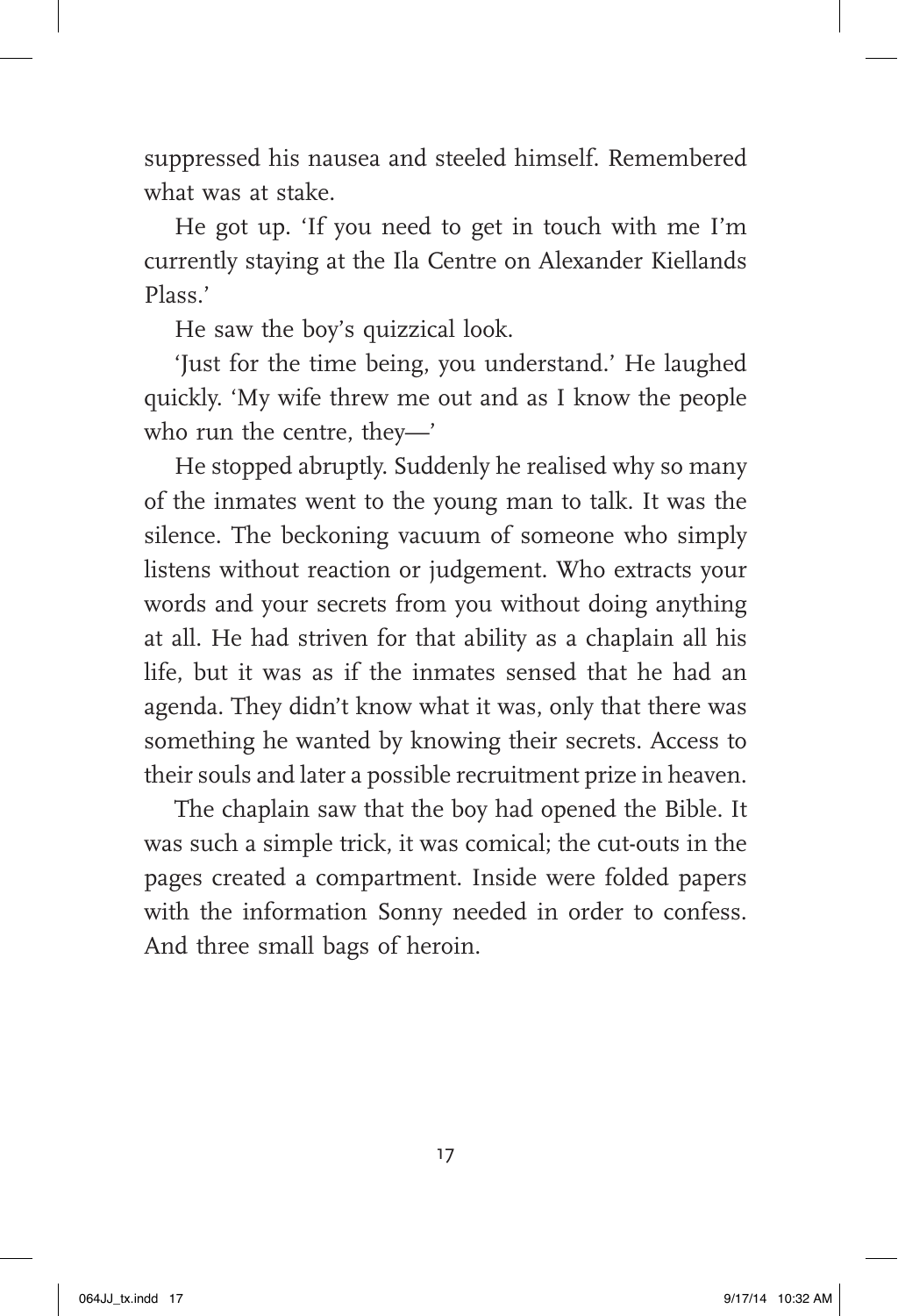#### 2

arild franck barked a brief 'Enter!' without taking his eyes off the document on his desk.

He heard the door open. Ina, his secretary in the front office, had already announced his visitor and, for a split second, Arild Franck considered asking her to tell the chaplain that he was busy. It wouldn't even be a lie; he had a meeting with the Commissioner at Politihuset, Oslo Police's headquarters, in half an hour. But recently Per Vollan hadn't been as stable as they needed him to be and there was no harm in double-checking that he could still hold it together. There was no room for screw-ups in this case, not for any of them.

'Don't bother sitting down,' Arild Franck said, signing the document and getting up. 'We'll have to walk and talk.'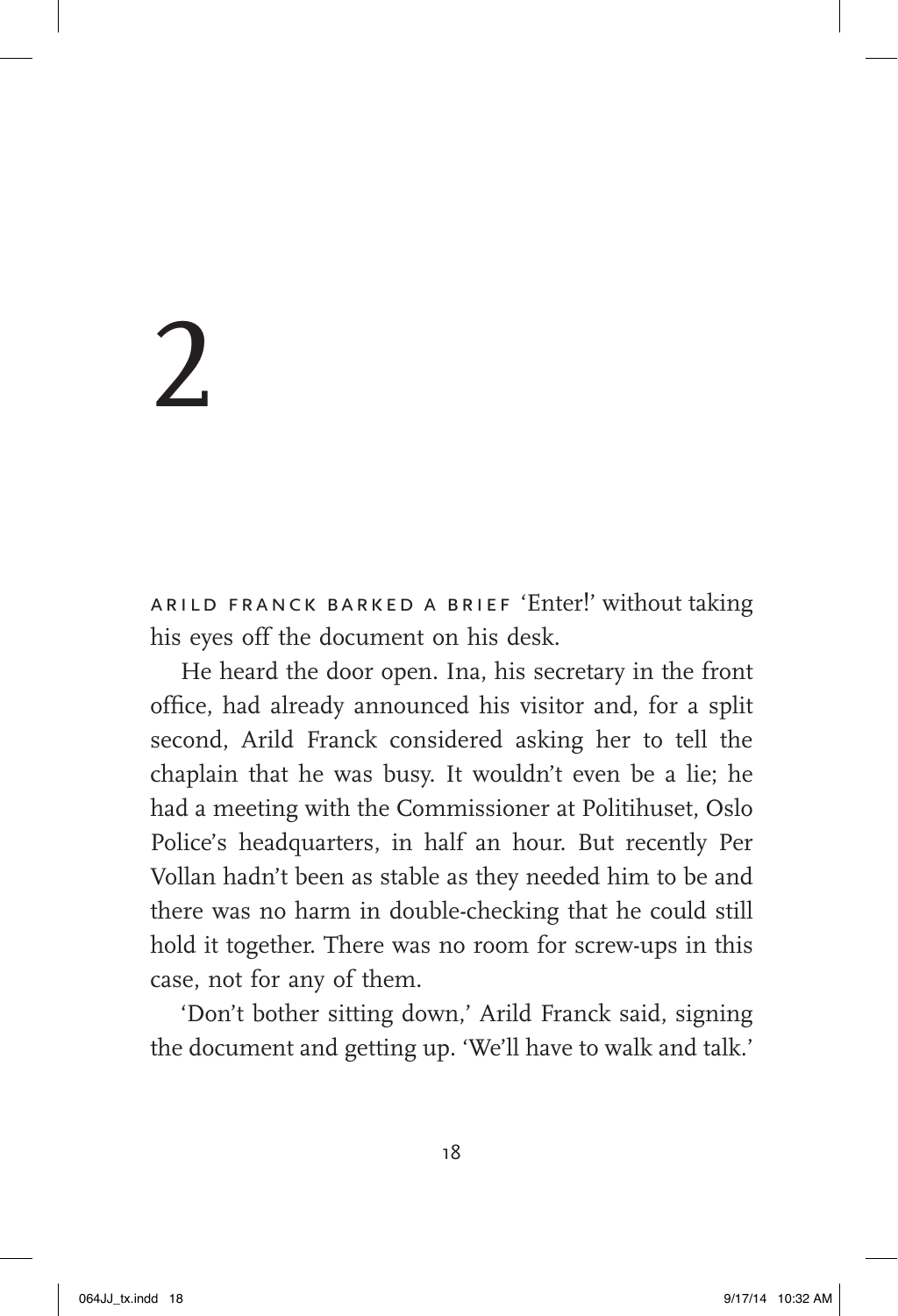He headed for the door, took his uniform cap from the coat stand and heard the chaplain's shuffling feet behind him. Arild Franck told Ina that he would be back in an hour and a half and pressed his index finger against the sensor at the door to the stairwell. The prison was on two floors and there was no lift. Lifts equalled shafts which equalled any number of escape routes and had to be closed off in the event of fire. And a fire and its ensuing evacuation chaos was just one of many methods ingenious inmates had used to break out of other prisons. For the same reason, all electric cables, fuse boxes and water pipes had been laid so they were inaccessible to the inmates, either outside the building itself or cemented into the walls. Here nothing had been left to chance. *He* had left nothing to chance. He had sat with the architects and international prison experts when they drew up the blueprint for Staten. Admittedly the Lenzburg Prison in the Aargau canton in Switzerland had provided the inspiration: hypermodern, but simple and with an emphasis on security and efficiency rather than comfort. But it was him, Arild Franck, who was responsible for its creation. Staten was Arild Franck and vice versa. So why had the board, in their infinite wisdom, damn them all to hell, made him only assistant prison governor and appointed that moron from Haldern Prison as governor? Yes, Franck was something of a rough diamond and, no, he wasn't the kind of guy who would suck up to politicians by jumping for joy at every bright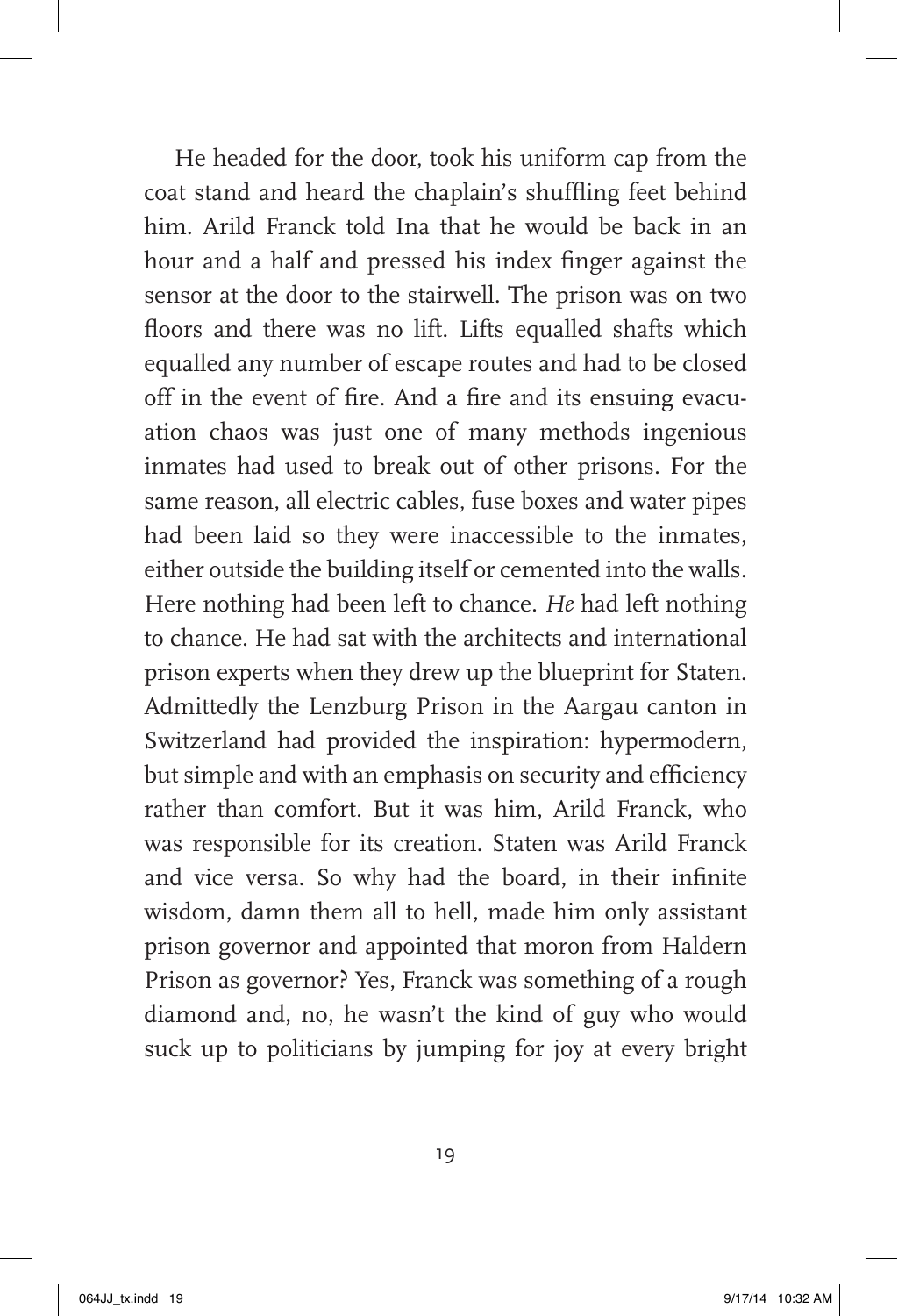new idea about how to reform the prison system while the previous reforms had yet to be implemented. But he knew how to do his job – keeping people locked up without them getting ill, dying or becoming noticeably worse human beings as a result. He was loyal to those who deserved his loyalty and he looked after his own. That was more than could be said for his superiors in this rotten-to-the-core, politically motivated hierarchy. Before he was deliberately overlooked for the post of governor, Arild Franck had hoped for a small bust as a memorial in the foyer when he retired – though his wife had expressed the opinion that his bull neck, bulldog face and straggly comb-over wouldn't suit a bust. But if people failed to reward your achievements, his view on the matter was you just had to help yourself.

'I can't keep doing this, Arild,' Per Vollan said behind him as they walked down the corridor.

'Doing what?'

'I'm a chaplain. What we're doing to the boy – making him take the fall for something he didn't do. Serve time for a husband who—'

 $'H$ <sub>11sh</sub> $'$ 

Outside the door to the control room, or 'the bridge' as Franck liked to call it, they passed an old man who paused his swabbing of the floor and gave a friendly nod to Franck. Johannes was the oldest man in the prison and an inmate after Franck's own heart, a gentle soul who sometime in the previous century had been picked up – almost by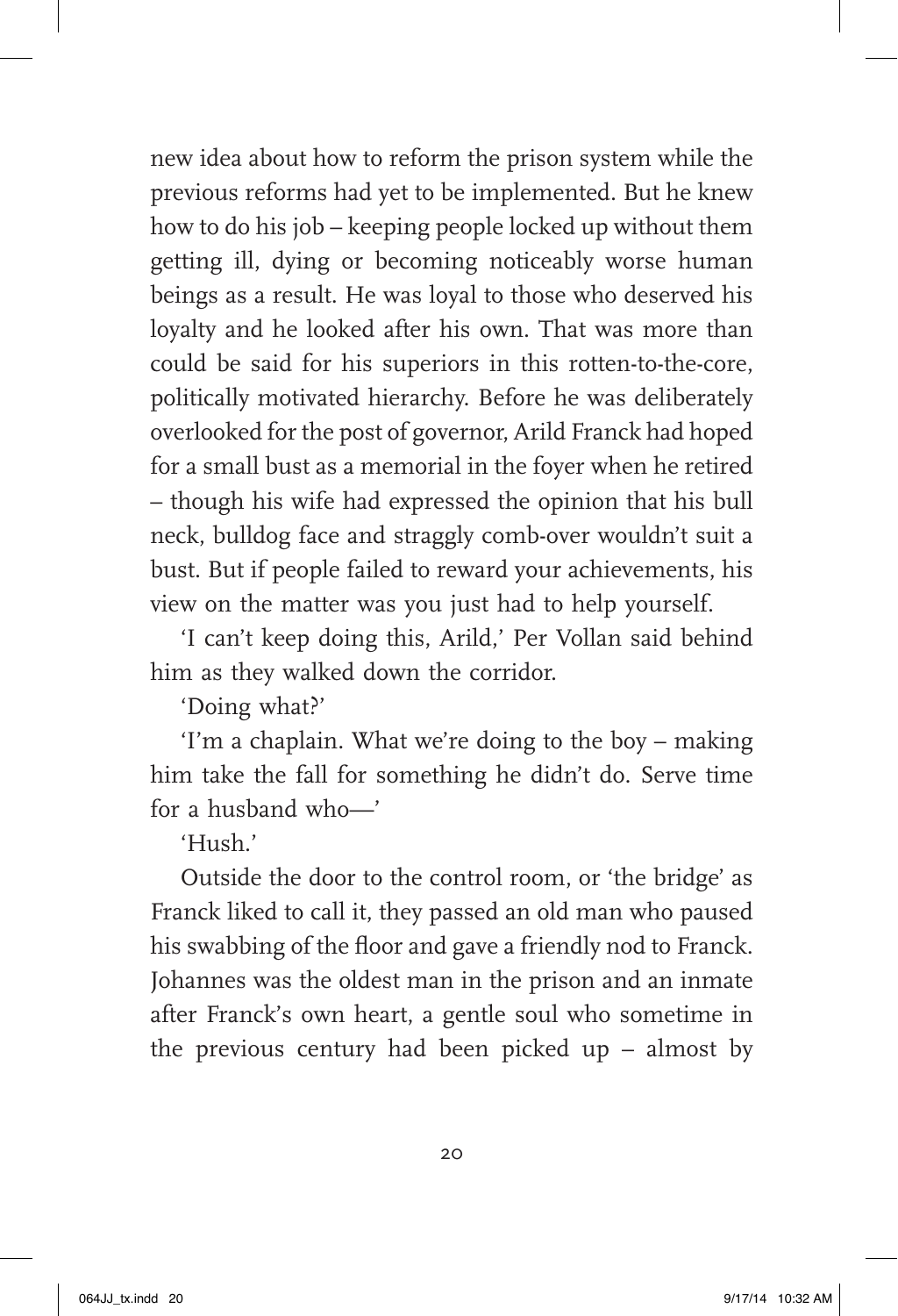chance – for drug smuggling, had never hurt a fly since and over the years had become so institutionalised, conditioned and pacified that the only thing he dreaded was the day he was released. Sadly, inmates like him didn't represent a challenge for a prison like Staten.

'Is your conscience troubling you, Vollan?'

'Yes, yes, it is, Arild.'

Franck couldn't remember exactly when his staff had started addressing their superiors by their first names, or when prison governors started wearing plain clothes rather than uniforms. In some jails the prison officers wore plain clothes as well. During a riot at the Francisco de Mar Prison in São Paulo, officers had shot at their own colleagues in the tear-gas smoke because they couldn't tell staff from inmates.

'I want out,' the chaplain implored him.

'Is that right?' Franck was jogging down the stairs. He was in good shape for a man less than ten years away from retirement, because he worked out. A forgotten virtue in an industry where obesity was the rule rather than the exception. And hadn't he coached the local swimming team when his daughter used to compete? Done his bit for the community in his spare time, given something back to this country which had given so much to so many? So how dare they overlook him. 'And how is your conscience when it comes to those young boys we've evidence you've been abusing, Vollan?' Franck pressed his index finger against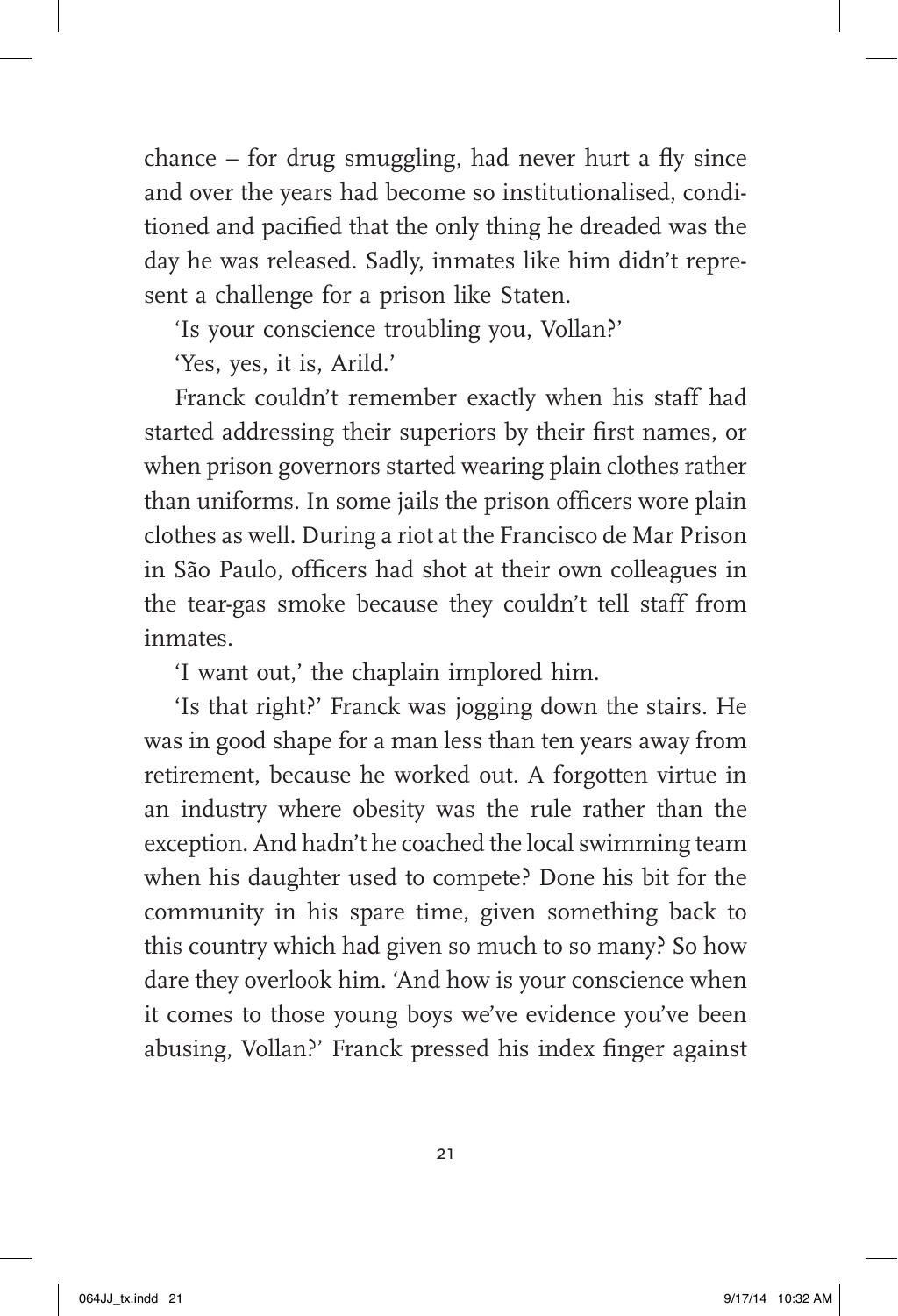the sensor at the next door; this took them to a corridor which to the west led to the cells, and to the east, the staff changing rooms and the exit to the car park.

'I suggest you think of it as Sonny Lofthus atoning for your sins as well, Vollan.'

Another door, another sensor. Franck pressed his finger against it. He loved this invention which he had copied from the Obihiro Prison in Kushiro, Japan. Instead of issuing keys that could be lost, copied or misused, the fingerprints of everyone who was authorised to pass through the doors were entered into a database. Not only had they eliminated the risk of careless handling of the keys, they also maintained a record of who had passed through which door and when. They had installed surveillance cameras as well, of course, but faces could be concealed. Not so with fingerprints. The door opened with a sigh and they entered a lock, a small room with a barred metal door at either end where one door had to be closed before the other would open.

'I'm saying that I can't do it any more, Arild.'

Franck raised a finger to his lips. In addition to the surveillance cameras which covered practically the entire prison, the locks had been fitted with a two-way communication system so that you could contact the control room if, for some reason, you got stuck. They exited the lock and continued towards the changing rooms where there were showers and a locker for clothing and personal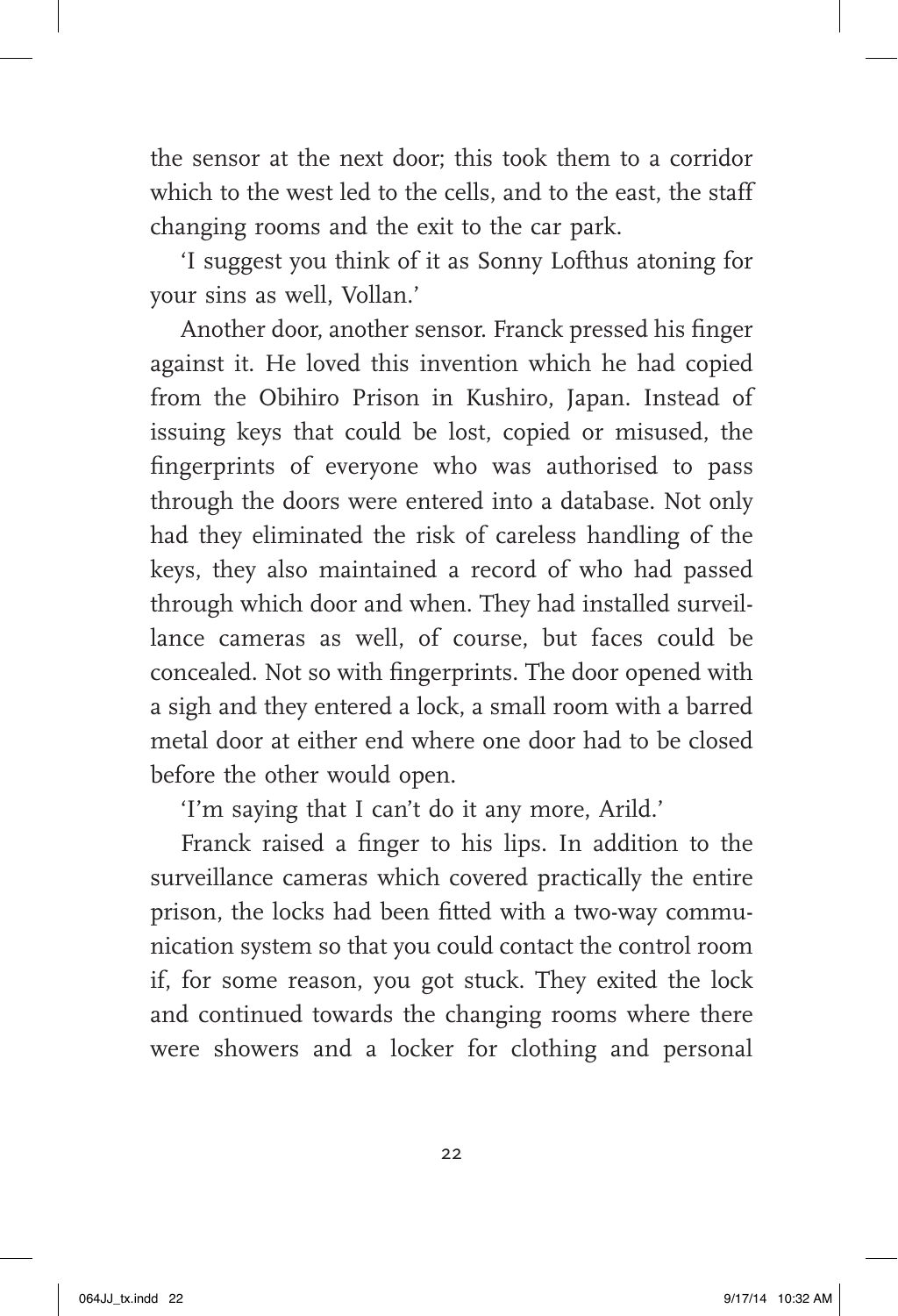property for each staff member. The fact that the assistant prison governor had a master key that opened every locker was something Franck had decided his staff didn't need to know. Quite the opposite in fact.

'I thought you knew who you were dealing with here,' Franck said. 'You can't just quit. For these people loyalty is a matter of life and death.'

'I know,' Per Vollan said; his breathing had acquired an ugly rasping. 'But I'm talking about eternal life and death.'

Franck stopped in front of the exit door and glanced quickly at the lockers to his left to make sure that they were alone.

'You know the risk?'

'As God is my witness, I won't breathe a word to anyone. I want you to use those exact words, Arild. Tell them I'll be as silent as the grave. I just want out. Please, help me?'

Franck looked down. At the sensor. Out. There were only two ways out. This one, the back way, and the other through reception at the front entrance. No ventilation shafts, no fire exits, no sewer pipes with dimensions just wide enough to allow a human body to squeeze through.

'Maybe,' he said and placed his finger on the sensor. A small red light at the top of the door handle flashed to indicate the database was being searched. It went off and a small green light appeared in its place. He pushed open the door. They were blinded by the bright sunlight and put on their sunglasses as they crossed the large car park. 'I'll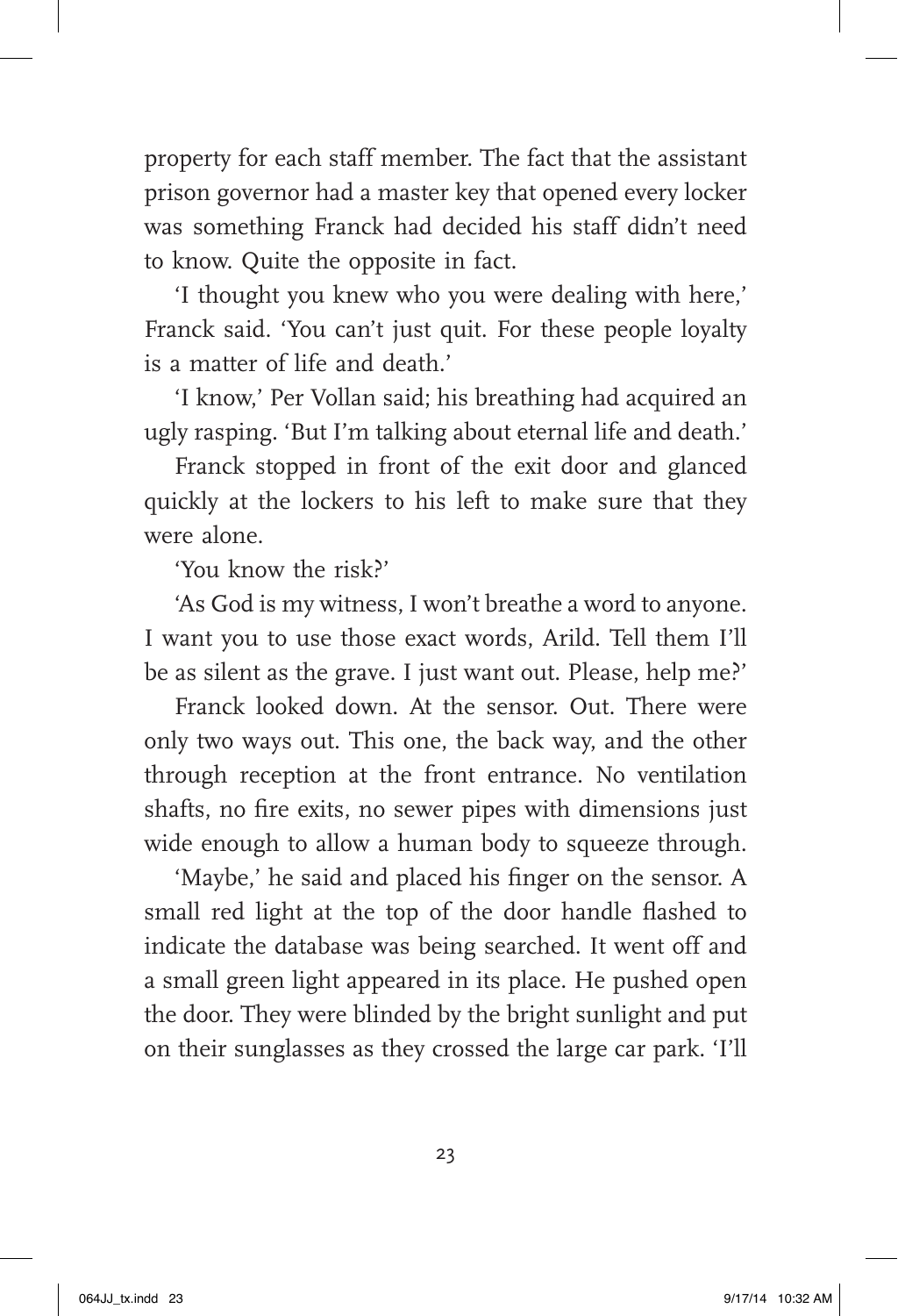tell them you want out,' Franck said and took out his car keys while he peered at the security booth. It was staffed with two armed guards 24/7 and both the roads in and out had steel barriers which even Franck's new Porsche Cayenne could not force. Possibly one could do it with a Hummer H1 which he had quite fancied buying, but that car would have been too wide since they had made the entrance narrow precisely to stop larger vehicles. It was also with large vehicles in mind that he had placed steel barricades within the six-metre-high fence which surrounded the entire prison. Franck had asked to have it electrified, but the planning authorities had turned down his application on the grounds that Staten was located in central Oslo and innocent civilians might hurt themselves. Innocent, ha – if anyone wanted to touch the fence from the street, they would first have to scale a five-metre-high wall with barbed wire on top.

'Where are you going, by the way?'

'Alexander Kiellands Plass,' Per Vollan said hopefully.

'Sorry,' Arild said. 'It's not on my way.'

'Not a problem, the bus stops right outside.'

'Good. I'll be in touch.'

The assistant prison governor got into his car and drove up to the security booth. The rules stated that all vehicles, including his own, must be stopped and the occupants checked. Only now, when the guards had seen him exit the prison building and get into the car, did they raise the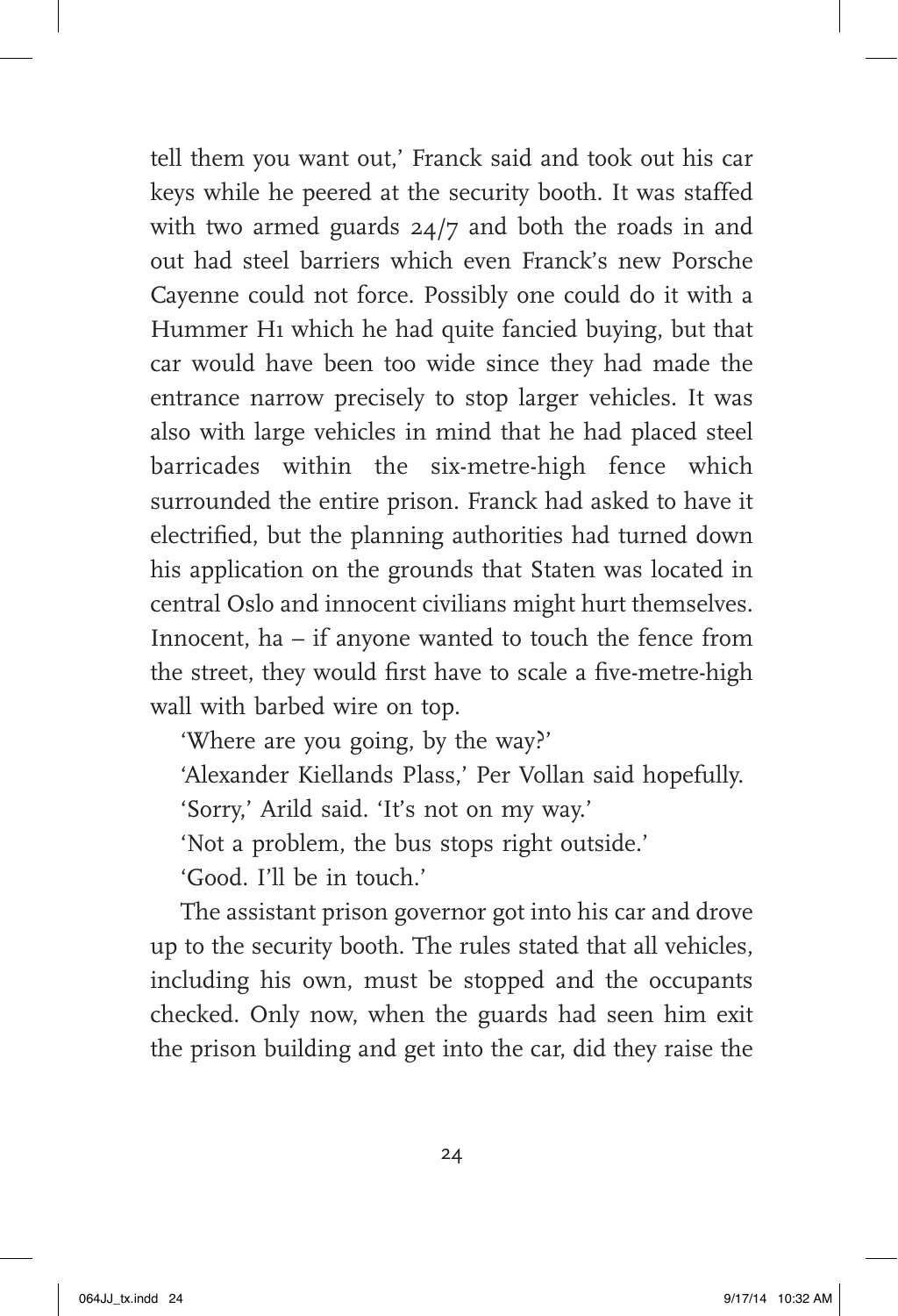barrier and let him pass. Franck returned the guards' salute. He stopped at the traffic lights by the main road. He glanced up at his beloved Staten in the rear-view mirror. It wasn't perfect, but it came close. He blamed the planning committee, the new, inane regulations from the ministry and the semi-corrupt human resources for any shortcomings. All he had ever wanted was the best for everyone, for all of Oslo's hard-working, honest citizens who deserved a safe existence and a certain standard of living. So, OK, things could have been different. He didn't like having to go about things this way. But like he always said to the learners in the pool: you sink or swim, no one is going to do you any favours. Then his thoughts returned to what lay ahead. He had a message to deliver. And he had no doubt as to the outcome.

The lights changed to green and he pressed the accelerator.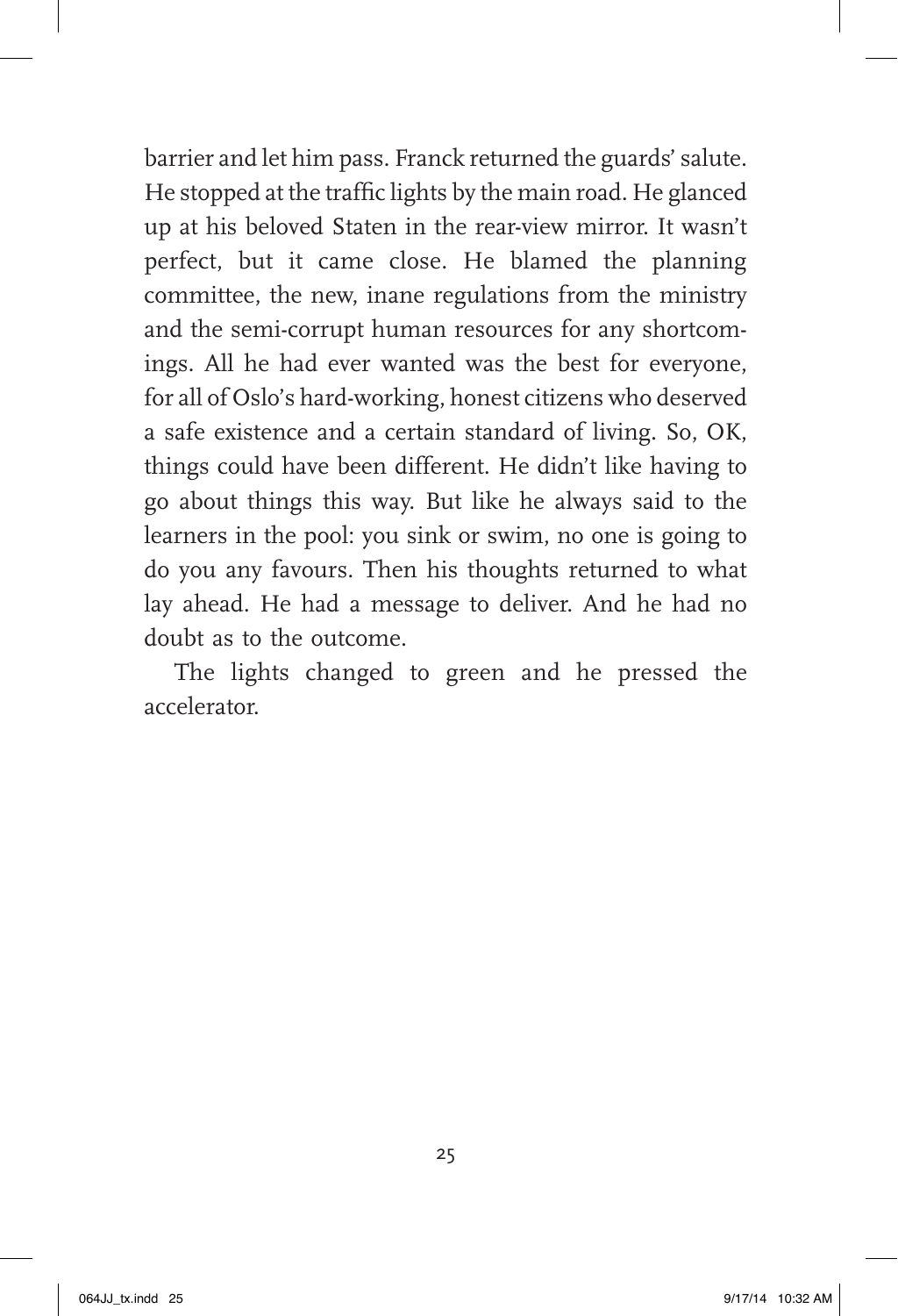# 3

per vollan walked through the park by Alexander Kiellands Plass. It had been a soaking wet and unseasonably cold July, but now the sun was back and the park was just as intensely green as on a spring day. Summer had returned, people around him sat with upturned faces and closed eyes soaking up the sunshine as if it was about to run out; there was a rumbling of skateboards and a clunking of six-packs of beers on their way to barbecues in the city's green spaces and balconies. There were, however, some who were even more delighted that the temperature had risen. People who looked as if the traffic around the park had coated them in fumes: shabby figures huddled up on benches or around the fountain, who called out to him in hoarse, happy voices that sounded like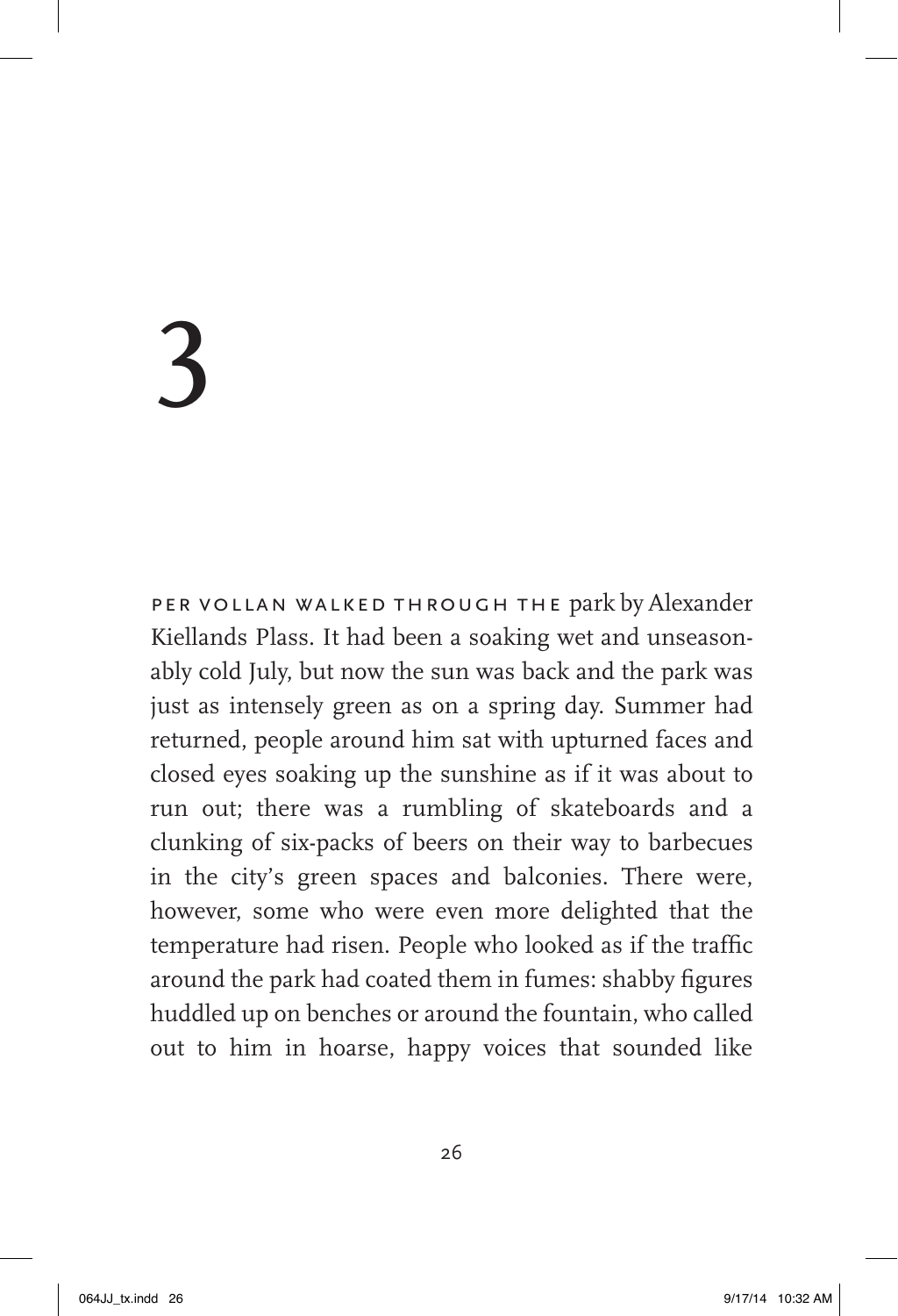seagulls screeching. He waited for the green light at the junction of Uelandsgate and Waldemar Thranes gate while trucks and buses swept past him. He looked at the facades on the other side of the street as they flashed in front of him through the gaps in the traffic. Plastic sheeting covered the windows of the notorious pub, Tranen, which had quenched the thirst of the city's most parched residents since its construction in 1921 – the last thirty years accompanied by Arnie 'Skiffle Joe' Norse who dressed in a cowboy costume and rode a unicycle while he played guitar and sang accompanied by his band consisting of an old, blind organist and a Thai woman on tambourine and car horn. Per Vollan's eyes shifted to the front of a building where cast-iron letters spelling out 'Ila Pensjonat' had been cemented into the facade. During the war the building had housed unmarried mothers. Now it was a residential facility for the city's most vulnerable addicts. Those who didn't want to get clean. Last stop before the end.

Per Vollan crossed the street, stopped outside the entrance to the centre, rang the bell and looked into the eye of the camera. He heard the door buzz open and he entered. For old times' sake the centre had offered him a room for two weeks. That was a month ago.

'Hi, Per,' said the young, brown-eyed woman who came down to open the barred gate to the stairs. Someone had damaged the lock so that the keys no longer worked from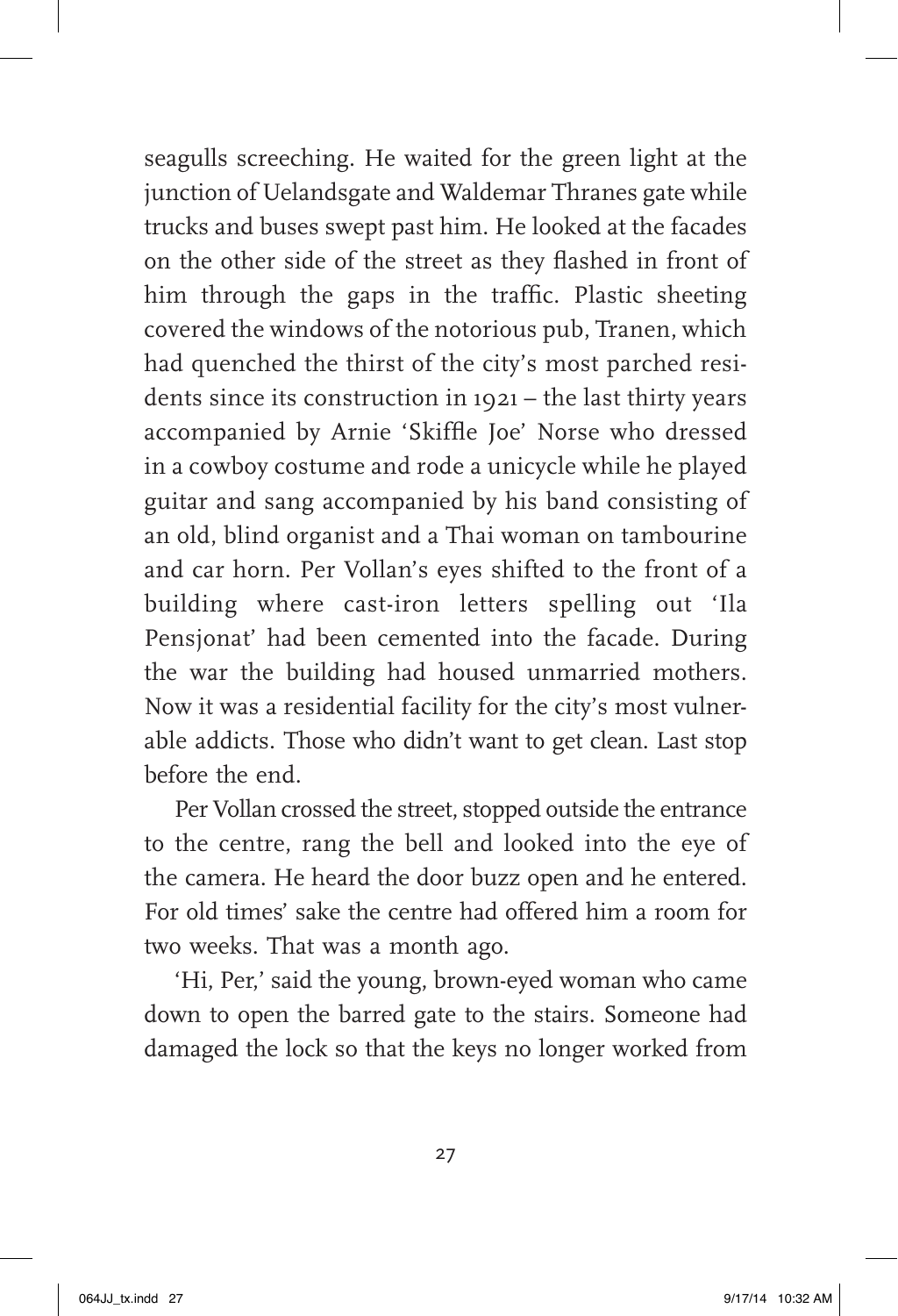the outside. 'The cafe is shut now, but you're in time for dinner if you go in right away.'

'Thanks, Martha, but I'm not hungry.' 'You look tired.'

'I walked all the way from Staten.'

'Oh? I thought there was a bus?'

She had started climbing back up the stairs and he shuffled along after her.

'I had some thinking to do,' he said.

'Someone came by earlier asking for you.'

Per froze. 'Who?'

'Didn't ask. Could have been the police.'

'What makes you think that?'

'They seemed very keen to get hold of you, so I thought it might be about an inmate you know. Something like that.'

Already, Per thought, they've come for me already.

'Do you believe in anything, Martha?'

She turned on the stairs. Smiled. Per thought that a young man might fall deeply in love with that smile.

'Like God and Jesus?' Martha asked, pushing open the door into reception which was a hatch in a wall with an office behind it.

'Like fate. Like chance versus cosmic gravity.'

'I believe in Mad Greta,' Martha muttered as she leafed through some papers.

'Ghosts aren't—'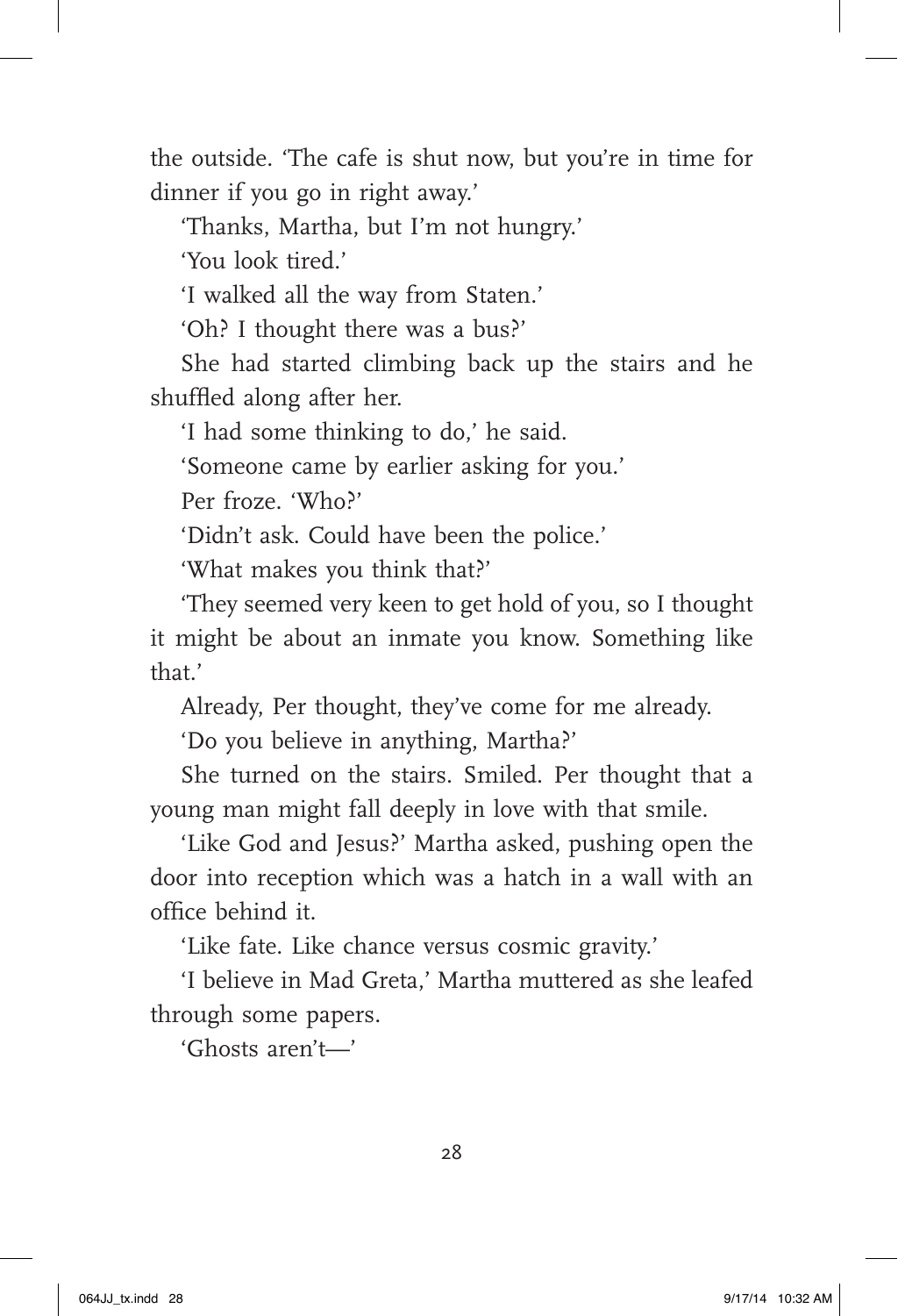'Inger said she heard a baby cry yesterday.'

'Inger is highly strung, Martha.'

She stuck her head out of the hatch. 'We need to have a talk, Per . . .'

He sighed. 'I know. You're full and—'

'The centre in Sporveisgata called today to say the fire means they'll be closed for another two months at least. More than forty of our own residents are currently in shared rooms. We can't go on like this. They steal from each other and then they start fighting. It's only a matter of time before someone gets hurt.'

'It's all right; I won't be here very much longer.'

Martha tilted her head to one side and looked at him quizzically. 'Why won't she let you sleep in the house? How many years have you been married? Forty, is it?'

'Thirty-eight. She owns the house and it's . . . complicated.' Per smiled wearily.

He left her and walked down the corridor. Music was pounding behind two of the doors. Amphetamine. It was Monday, the benefits office was open after the weekend and trouble was brewing everywhere. He unlocked his door. The tiny, shabby room with a single bed and a wardrobe cost 6,000 kroner per month. You could rent a whole flat outside Oslo for that kind of money.

He sat down on the bed and stared out of the dusty window. The traffic hummed sleepily outside. The sun shone through the flimsy curtains. A fly was fighting for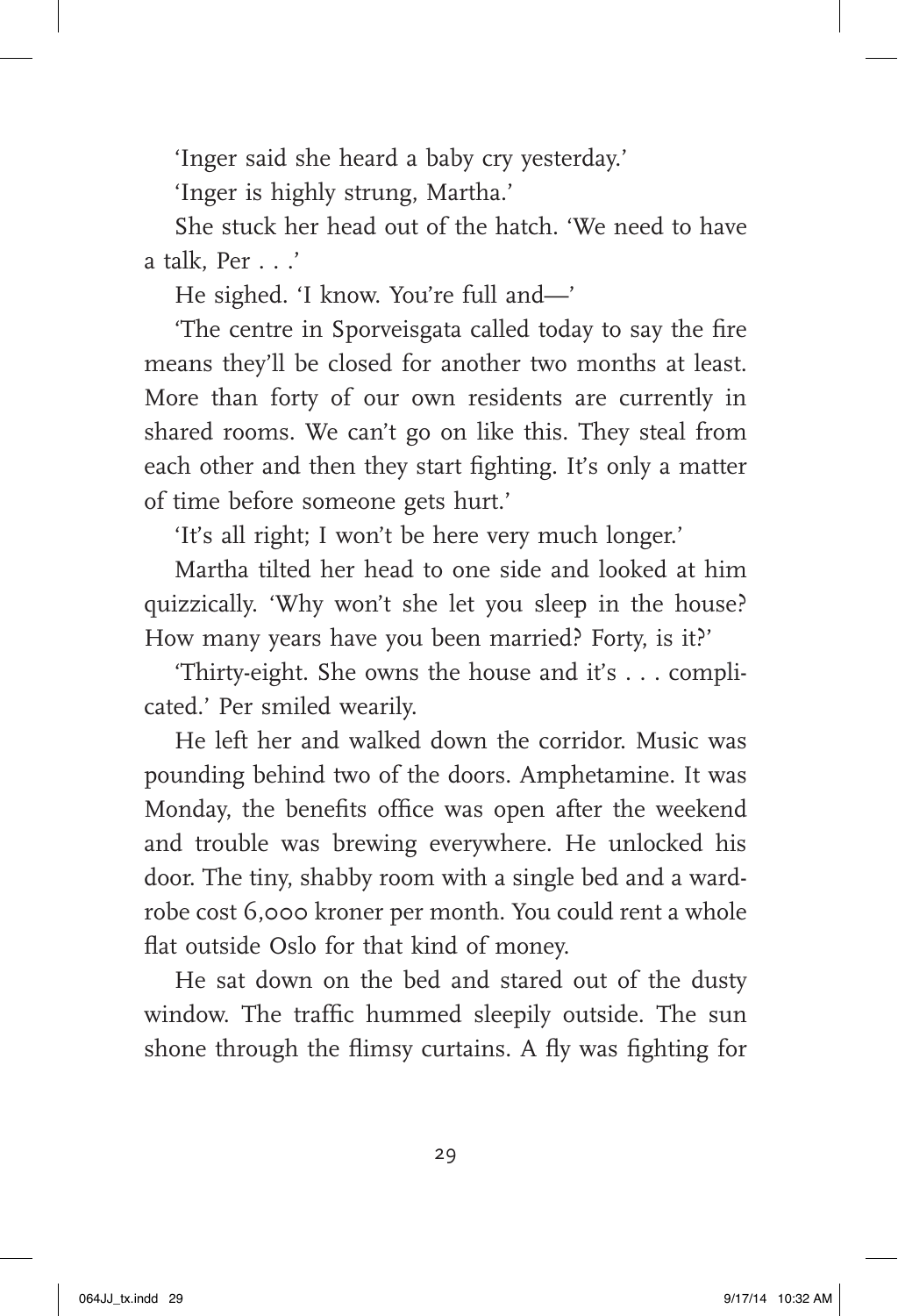its life on the windowsill. It would die soon. That was life. Not death, but life. Death was nothing. How many years was it since he had come to that conclusion? That everything apart from death, everything he preached about, was nothing but a defence people had created against their fear of death. And yet none of what he used to believe meant anything at all. What we humans think we know is nothing compared to what we need to believe to numb the fear and pain. Then he came full circle. He regained his faith in a forgiving God and life after death. He believed it now, more than ever. He took out a pad from under a newspaper and started writing.

Per Vollan didn't have much to write. A few sentences on a single sheet of paper, that was all. He crossed out his own name on an envelope which had contained a letter from Alma's lawyer briefly stating what share of the matrimonial property they thought Per was entitled to. Which wasn't much.

The chaplain looked in the mirror, adjusted his dog collar, put on his long coat and left.

Martha wasn't at reception. Inger took the envelope and promised to deliver it.

The sun was lower in the sky now; the day was retreating. He walked through the park while out of the corner of his eye he registered how everything and everyone played their parts without obvious errors. No one rose from a bench a little too quickly as he passed, no cars pulled out discreetly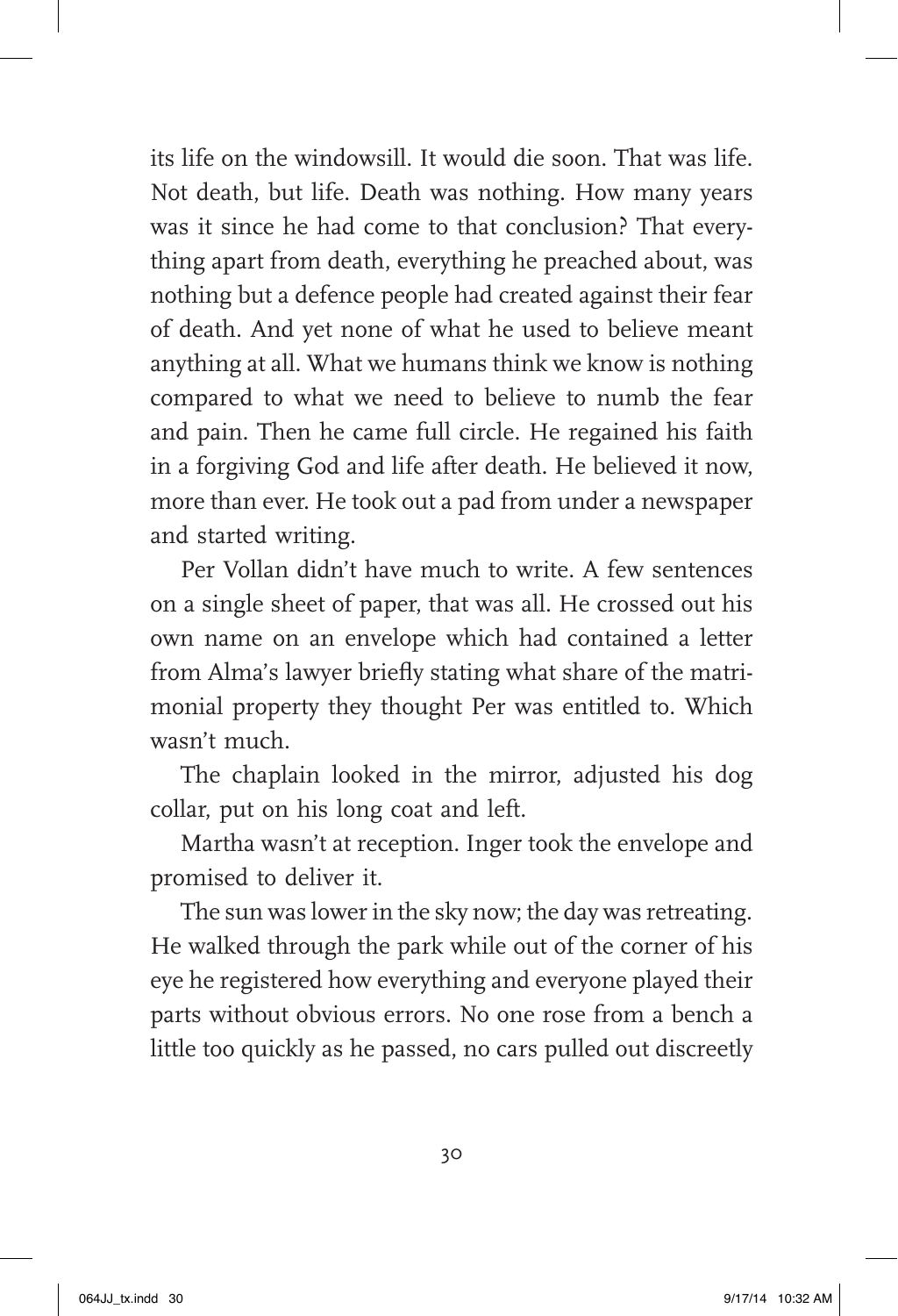from the kerb when he changed his mind and decided to walk along Sannergata towards the river. But they were there. Behind a window which reflected a peaceful summer evening, in the casual glance of a passer-by, in the chill in the shadows that crept out from the eastside of the houses and banished the sunlight as they gained territory. And Per Vollan thought that his whole life had been like this; a constant, pointless, vacillating struggle between the darkness and the light, which never seemed to result in victory for either side. Or had it? With every day the darkness encroached a little more. They were heading for the long night.

He increased his speed.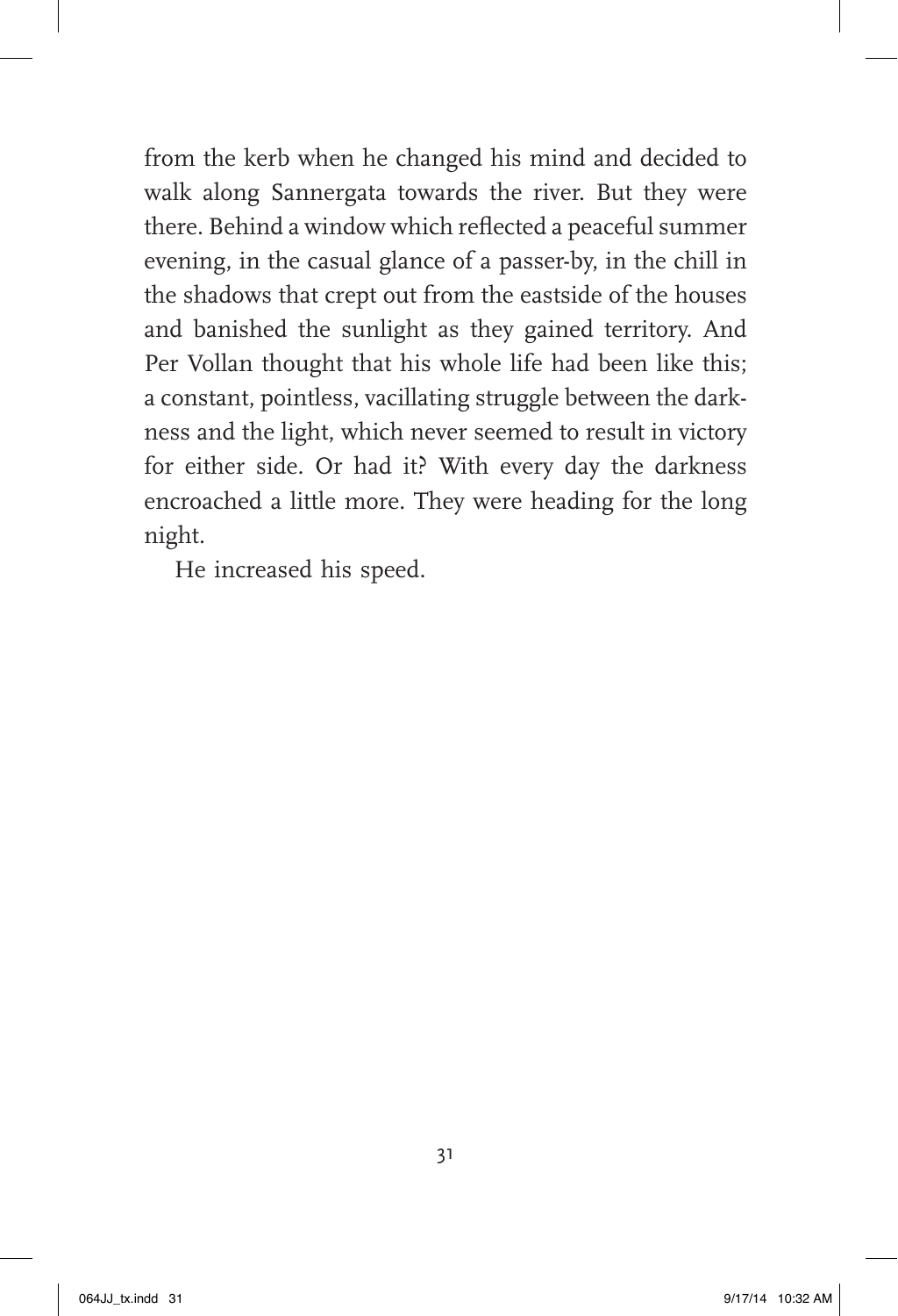# 4

simon kefas raised the coffee cup to his mouth. From the kitchen table he could look out at the small garden in front of their house in Fagerliveien in Disen. It had rained overnight and the grass was still glistening in the morning sunlight. He thought he could actually see it grow. It meant another outing with the lawnmower. A noisy, manual, sweat- and swear-inducing activity, but that was all good. Else had asked him why he didn't get an electric lawnmower like all their neighbours. His answer was simple: money. It was an answer which had ended most discussions when he was growing up in this house, as well as in the neighbourhood. But that was back when ordinary people lived here: teachers, hairdressers, taxi drivers, public sector workers. Or police officers, like him.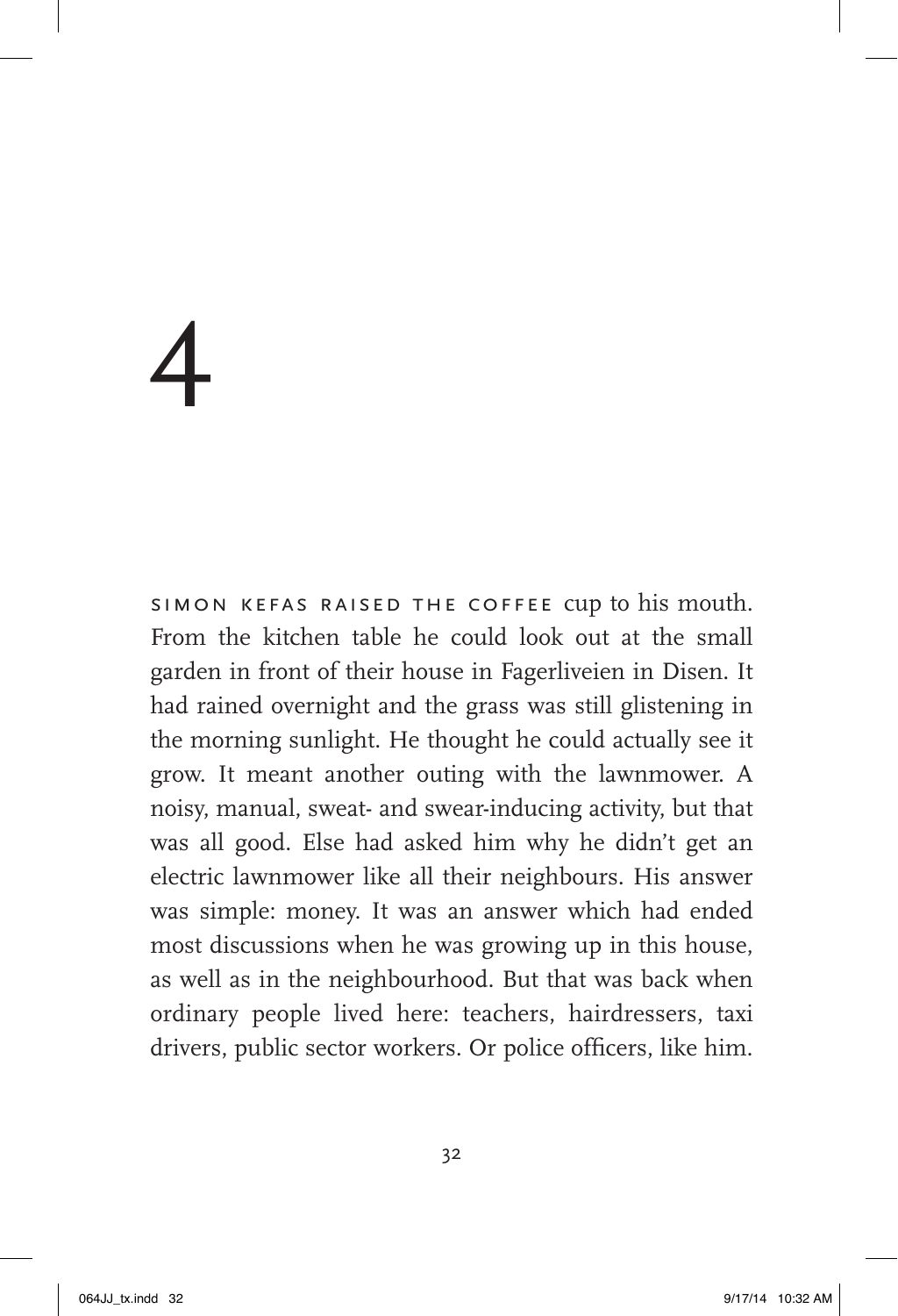Not that the current residents were anything special, but they worked in advertising or IT, they were journalists, doctors, had agencies for faddy products or had inherited enough money to buy one of the small, idyllic houses, pushing up the prices and moving the neighbourhood up the social ladder.

'What are you thinking about?' asked Else, who was standing behind his chair, stroking his hair. It was thinning noticeably; lit from above you could make out his scalp. But she claimed to like it. Liked that he looked what he was: a police officer close to retirement. Liked that she, too, would grow old one day. Even though he had twenty years' head start on her. One of their new neighbours, a moderately famous film producer, had mistaken her for Simon's daughter. That was all right with him.

'I'm thinking about how lucky I am,' he said. 'Because I have you. Because I have this.'

She kissed him on the top of his head. He could feel her lips right against his skin. Last night he had dreamed that he could give up his sight for her. And when he had woken up and not been able to see, he had – for a second before he realised that it was due to the eye mask he wore to block out the early-morning sun in summer – been a happy man.

The doorbell rang.

'That'll be Edith,' Else said. 'I'll go and change.'

She opened the door to her sister and disappeared upstairs.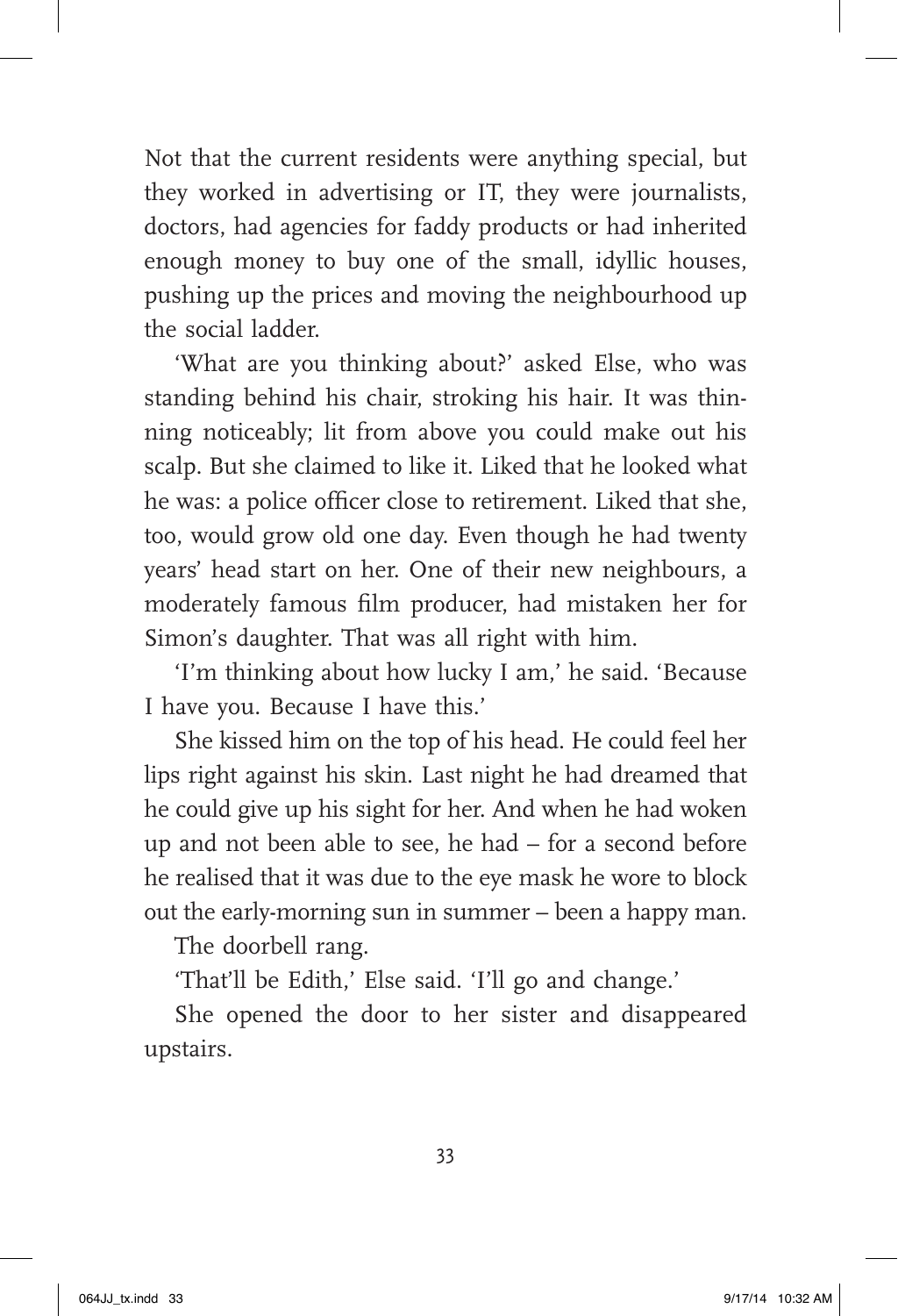'Hi, Uncle Simon!'

'Well, look who it is,' Simon said as he gazed at the boy's beaming face.

Edith came into the kitchen. 'Sorry, Simon, he kept pestering me to get here early so he would have time to try on your cap.'

'Of course,' Simon said. 'But why aren't you at school today, Mats?'

'Teacher-training day,' Edith sighed. 'Schools don't know what a nightmare it is for single mums.'

'Then it's especially kind of you to offer to drive Else.'

'Not at all. He's only in Oslo today and tomorrow, as far as I understand.'

'Who is?' Mats asked as he pulled and tugged at his uncle's arm to get him to move from his chair.

'An American doctor who is brilliant at eye operations,' Simon said, pretending to be even stiffer than he really was as he allowed himself be pulled to his feet. 'Come on, let's go and see if we can find that police cap. Help yourself to some coffee, Edith.'

Simon and Mats went out into the hallway and the boy squealed with delight when he saw the black-and-white police cap which his uncle took down from the wardrobe shelf. But he grew silent and reverent when Simon placed the cap on his head. They stood in front of the mirror. The boy pointed to the reflection of his uncle and made shooting noises.

'Who are you shooting at?' his uncle asked him.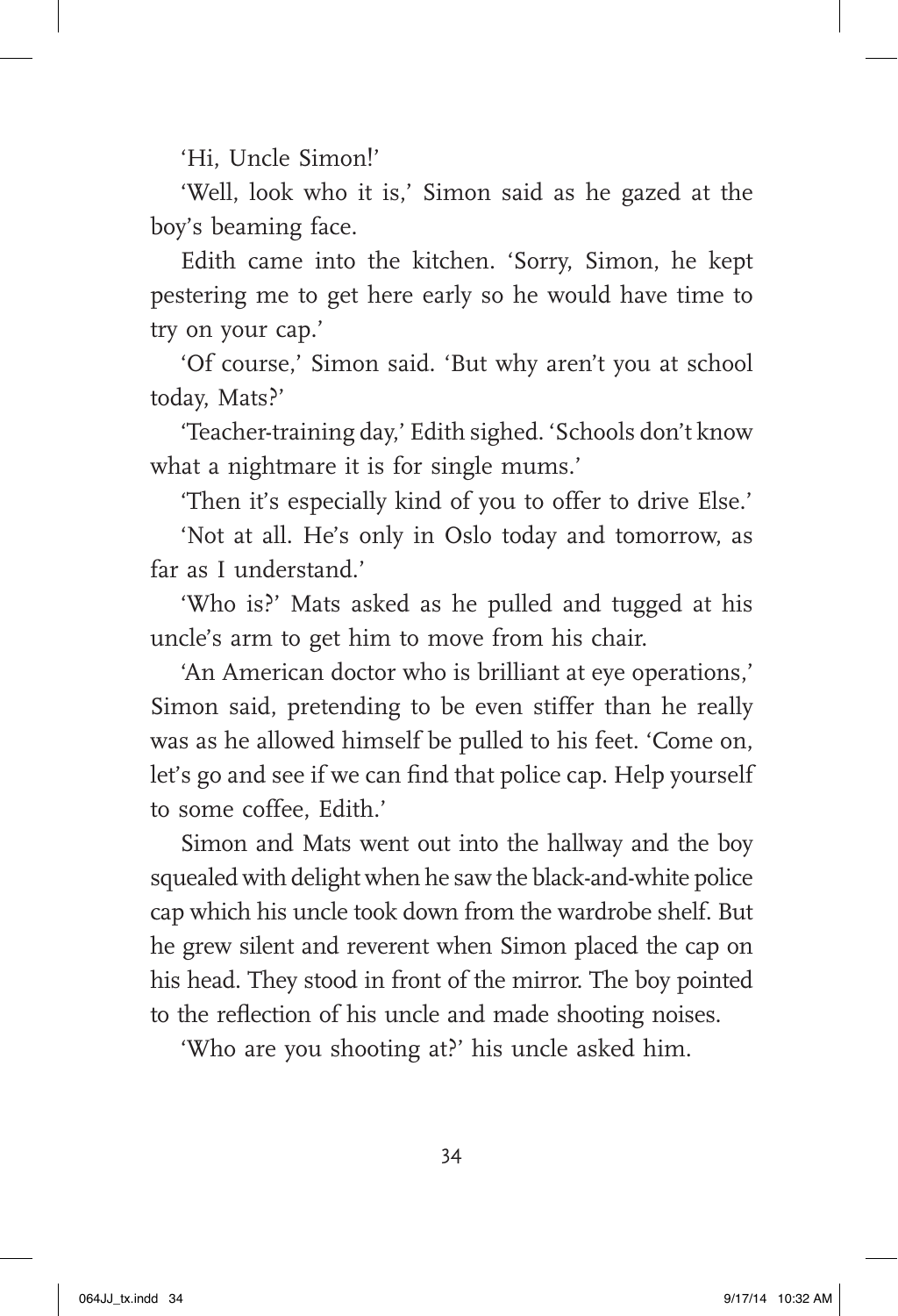'Villains,' the boy spluttered. 'Bang! Bang!'

'Let's call it target practice,' Simon said. 'Even the police can't shoot villains without permission.'

'Yes, you can! Bang! Bang!'

'If we do that, Mats, we go to jail.'

'We do?' The boy stopped and gave his uncle a baffled look. 'Why? We're the police.'

'Because if we shoot someone we could otherwise have arrested that makes us the bad guys.'

'But . . . when we've caught them, then we can shoot them, can't we?'

Simon laughed. 'No. Then it's up to the judge to decide how long they'll go to prison.'

'I thought you decided that, Uncle Simon.'

Simon could see the disappointment in the boy's eyes. 'Let me tell you something, Mats. I'm glad I don't have to decide that. I'm glad that all I have to do is catch criminals. Because that's the fun part of the job.'

Mats narrowed one eye and the cap tipped backwards. 'Uncle Simon . . .'

'Yes?'

'Why don't you and Auntie Else have any kids?'

Simon stepped behind Mats, placed his hands on the boy's shoulders and smiled at him in the mirror.

'We don't need kids, we've got you. Haven't we?'

Mats looked pensively at his uncle for a couple of seconds. Then his face lit up. 'Yeah!'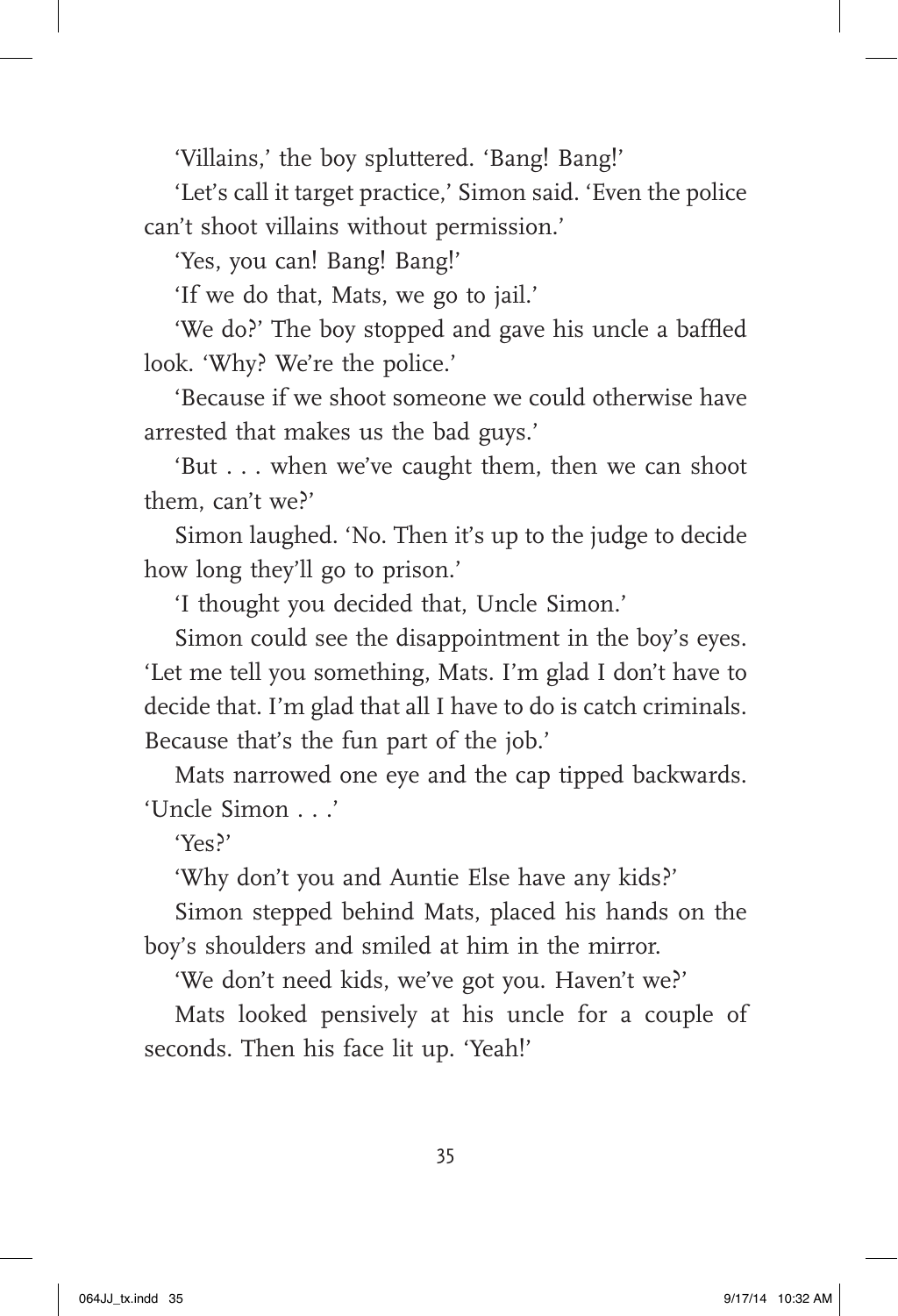Simon stuck his hand in his pocket to answer his mobile which had started to buzz

It was a colleague. Simon listened.

'Where by Aker River?' he asked.

'Past Kuba, by the art college. There's a pedestrian bridge—'

'I know where it is. I'll be there in thirty minutes.'

He put on his shoes, tied the laces and pulled on his jacket.

'Else!' he called out.

'Yes?' Her face appeared at the top of the stairs. It struck him once again how beautiful she was. Her long hair flowing like a red river around her petite face. The freckles on and around her small nose. And it occurred to him that those freckles would almost certainly still be there when he was gone. His next thought, which he tried to suppress, followed swiftly: who would take care of her then? He knew that she was unlikely to be able to see him from where she was standing, she was only pretending. He cleared his throat.

'I've got to go, sweetheart. Will you give me a call and tell me what the doctor said?'

'Yes. Drive carefully.'

Two middle-aged men walked through the park popularly known as Kuba. Most people thought the name had something to do with Cuba, possibly because political rallies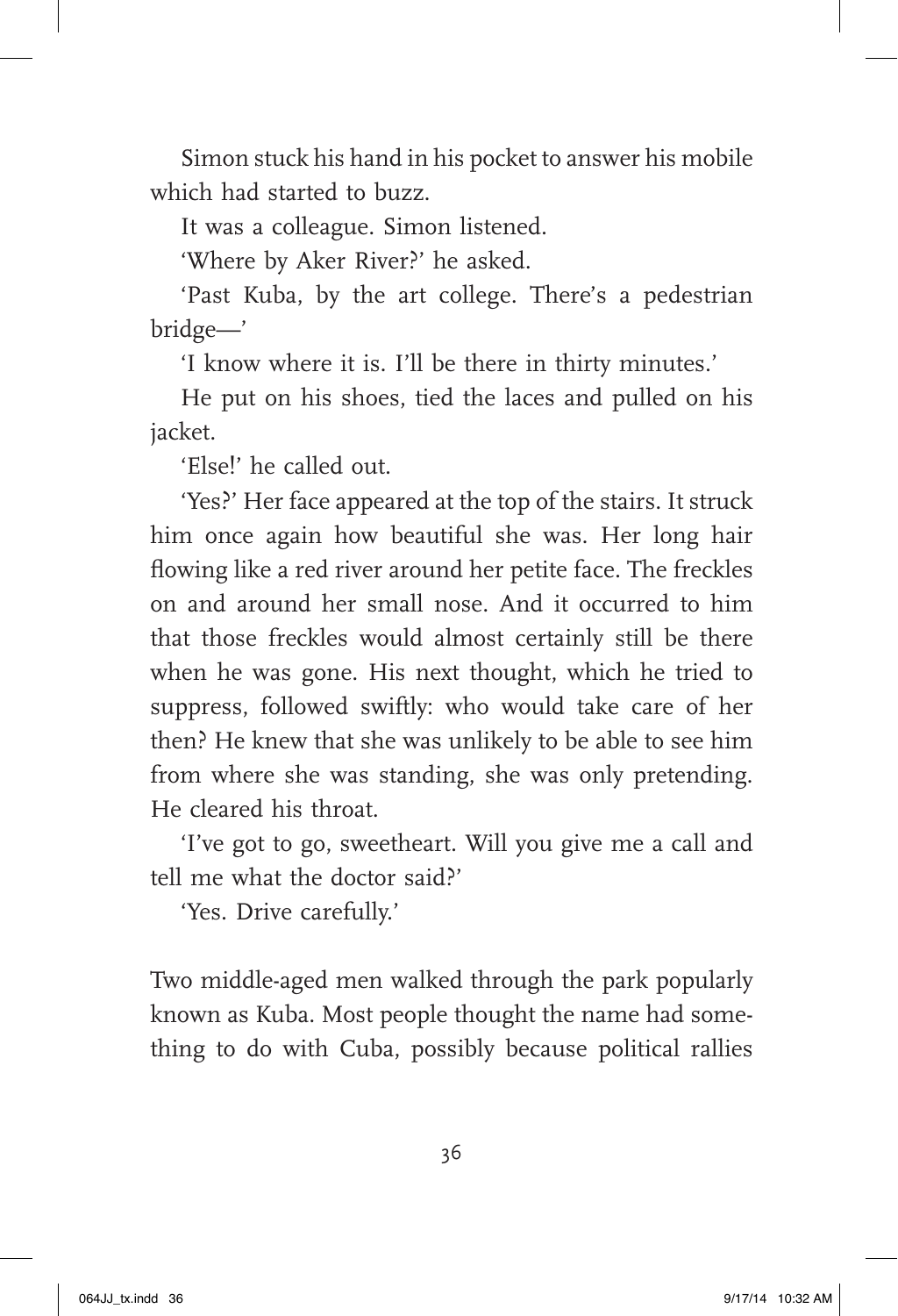were often held here and because Grünerløkka was once regarded as a working-class neighbourhood. You had to have lived there for many years to know that there used to be a large gas holder here and that it had had a framework shaped like a cube. The men crossed the pedestrian bridge which led to the old factory that was now an art college. Lovers had attached padlocks with dates and initials to the bars of the railings of the bridge. Simon stopped and looked at one of them. He had loved Else for ten years, every single day of the over three and a half thousand they had been together. There would never be another woman in his life and he didn't need a symbolic padlock to know that. And neither did she; hopefully she would outlive him for so many years that there would be time for new men in her life. And that was all good.

From where they were standing he could see Åmodt Bro, a modest little bridge that crossed a modest little river which divided this modest little capital into east and west. Once upon a time, a long time ago, when he was young and foolish, he had dived from this very bridge into the river. A drunken troika of three lads, two of them with an unshakeable faith in themselves and their prospects. Two of them convinced that they alone were the best of the three. The third one, Simon, had realised long ago that he couldn't compete with his friends when it came to intelligence, strength, social skills or appeal to women. But he was the bravest. Or, to put it another way, the most willing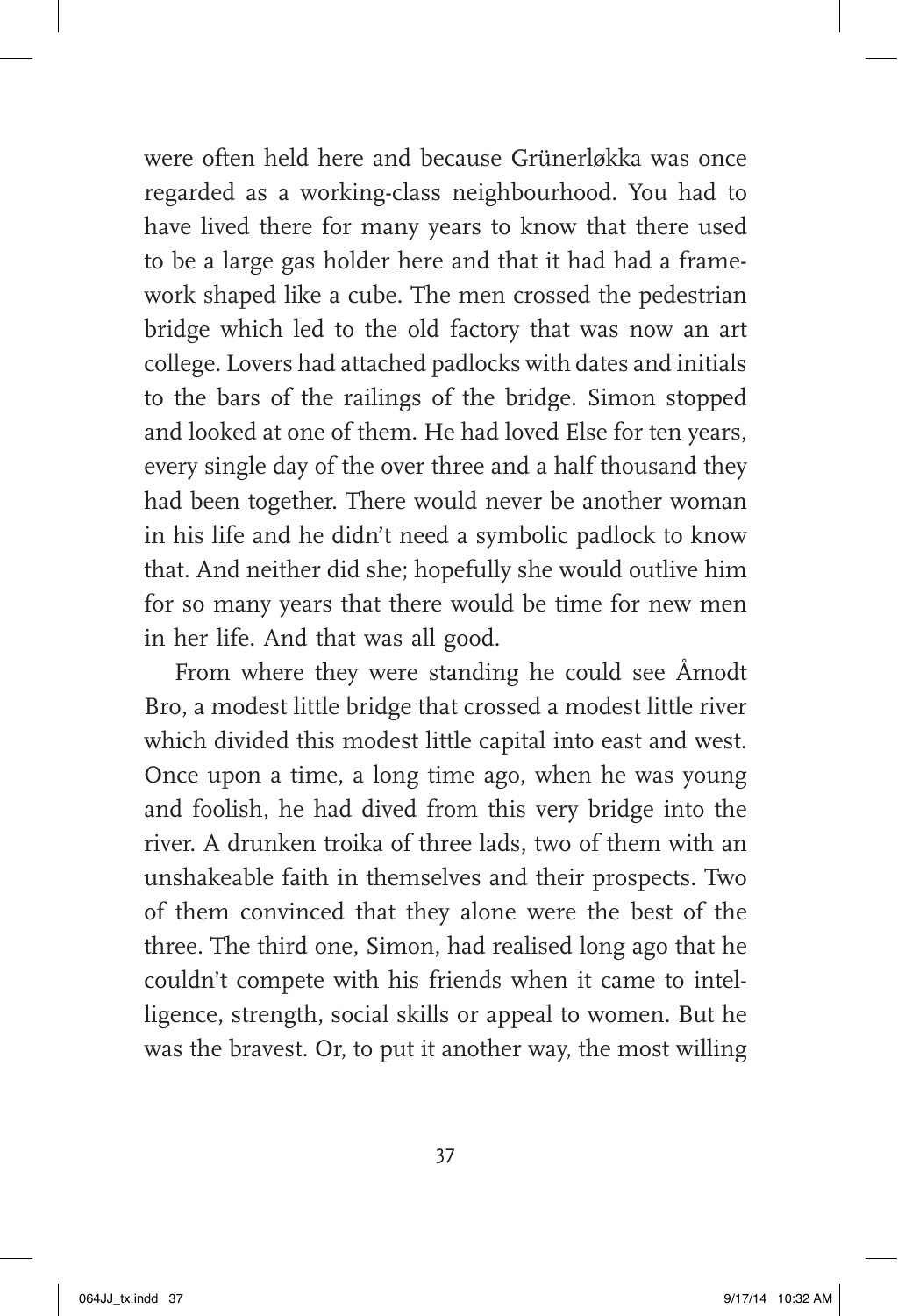to take risks. And diving into polluted water didn't require intellect or physical skill, only recklessness. Simon Kefas had often thought that it was pessimism that had prompted him to gamble with a future he didn't value very much, an innate knowledge that he had less to lose than other people. He had balanced on the railings while his friends had screamed for him not to do it, that he was mad. And then he had jumped. From the bridge, out of life, into the wonderful, spinning roulette wheel which is fate. He had plunged through the water which had no surface, only white foam and, under that, an icy embrace. And in that embrace there was silence, solicitude and peace. When he resurfaced, unharmed, they had cheered. Simon, too. Even though he had felt a vague disappointment at being back. It was amazing what a broken heart could drive a young man to do.

Simon shook off the memories and focused on the waterfall between the two bridges. More specifically on the figure that had been left there like a photograph, frozen in mid-fall.

'We think he floated downstream,' said the crime scene officer who was standing next to him. 'And then his clothes got caught on something sticking out of the water. The river is usually so shallow there that you can wade across it.'

'All right,' Simon said, sucking the tobacco in his mouth and cocking his head. The figure hung straight down with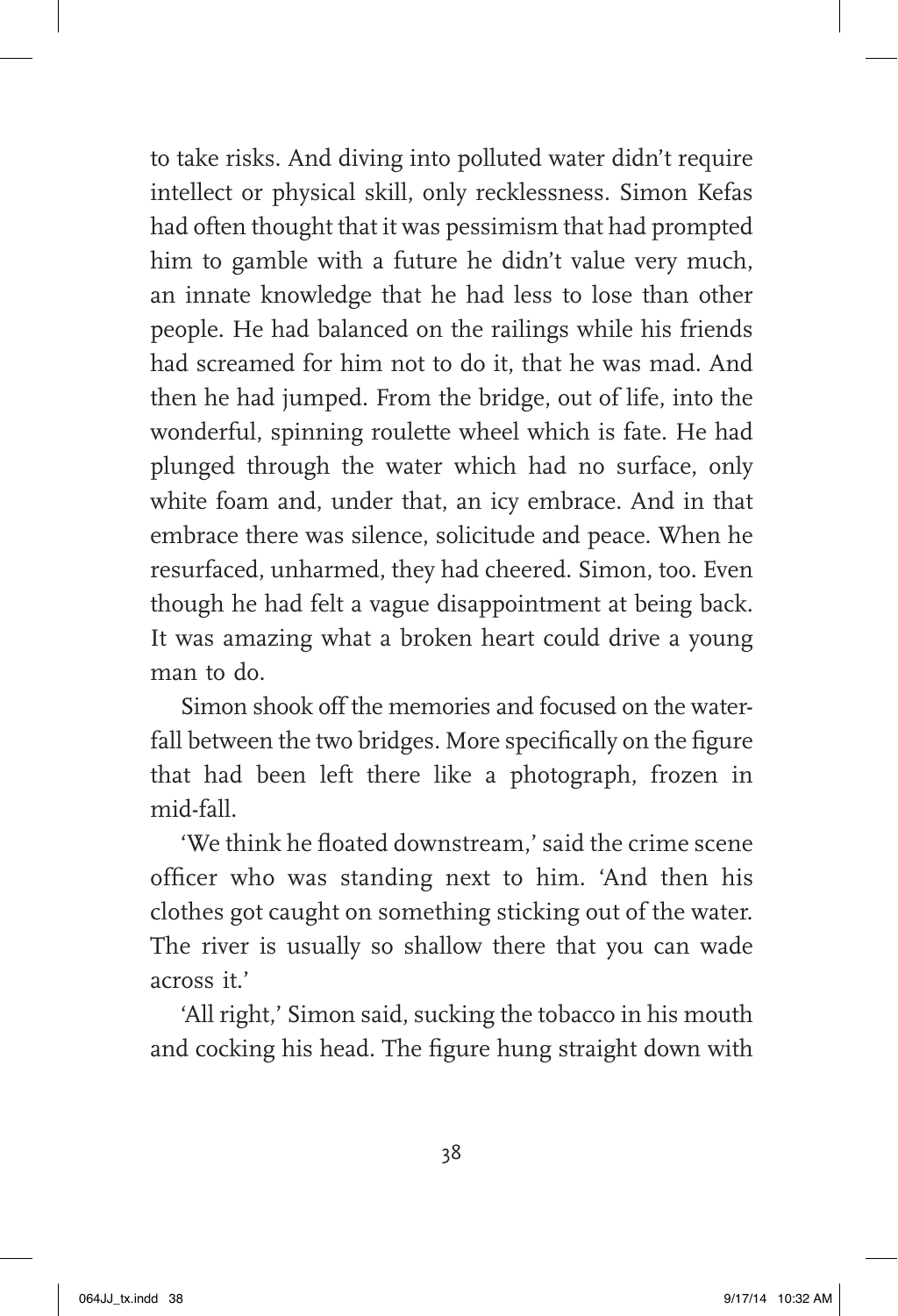its arms out to the sides and the cascading water formed a white halo around the head and body. It reminded him of Else's hair. The other CSOs had finally got their boat into the water and were working on freeing the body.

'A beer says it's suicide.'

'I think you're wrong, Elias,' Simon said and hooked a finger under his upper lip to extract the *snus*. He was about to drop it into the water below, but he stopped himself. Different times. He looked around for a bin.

'So you won't bet a beer?'

'No, Elias, I won't.'

'Oh, sorry, I forgot . . .' The CSO looked embarrassed.

'That's all right,' Simon said and left. He nodded in passing to a tall, blonde woman in a black skirt and a short jacket. If it hadn't been for the police warrant card dangling around her neck he would have taken her to be a bank clerk. He chucked the *snus* into the green rubbish bin at the end of the bridge and walked down to the riverbank, scanning the ground with his eyes as he did.

'Chief Inspector Kefas?'

Elias looked up. The woman who had addressed him was the archetypal Scandinavian female as imagined by foreigners. He suspected she thought she was too tall, which was why she stooped slightly and wore flat shoes.

'No, that's not me. Who are you?'

'Kari Adel.' She held up a warrant card around her neck.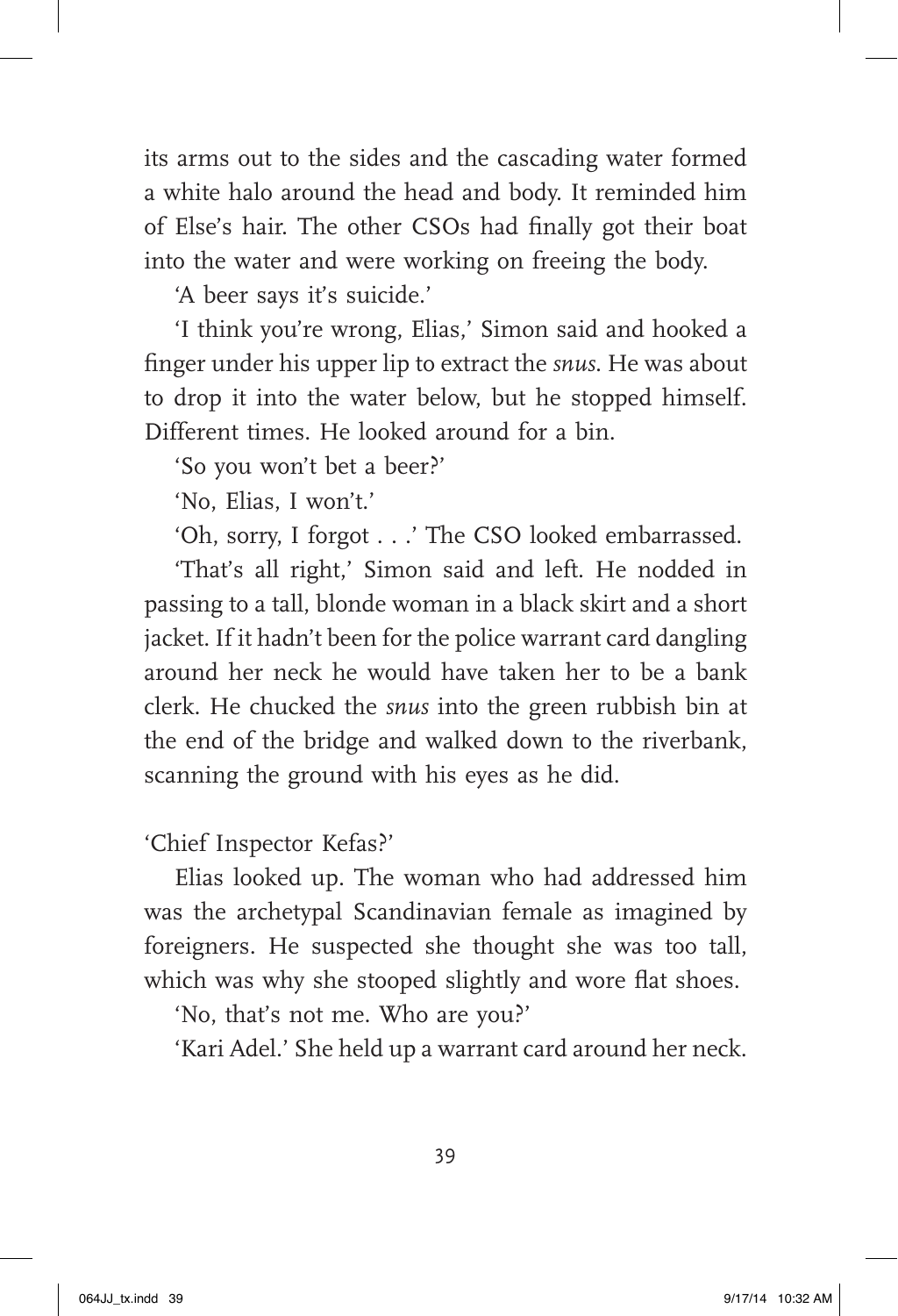'I've just joined the Homicide Squad. They told me I would find him here.'

'Welcome. What do you want with Simon?'

'He's supposed to mentor me.'

'Lucky you,' Elias said and pointed to the man walking along the river. 'That's him over there.'

'What's he looking for?'

'Evidence.'

'But surely the evidence will be in the river where the body is and not downstream.'

'Yes, so he's assuming we've already searched that area. And we have.'

'The other CSOs say it looks like a suicide.'

'Yes, I made the mistake of trying to bet a beer with him on it'

'Mistake?'

'He has a problem,' Elias said. 'Had a problem.' He noticed the woman's raised eyebrows. 'It's no secret. And it's best that you know if you're going to work together.'

'No one told me I would be working with an alcoholic.'

'Not an alcoholic,' Elias said. 'A gambling addict.'

She brushed her blonde hair behind one ear and squinted against the sun. 'What kind of gambling?'

'The losing kind, as far as I understand. But if you're his new partner, you can ask him yourself. Where are you from?'

'Drug Squad.'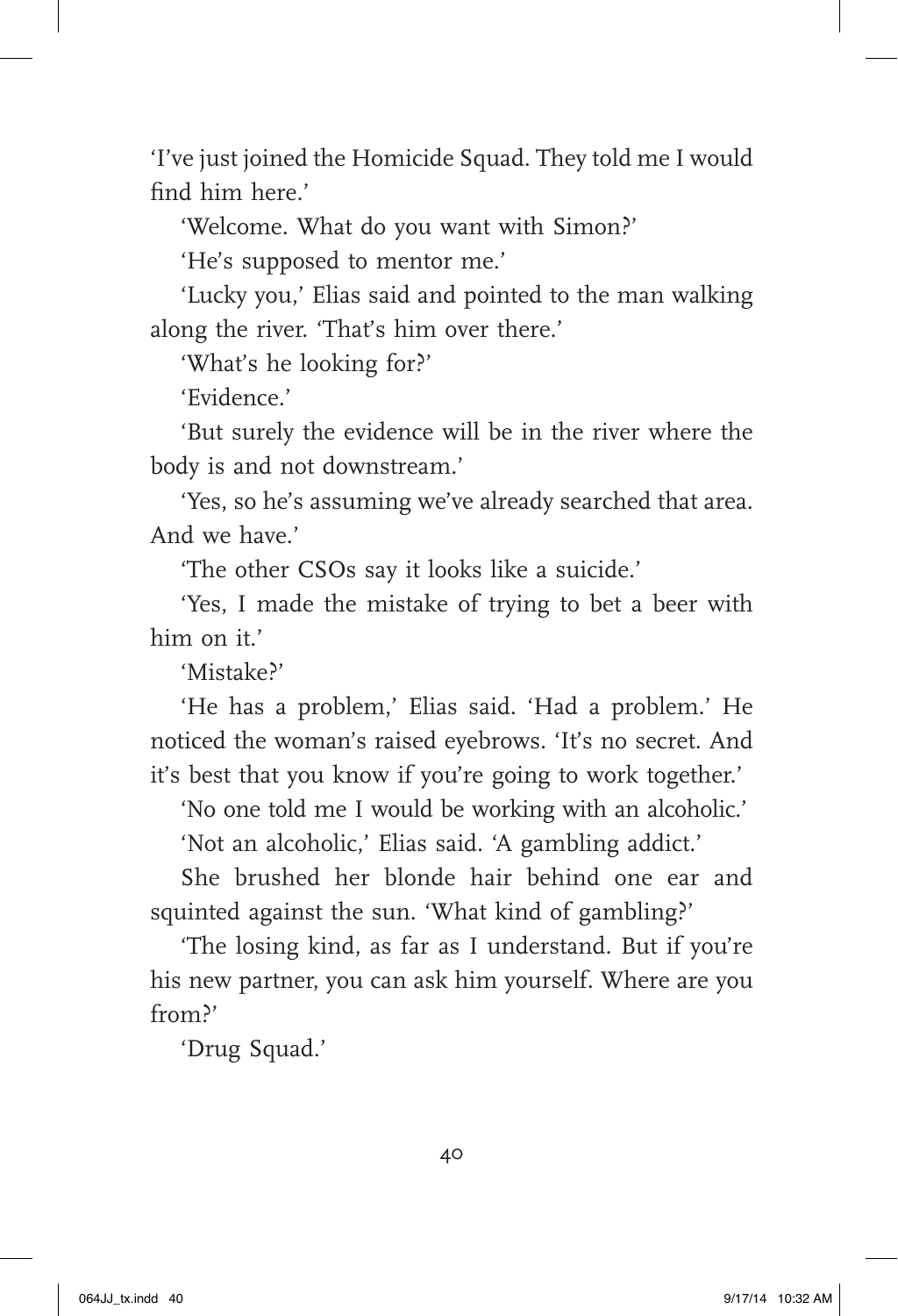'Well, then you'll know all about the river.'

'Yes.' She narrowed her eyes and looked up at the body. 'It could have been a drug hit, of course, but the location is all wrong. They don't deal hard drugs this far up the river, for that you have to go down to Schous Plass and Nybrua. And people don't usually kill for cannabis.'

'Oh, good,' Elias said, nodding towards the boat. 'They've finally managed to get him down. If he has any ID on him, we'll soon know who—'

'I know who he is,' Kari Adel said. 'It's Per Vollan, the prison chaplain.'

Elias looked her up and down. He guessed she would soon give up dressing in smart clothes like the female detectives she had seen in American TV series. But apart from that she looked as if she had something about her. Perhaps she was one of those who would go the distance. Perhaps she belonged to that rare breed. But he had thought that about others before.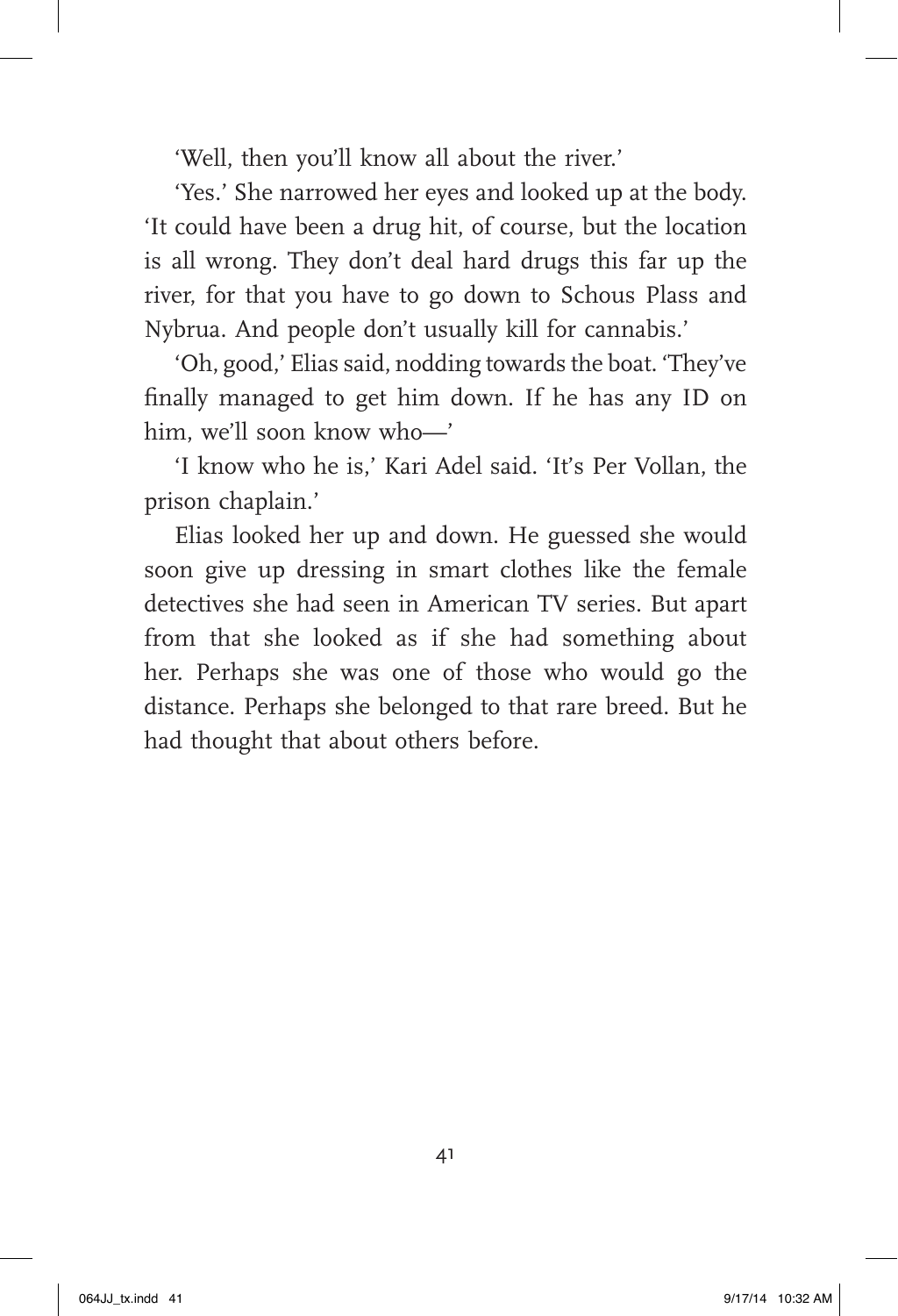# 5

the interview room was decorated in pale colours; the furniture was pine. Red curtains covered the window which faced the control room. Inspector Henrik Westad from Buskerud Police thought it was a nice room. He had made the trip from Drammen into Oslo before and sat in this very room. They had interviewed children in a sexual assault case and there had been anatomical dolls here. This time it was a murder inquiry. He studied the long-haired man with the beard sitting across the table. Sonny Lofthus. He looked younger than the age stated in the file. He didn't look as if he was drugged up, either; his pupils were normal-sized. But then people with a high drug tolerance rarely did. Westad cleared his throat.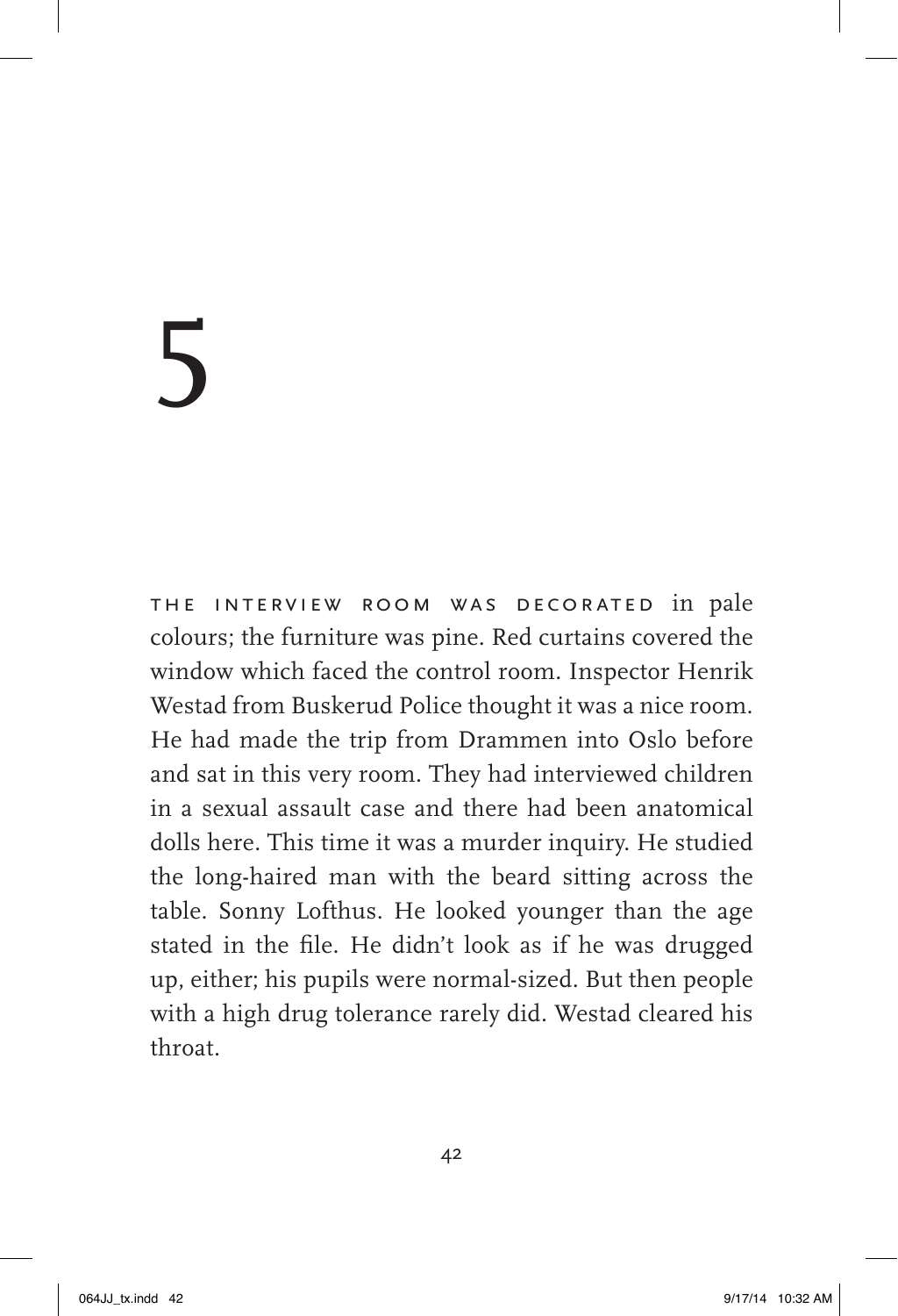'So you tied her up, used an ordinary hacksaw on her and then you left?'

'Yes,' the man said. He had declined his right to a lawyer, but answered practically every question with monosyllables. In the end Westad had resorted to asking him yes and no questions. Which seemed to work. Of course it bloody worked; they were getting a confession out of it. But it felt wrong. Westad looked at the photos in front of him. The top of the woman's head and her skull had nearly been sawn off and flipped aside so that they were attached only by the skin. The surface of the brain was left exposed. He had long since abandoned the idea that one could tell from looking at people what evil they were capable of. But this man, he . . . he didn't exude any of the iciness, the aggression or simply the imbecility Westad thought he had detected in other cold-blooded killers.

Westad leaned back in his chair. 'Why are you confessing to this?'

The man shrugged. 'DNA at the crime scene.'

'How do you know we found some?'

The man touched his long, thick hair which the prison management could have ordered to be cut if they wanted to. 'My hair falls out. It's a side effect of long-term drug abuse. Can I go now?'

Westad sighed. A confession. Technical evidence at the crime scene. So why did he still have doubts?

He leaned towards the microphone standing between them. 'Interview with suspect Sonny Lofthus stopped at 13.04.'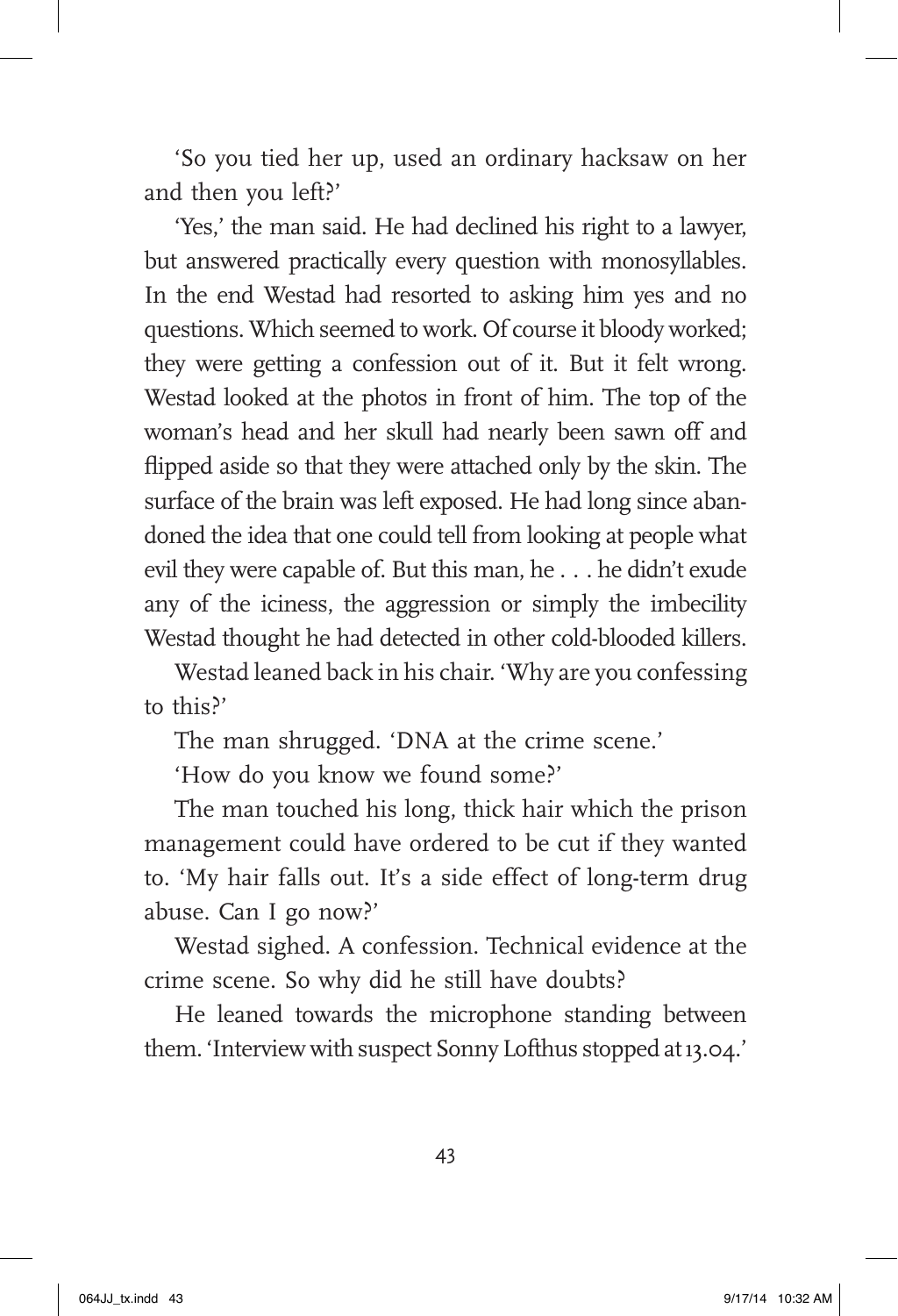He saw the red light go out and knew that the officer outside had switched off the recording device. He got up and opened the door so that the prison officers could enter, unlock Lofthus's handcuffs and take him back to Staten.

'What do you think?' the officer asked as Westad came into the control room.

'Think?' Westad put on his jacket and zipped it up with a hard, irritated movement. 'He doesn't give me anything *to* think about.'

'And what about the interview earlier today?'

Westad shrugged. A friend of the victim had come forward. She had reported that the victim had told her that her husband, Yngve Morsand, had accused her of having an affair and threatened to kill her. That Kjersti Morsand had been scared. Not least because the husband had good grounds for his suspicion – she *had* met someone and was thinking of leaving him. It was hard to think of a more classic motive for murder. But what about the boy's motive? The woman hadn't been raped, nothing in the house had been stolen. The medicine cupboard in the bathroom had been broken into and the husband claimed that some sleeping tablets were missing. But why would a man who, judging from his needle marks, had easy access to hard drugs bother with a few measly sleeping pills?

The next question presented itself immediately: Why would an investigator with a signed confession care about little things like that?

\* \* \*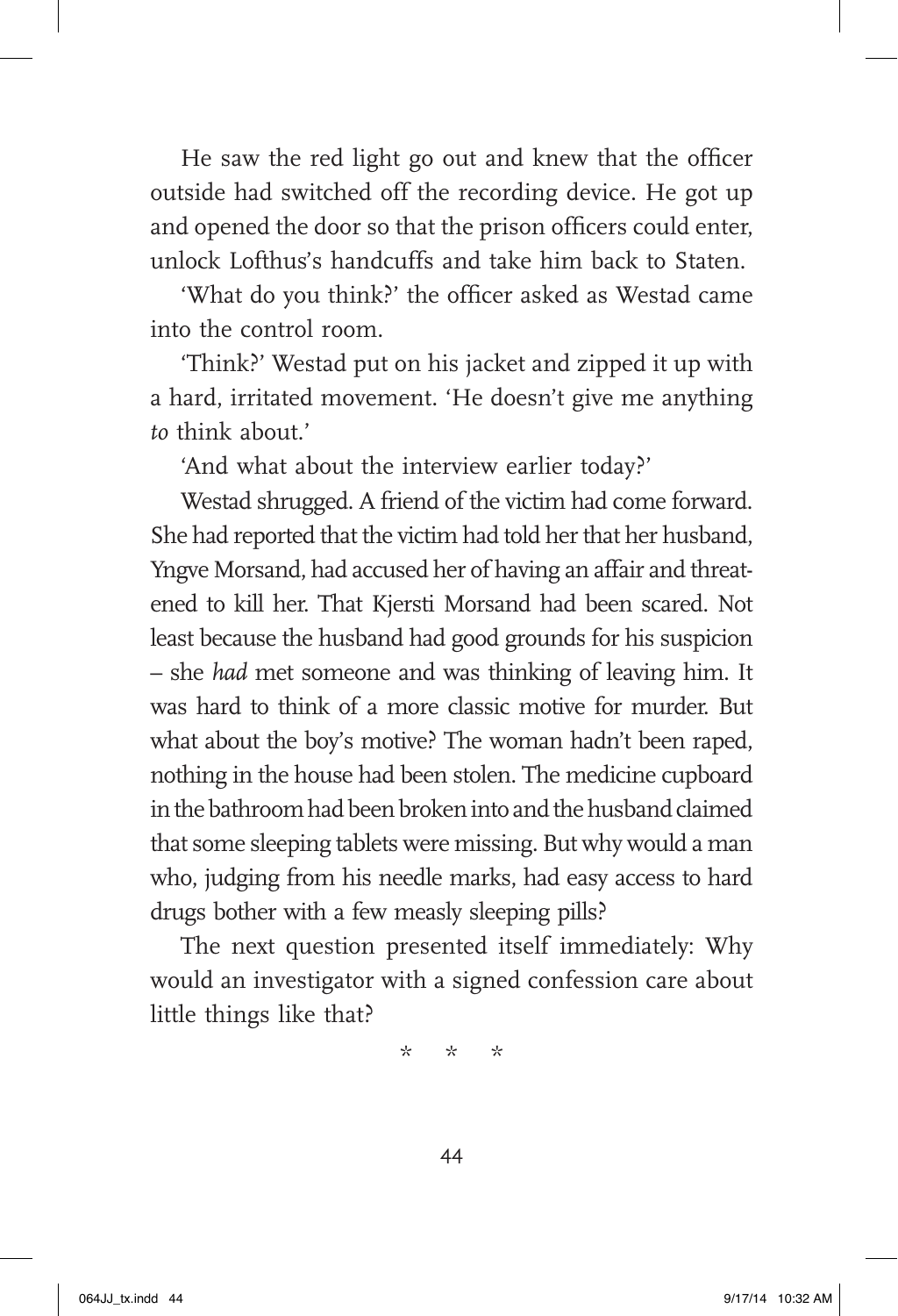Johannes Halden was pushing the mop across the floor by the cells in A Wing when he saw two prison officers approach with the boy between them.

The boy smiled; he looked as if he was walking with two friends going somewhere nice, the handcuffs notwithstanding. Johannes stopped and raised his right arm. 'Look, Sonny! My shoulder is better. Thanks to you.'

The boy had to lift both hands to give the old man a thumbs up. The officers stopped in front of one of the cell doors and unlocked the handcuffs. They didn't need to unlock the door as well since all cell doors were opened automatically every morning at eight o'clock and were left open until ten o'clock at night. The staff up in the control room had shown Johannes how they could lock and unlock all the doors with a single keystroke. He liked the control room. That was why he always took his time washing the floor in there. It was a bit like steering a supertanker. A little like being where he should have ended up.

Before 'the incident' he had worked as an able seaman and studied nautical science. The plan had been to become a deck officer. Followed by mate, first mate and then captain. And eventually join his wife and daughter in the house outside Farsund and get himself a job as a pilot at the port. So why had he done it? Why had he ruined everything? What had made him agree to smuggle two big sacks out of the Port of Songkhla in Thailand? It wasn't that he didn't know they contained heroin. And it wasn't that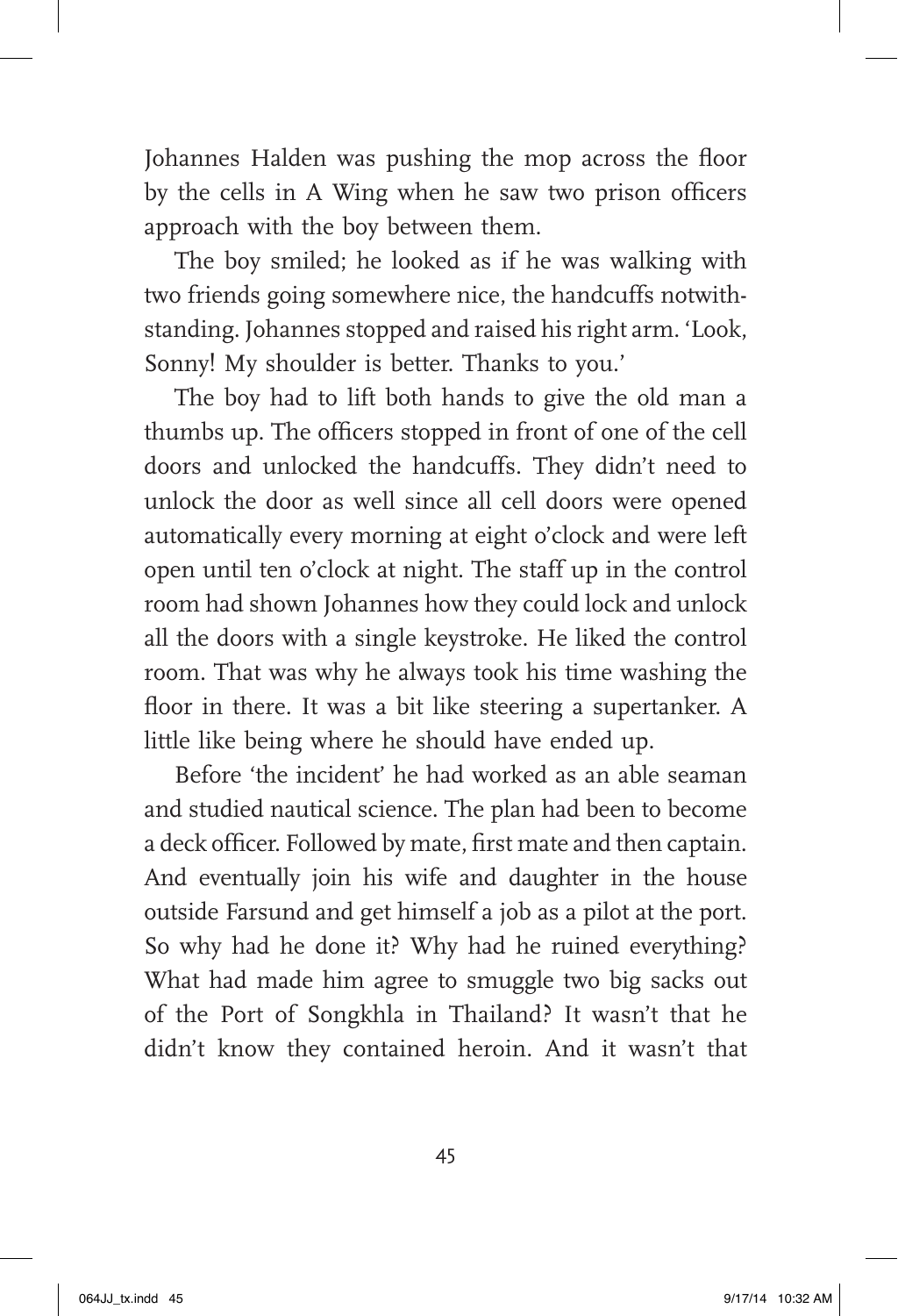he didn't know the penal code and the hysterical Norwegian legal system which at that time equated drug smuggling with murder. It wasn't even that he needed the huge amount of money he had been offered to deliver the sacks to an address in Oslo. So what was it? The thrill? Or the hope of seeing her again; the beautiful Thai girl in her silk dress with her long, shiny black hair, of looking into her almond eyes, hearing her soft voice whisper the difficult English words with sweet cherry lips, telling him he had to do it for her, for her family in Chiang Rai, that it was the only way he could save them. He had never believed her story, but he had believed in her kiss. And that kiss took him across oceans, through customs, into the remand cell, into the courtroom, into the visitors' room where his almost grownup daughter had sat down and told him that the family wanted nothing more to do with him, through the divorce and into the cell in Ila Prison. That kiss was all he had wanted and the promise of that kiss was all he had left.

When he was released there had been no one waiting for him on the outside. His family had disowned him, his friends grown apart and he would never get work on a ship again. So he sought out the only people willing to accept him. Criminals. And resumed his old ways. Tramp shipping. Nestor, the Ukrainian, recruited him. Heroin from northern Thailand was smuggled in trucks using the old drug route via Turkey and the Balkans. In Germany the cargo was distributed to the Scandinavian countries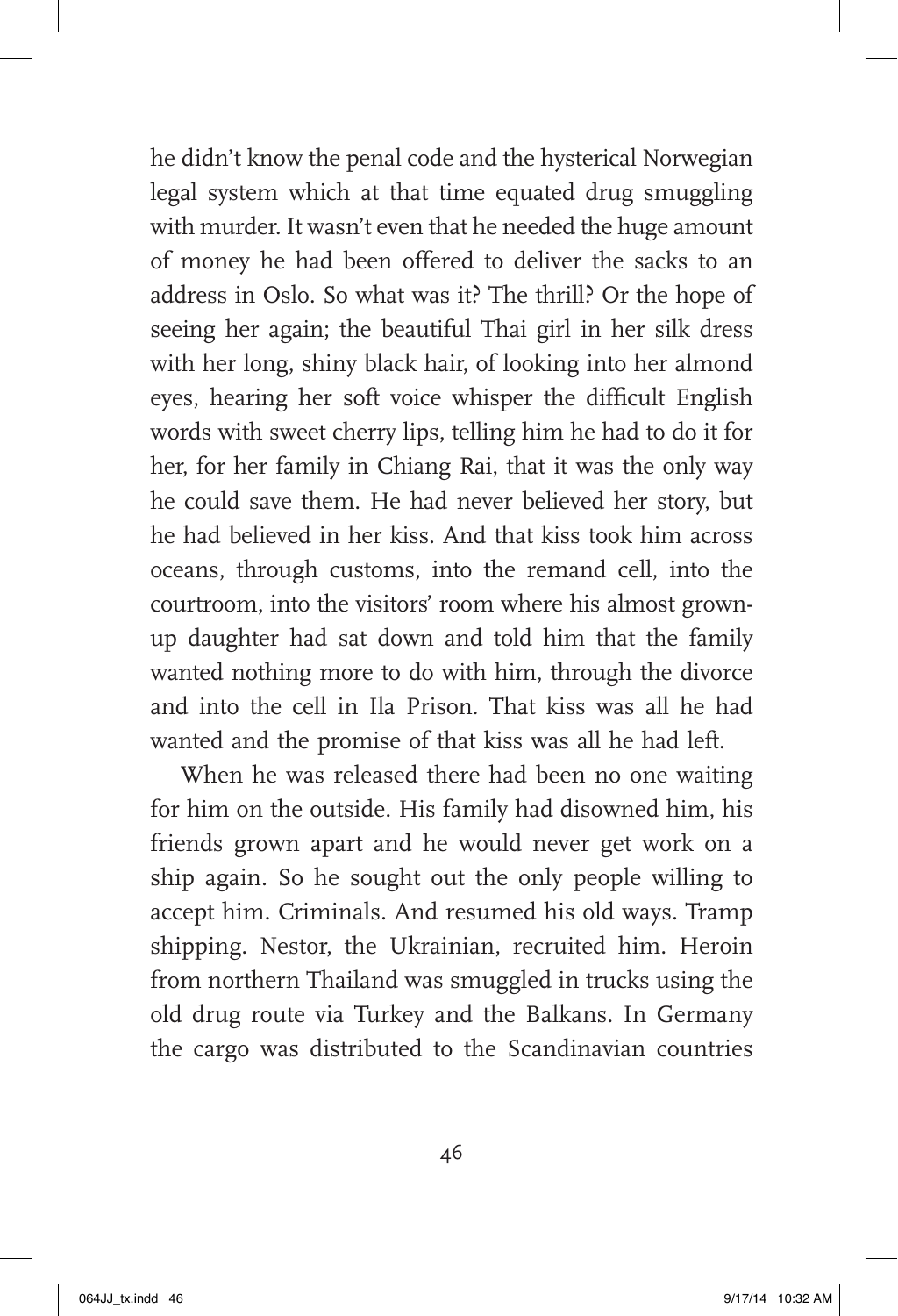and Johannes's job was to drive the last stretch. Later he became a confidential informant.

There hadn't been a good reason for that, either. Only a police officer who appealed to something inside him, something he didn't even know he had. And though that prospect – a clear conscience – had seemed worth less than the kiss of a beautiful woman, he had really believed in that police officer. There had been something about his eyes. Johannes might have gone straight, changed his ways, who knows? But then one autumn evening the police officer was killed. And for the first and only time Johannes heard the name, heard it whispered with a mixture of fear and awe. The Twin.

From then on it was only a matter of time before Johannes was pulled back in again. He took bigger and bigger risks, moved bigger and bigger loads. Dammit, he wanted to get caught. Atone for what he had done. So he was relieved when customs officers pulled him over at the Swedish border. The furniture in the back of his lorry was stuffed full of heroin. The judge had reminded the jury both of the large quantity involved and that it wasn't Johannes's first offence. That was ten years ago. He had been at Staten for the last four years, since the prison opened. He had seen inmates come and go, seen prison officers come and go too, and he had treated them all with the respect they deserved. And, in return, he got the respect he deserved. That is to say, he enjoyed the respect the old-timer gets. The guy who is no longer a threat. Because none of them knew his secret. The betrayal he was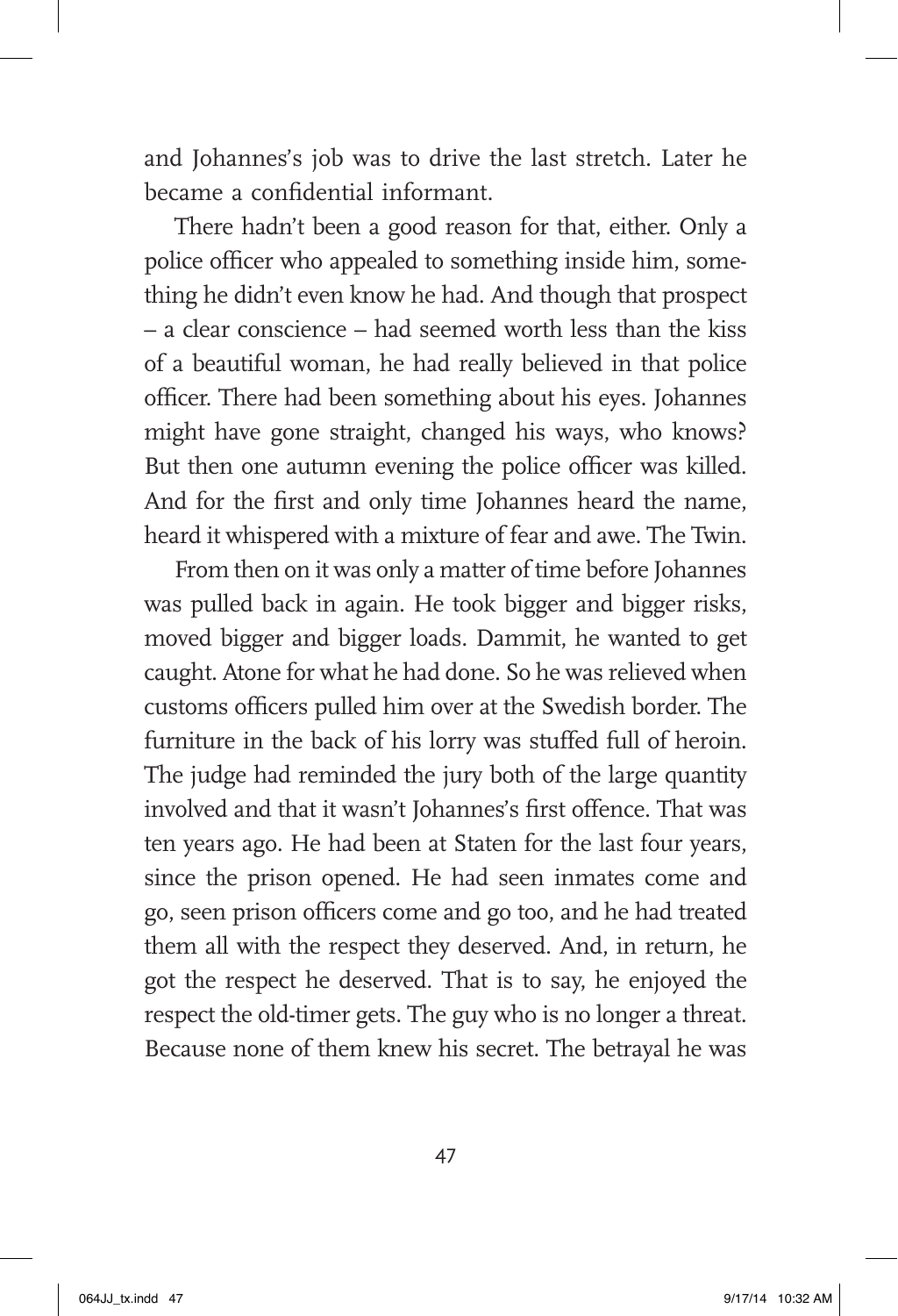guilty of. The reason he inflicted this punishment on himself. And he had given up all hope of finally getting the only things that mattered. The kiss he had been promised by a forgotten woman. The clear conscience he had been promised by a dead police officer. Until he had been transferred to A Wing and had met the boy they said could heal you. Johannes had been startled when he heard the surname, but he hadn't said anything. He had just carried on mopping the floors, keeping his head down, smiling, doing and receiving the little favours that made life bearable in a place like this. The days, the weeks, the months and the years had flown by and turned into a life which would soon end. Cancer. Lung cancer. Small cell, the doctor had said. The aggressive kind which is the worst unless it is caught early.

It hadn't been caught early.

There was nothing anyone could do. Certainly not Sonny. He hadn't even come close to guessing what was wrong when Johannes had asked; the lad himself had suggested the groin, nudge nudge, wink wink. And his shoulder had got better of its own accord, if truth be told, not from Sonny's hand which definitely didn't have a higher temperature than the usual 37°C, was far colder in fact. But he was a good lad, he really was, and Johannes had no desire to disillusion him if he thought he had healing hands.

So Johannes had kept it to himself, both his illness and his betrayal. But he knew that time was running out. That he couldn't take this secret with him to the grave. Not if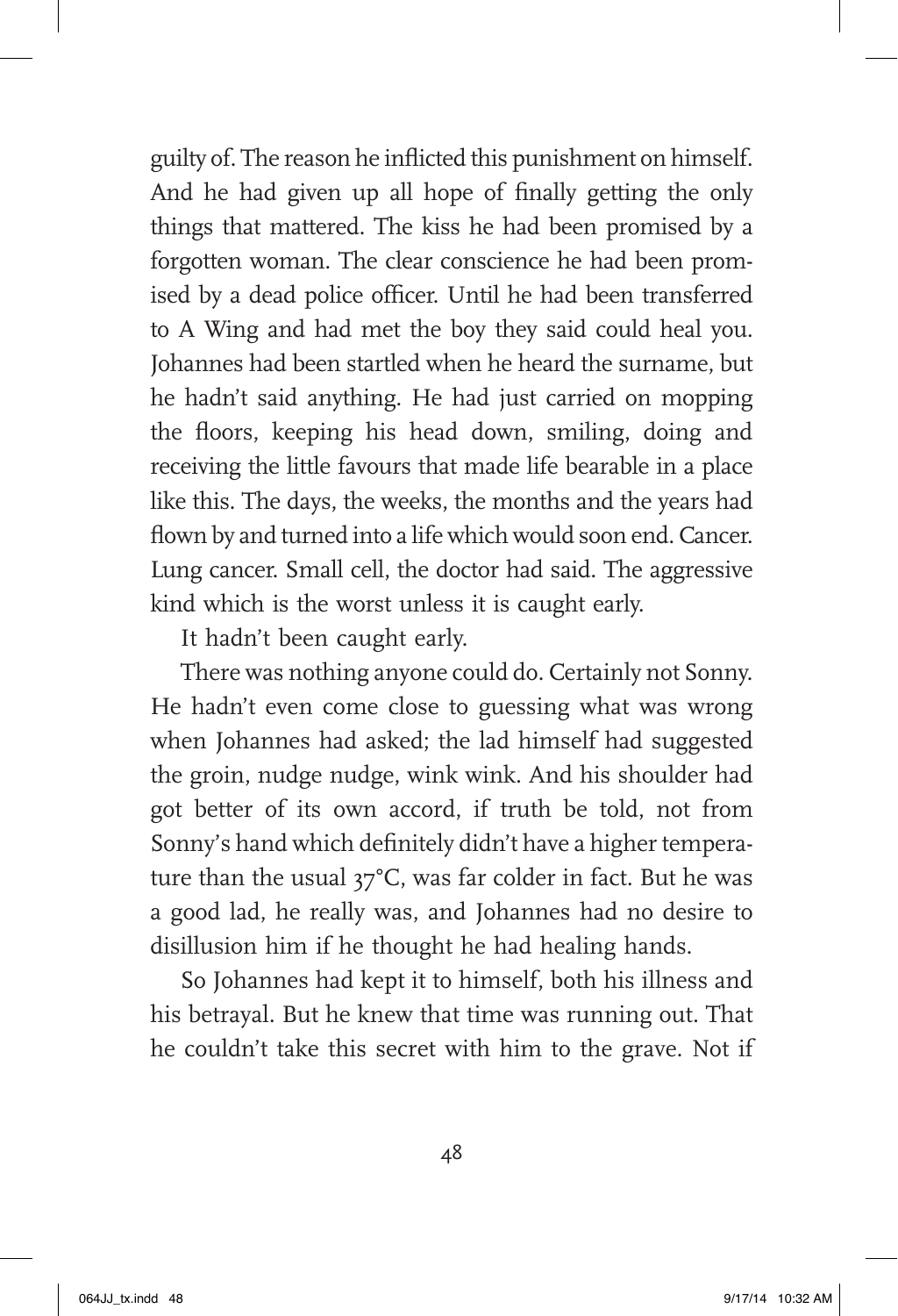he wanted to rest in peace rather than the horror of waking up like a zombie, worm-eaten and trapped, doomed to eternal torment. He had no religious beliefs about who would be condemned to everlasting suffering or why, but he had been wrong about so many things in his life.

'So many things . . .' Johannes Halden muttered to himself.

Then he put the mop aside, walked over to Sonny's cell and knocked on the door. No reply. He knocked again.

Waited.

Then he opened the door.

Sonny sat with a rubber strap tied around his forearm below the elbow, the end of the strap between his teeth. He held a syringe just above a bulging vein. The angle was the prescribed thirty degrees for optimum insertion.

Sonny calmly looked up and smiled. 'Yes?'

'Sorry, I . . . it can wait.'

'Are you sure?'

'Yes, it's . . . there's no hurry.' Johannes laughed. 'It can wait another hour.'

'Can it wait four hours?'

'Four hours is fine.'

The old man saw the needle sink into the vein. The boy pressed the plunger. Silence and darkness seemed to fill the room like black water. Johannes withdrew quietly and closed the door.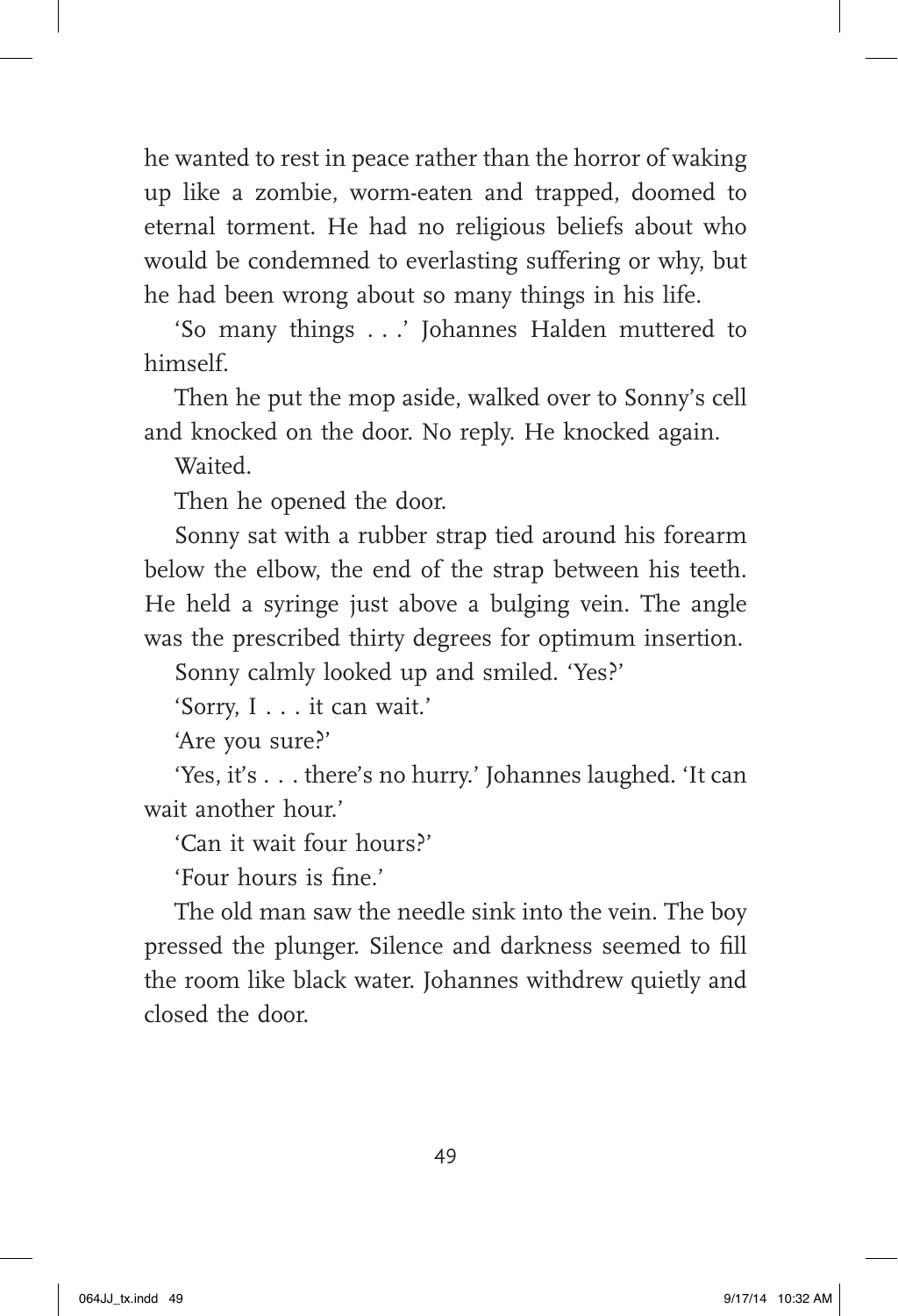#### 6

simon had his mobile pressed to his ear and his feet on the desk while he rocked back on the chair. It was an act the troika had perfected to such an extent that when they had challenged each other, the winner was whoever could be bothered to balance the longest.

'So the American doctor didn't want to give you his opinion?' he said in a low voice, partly because he saw no reason to involve other members of the Homicide Squad in his personal life, and partly because this was how he and his wife always spoke on the phone. Softly, intimately. As if they were in bed, holding each other.

'Oh, he does,' Else said. 'But not yet. He wants to look at the test results and the scans first. I'll know more tomorrow.'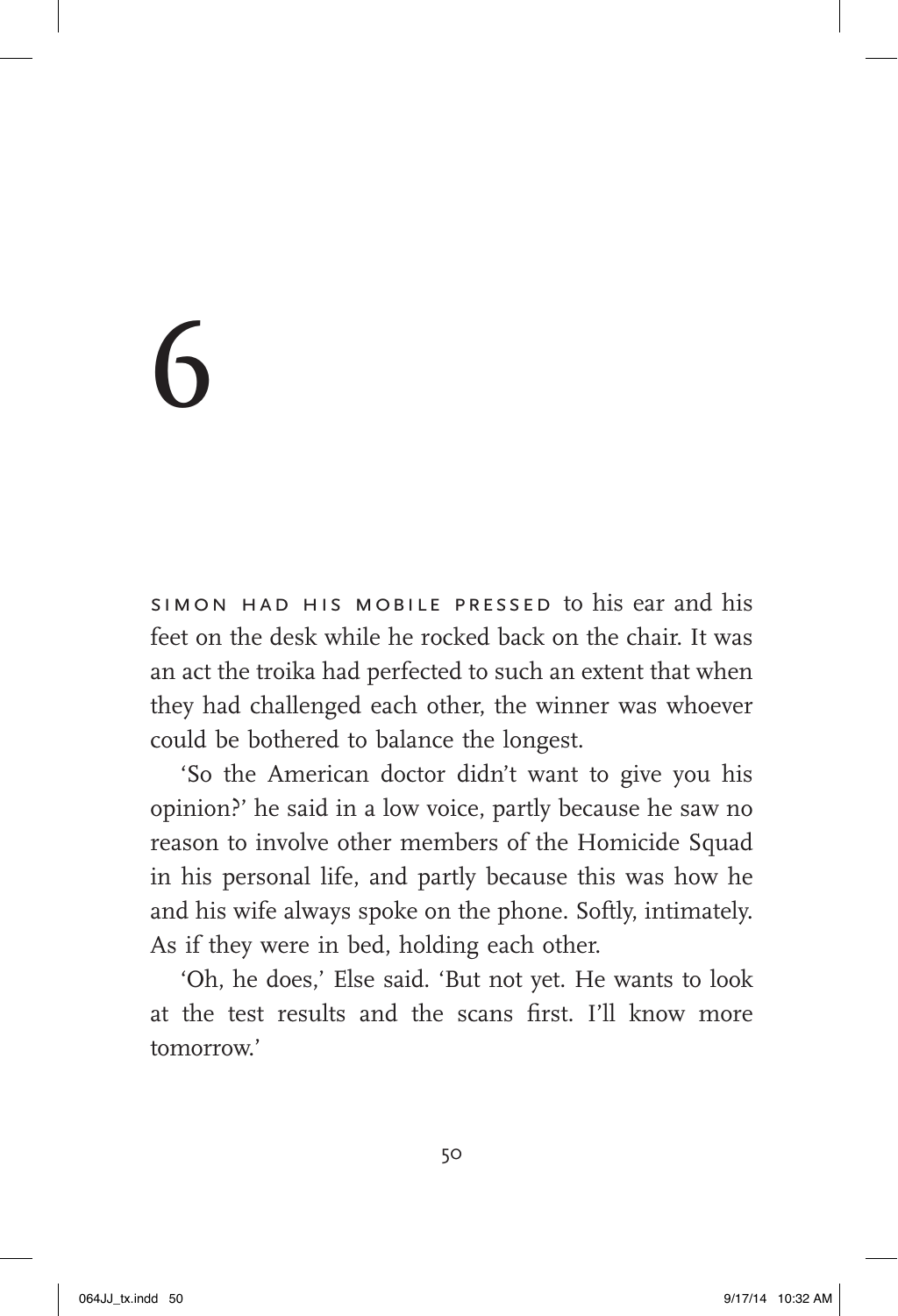'OK. How are you feeling?'

 $'$ Fine'

'How fine?'

She laughed. 'Don't worry so much, darling. I'll see you at dinner.'

'All right. Your sister, is she . . . ?'

'Yes, she's still here and she'll give me a lift home. Now stop fussing and hang up, you're at work!'

He ended the call reluctantly. Thought about his dream in which he gave her his sight.

'Chief Inspector Kefas?'

He looked up. And up. The woman standing in front of his desk was tall. Very tall. And skinny. Legs as thin of those of a daddy-long-legs stuck out from under a smart skirt.

'I'm Kari Adel. I've been told to assist you. I tried to find you at the crime scene, but you disappeared.'

And she was young. Very young. She looked more like an ambitious bank clerk than a police officer. Simon rocked the chair even further back. 'What crime scene?'

 $'$ Kuba $'$ 

'And how do you know it's a crime scene?'

He saw her shift her weight. Look for a way out. But there wasn't one.

'Possible crime scene,' she then said.

'And who says I need help?'

She jerked her thumb behind her to indicate where the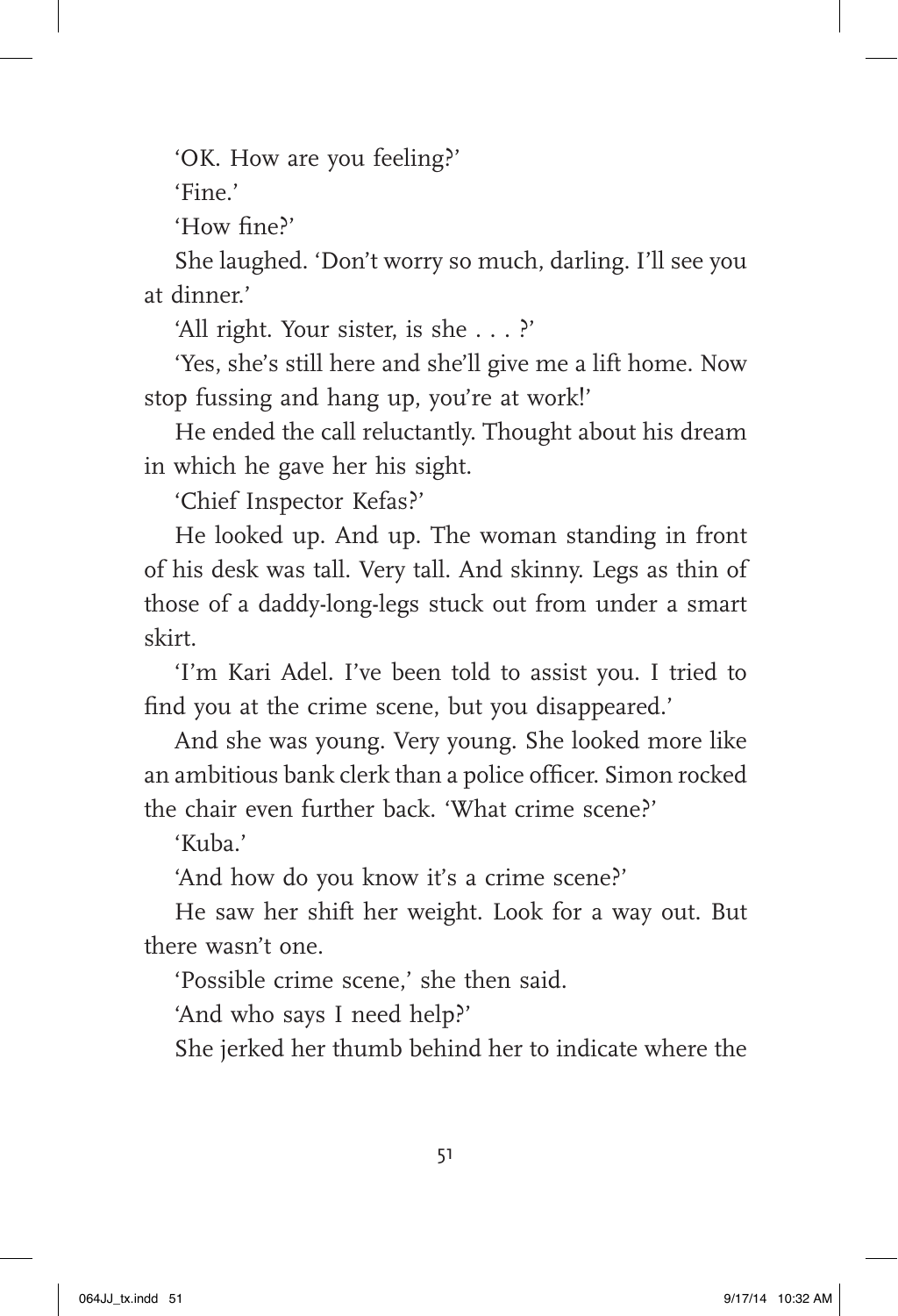order had come from. 'But I think I'm the one in need of help. I'm new here.'

'Fresh out of training?'

'Eighteen months with the Drug Squad.'

'Fresh, then. And you've already made it to Homicide? Congratulations, Adel. You're either really lucky, well connected or . . .' He leaned back horizontally in the chair and wiggled out a tin of *snus* from his jeans pocket.

'A woman?' she suggested.

'I was going to say clever.'

She blushed and he could see the discomfort in her eyes.

'Are you clever?' Simon asked, pushing a piece of *snus* under his upper lip.

'I came second in my year.'

'And how long are you planning on staying with Homicide?'

'What do you mean?'

'If drugs didn't appeal to you, why would murder?'

She shifted her weight again. Simon saw that he had been right. She was one of those people who would make a brief guest appearance before disappearing up the building to the higher floors and up the ranks. Clever. Probably leave the police force altogether. Like the smart buggers at the Serious Fraud Office had done. Taken all their skills with them and left Simon in the lurch. The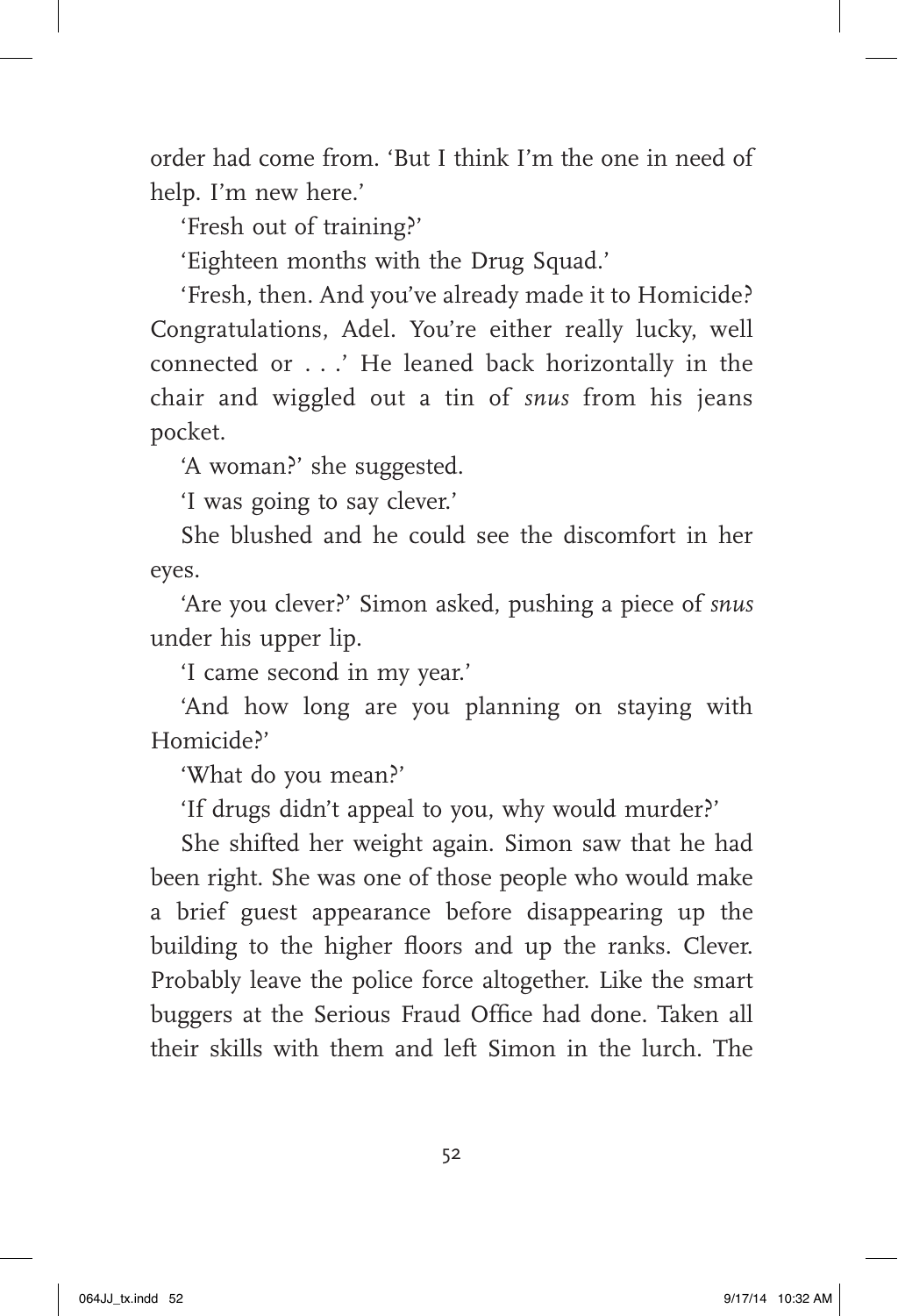police force wasn't a place you stayed if you were bright, talented, ambitious and wanted a life.

'I left the crime scene because there was nothing to be found there,' Simon said. 'So tell me, where would you start?'

'I would talk to his next of kin,' Kari Adel said, looking around for a chair. 'Map his movements before he ended up in the river.'

Her accent suggested she was from the eastern part of west Oslo where people were terrified that the wrong accent might stigmatise them.

'Good, Adel. And his next of kin—'

'—is his wife. His soon-to-be ex-wife. She threw him out recently. I've spoken to her. He was staying at the Ila Centre for drug addicts. Is it OK if I sit down . . . ?'

Clever. Definitely clever.

'You won't need to now,' Simon said, getting up. He estimated her to be at least fifteen centimetres taller than him. Even so, she had to take two steps to one of his. Tight skirt. That was all good, but he suspected she would soon be wearing something else. Crimes were solved in jeans.

'You know you're not allowed in here.'

Martha blocked the access to the Ila Centre's front door as she looked at the two people. She thought she had seen the woman before. Her height and thinness made her hard to forget. Drug Squad? She had blonde, lifeless hair, wore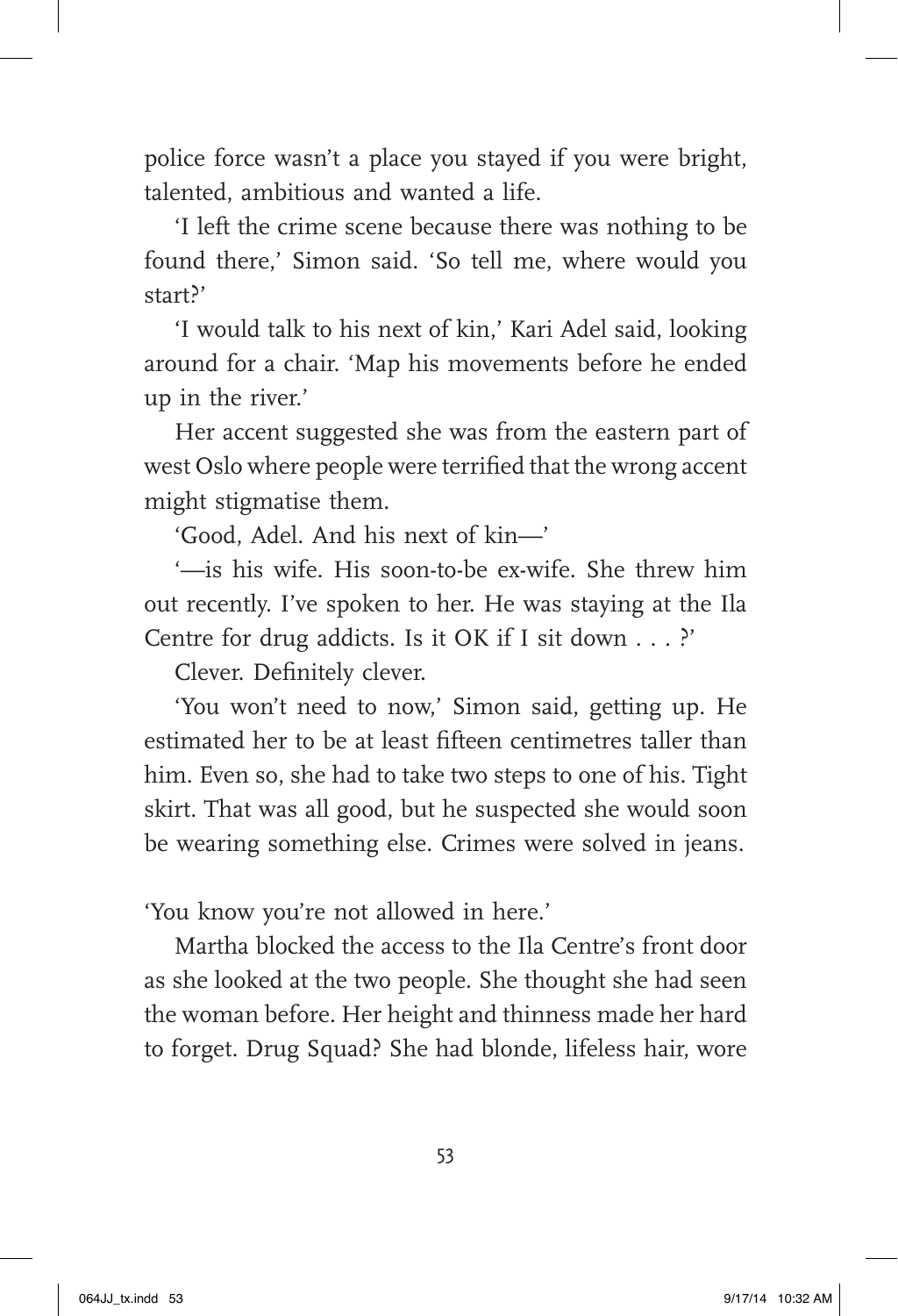hardly any make-up and had a slightly pained facial expression that made her look like the cowed daughter of a rich man.

The man was her direct opposite. Roughly 1.70 metres tall, somewhere in his sixties. Wrinkles in his face. But also laughter lines. Thinning grey hair above a pair of eyes in which she read 'kind', 'humorous' and 'stubborn'. Reading people was something she did automatically when she held the obligatory introduction interview with new residents to establish what kind of behaviour and trouble the staff could expect. Sometimes she was wrong. But not often.

'We don't need to come inside,' said the man who had introduced himself as Chief Inspector Kefas. 'We're from Homicide. It's about Per Vollan. He lived here—'

'Lived?'

'Yes, he's dead.'

Martha gasped. It was her initial reaction when she was told that yet another man had died. She wondered if it was to reassure herself that she was still alive. Surprise came next. Or rather, the fact that she wasn't surprised. But Per hadn't been a drug addict, he hadn't sat in death's waiting room with the rest of them. Or had he? And had she seen it, known it subconsciously? Was that why the usual gasp was followed by the equally routine mental reaction: of course. No, it wasn't that. It was the other thing.

54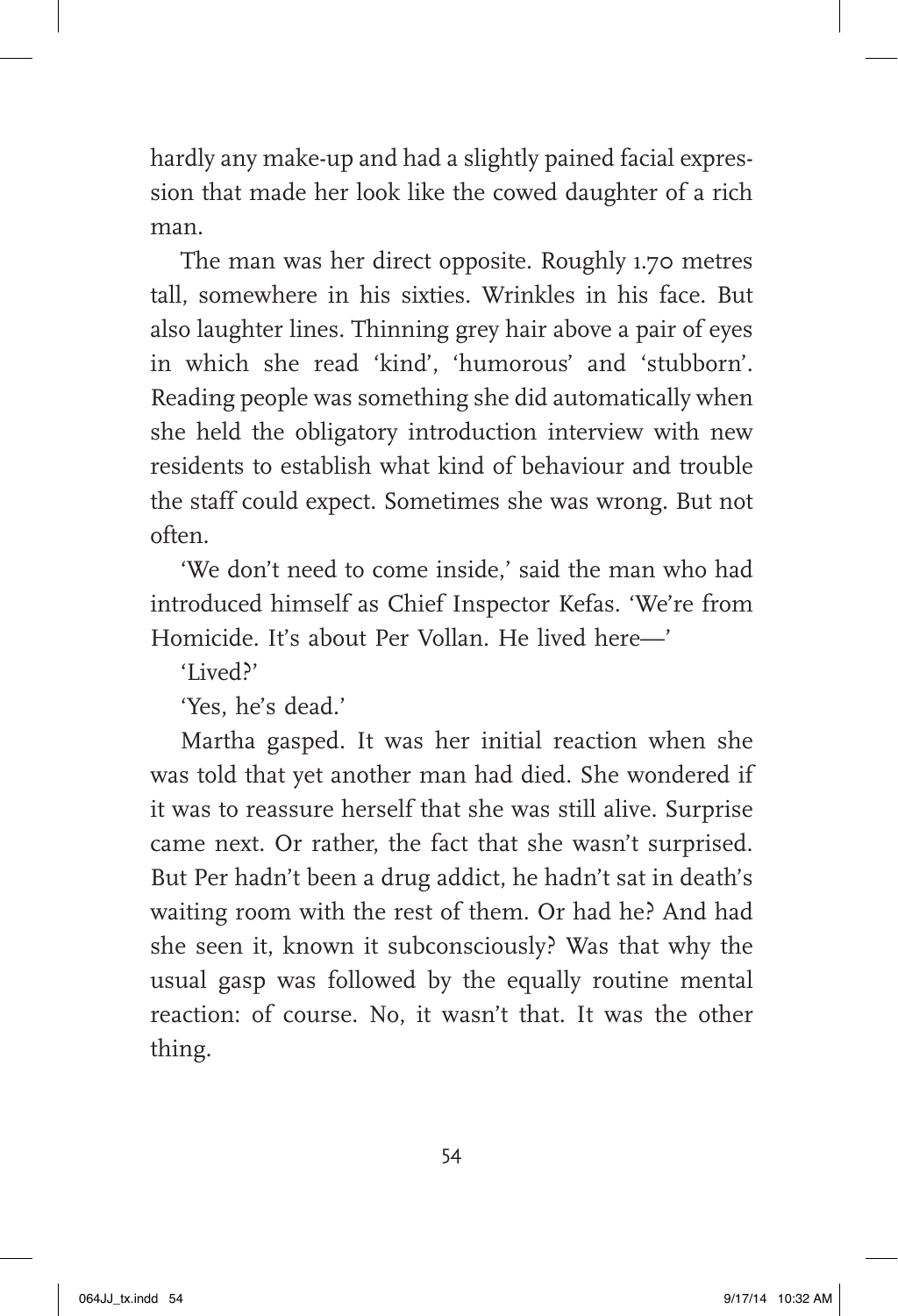'He was found in the Aker River.' The man did the talking. The woman had TRAINEE written on her forehead.

'Right,' Martha said.

'You don't sound surprised?'

'No. No, perhaps not. It's always a shock, of course, but . . .'

'. . . but it's par for the course in our line of work, yes?' The man gestured at the windows in the building next door. 'I didn't know Tranen had shut.'

'It's going to be an upmarket patisserie,' Martha said, hugging herself as if she were cold. 'For the latte-drinking yummy mummies.'

'So they've arrived here, too. How about that.' He nodded to one of the old-timers who shuffled past on trembling junkie knees and got a measured nod in return. 'There are many familiar faces here. Vollan, however, was a prison chaplain. The post-mortem report isn't ready yet, but we found no needle marks on him.'

'He wasn't staying here because he was using. He helped us out when we had trouble with ex-offenders who were living here. They trusted him. So when he had to move out of his home, we offered him temporary accommodation.'

'We know. What I'm asking is why you're not surprised he's dead when you know he wasn't using. His death could have been an accident.'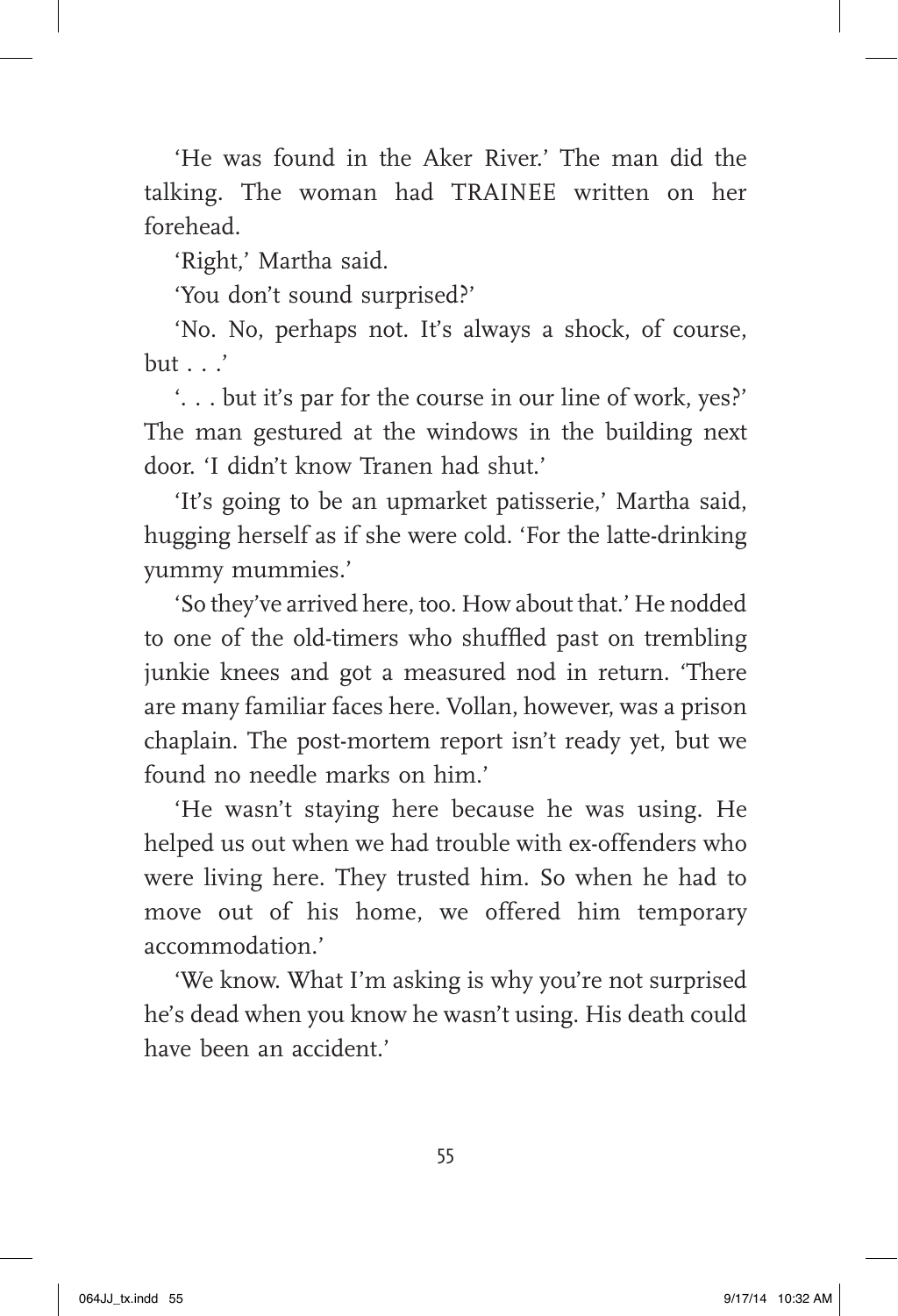'Was it?'

Simon looked at the tall, thin woman. She hesitated until he gave her a nod. Then she finally opened her mouth. 'We haven't found any signs of violence, but the area around the river is a notorious criminal hot spot.'

Martha noticed her accent and concluded a strict mother had corrected her daughter's language at the dinner table. A mother who had told her she would never find a decent husband if she spoke like a shop girl.

The Chief Inspector tilted his head. 'What do you think, Martha?'

She liked him. He looked like someone who cared.

'I think he knew he was going to die.'

He raised an eyebrow. 'Why?'

'Because he wrote me a letter.'

Martha walked around the table in the meeting room which lay opposite the reception area on the first floor. They had managed to retain the Gothic style and it was easily the most beautiful room in the building. Not that there was much competition. She poured a cup of coffee for the Chief Inspector who sat down while he read the letter that Per Vollan had left for her at reception. His partner perched on the edge of a chair next to him, texting on her mobile. She had politely declined Martha's offer of coffee, tea and water as if she suspected even the tap water here to be contaminated with undesirable microbes. Kefas pushed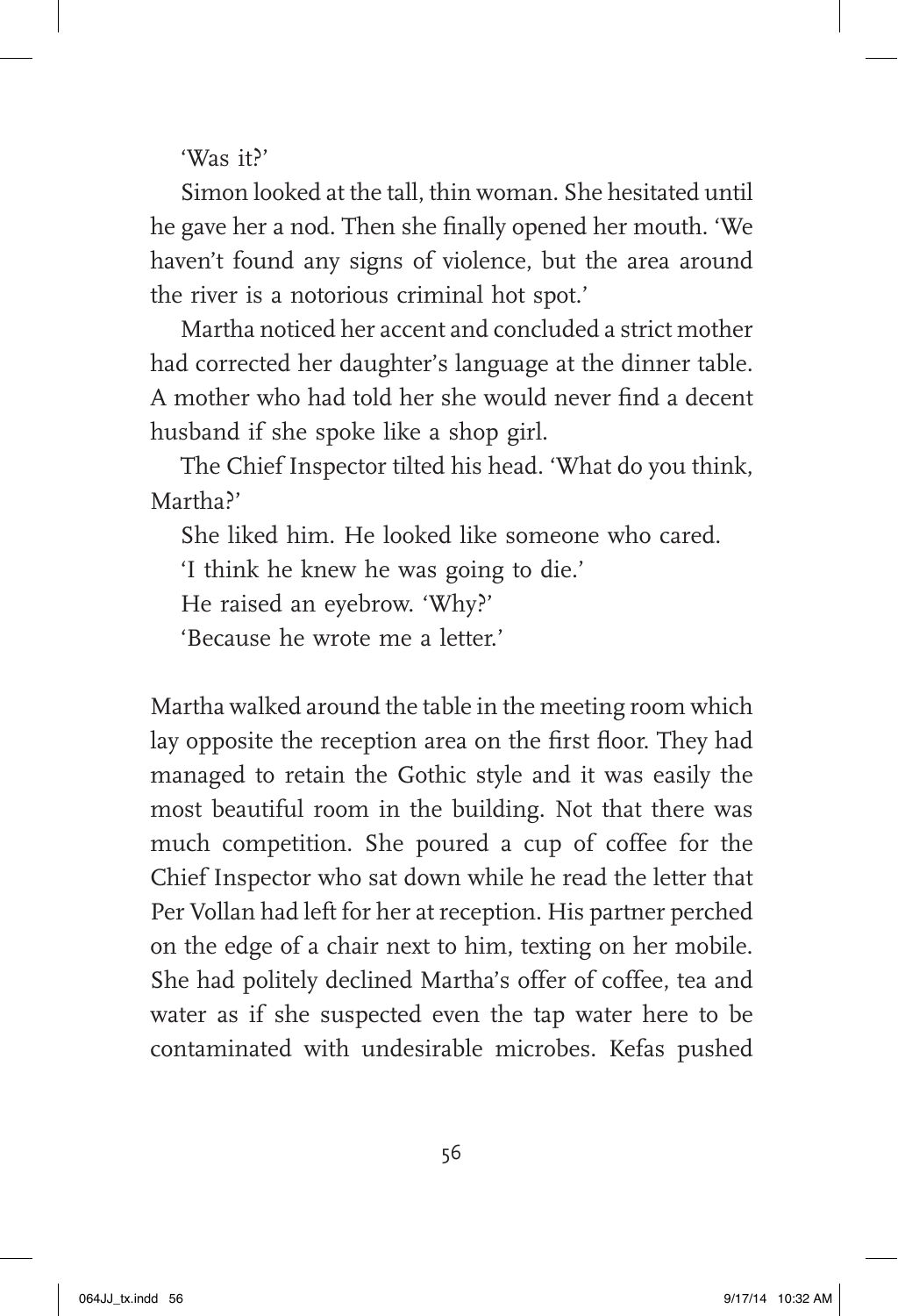the letter across to her. 'It says here he leaves everything he owns to the hostel.'

His colleague sent her text message and cleared her throat. The Chief Inspector turned to her. 'Yes, Adel?'

'You're not allowed to say a hostel any more; it's called a residential centre.'

Kefas looked genuinely surprised. 'Why?'

'Because we have social workers and a sickbay here,' Martha explained. 'That makes it more than just a hostel. Of course the real reason is that the word "hostel" now has unfortunate connotations. Drinking, brawling and squalid living conditions. So they slap some paint on the rust by renaming it.'

'But even so . . .' the Chief Inspector said. 'Was Vollan really going to leave everything he owned to this place?'

Martha shrugged. 'I doubt he had much to leave. Did you notice the date under his signature?'

'He wrote the letter yesterday. And you think he did that because he knew he was going to die? Are you saying he killed himself?'

Martha thought about it. 'I don't know.'

The tall, thin woman cleared her throat again. 'Marital breakdown is not, as far as I know, an uncommon reason for suicide in men over forty.'

Martha got the feeling that the quiet woman more than just knew it; she had the exact statistics at her fingertips.

'Did he seem depressed?' Simon asked.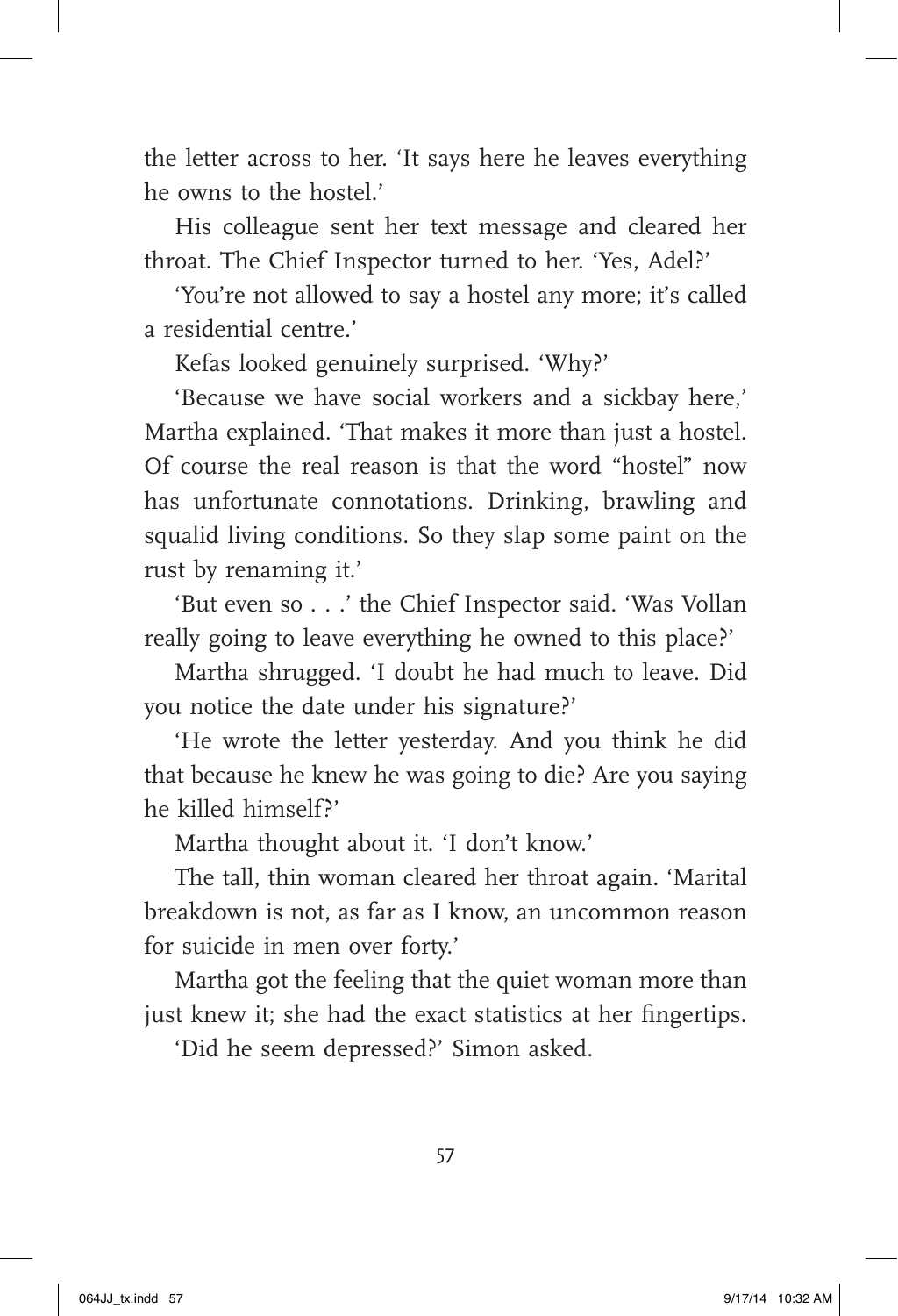'More low than depressed, I'd say.'

'It's not uncommon for a suicidal person to kill themselves as they come out of their depression,' the woman said and sounded as if she was reading from a book. The other two looked at her. 'The depression itself is often characterised by apathy and it takes a certain amount of initiative to commit suicide.' A beep indicated that she had received a text message.

Kefas turned to Martha. 'A middle-aged man is thrown out by his wife and writes something that could be seen as a farewell note to you. So why isn't it suicide?'

'I didn't say that it wasn't.'

 $(B_{11}+2)$ 

'He seemed scared.'

'Scared of what?'

Martha shrugged. She wondered if she was creating unnecessary trouble for herself.

'Per was a man with a dark side. He was very open about it. He said he became a chaplain because he needed forgiveness more than most.'

'You're saying he had done things not everyone would forgive him for?'

'Things that *no one* would forgive him for.'

'I see. Are we talking about the type of sins where the clergy seems to be over-represented?'

Martha didn't reply.

'Is that why his wife threw him out?'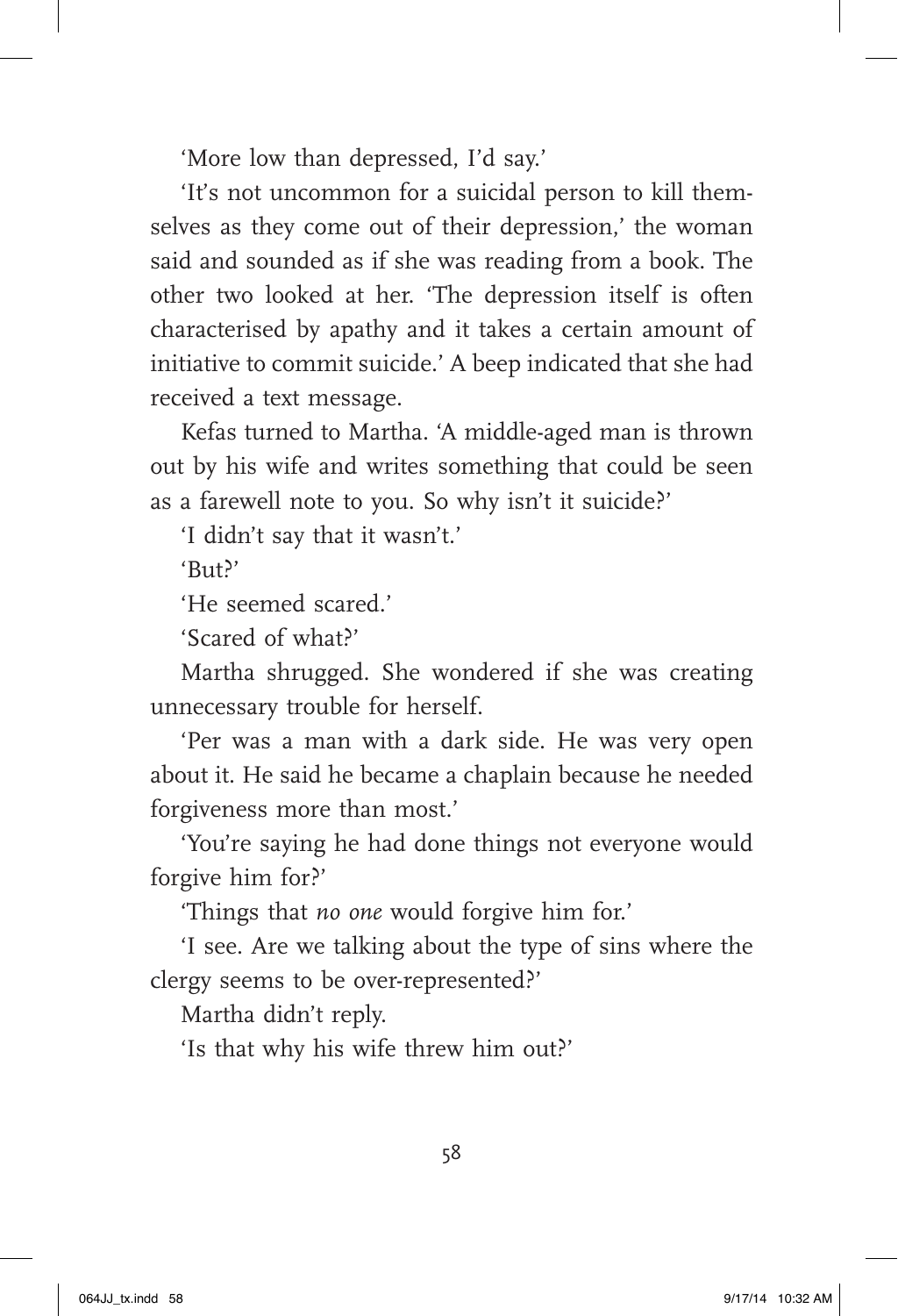Martha hesitated. This man was sharper than the other police officers she had met. But could she trust him?

'In my job you learn the art of forgiving the unforgivable, Chief Inspector. Of course it's possible that Per ultimately couldn't forgive himself and that's why he chose this way out. But it's also possible that—'

'—someone, let's say the father of a child who had been abused, wanted to avoid pressing charges that would also stigmatise the victim. And, besides, the someone couldn't be sure that Per Vollan would be punished and, in any case, whatever sentence he got wouldn't be enough. So the someone decided to be judge, jury and executioner.'

Martha nodded. 'It's only human if someone hurts your child, I guess. Haven't you ever come across cases in your work where the law is inadequate?'

Simon Kefas shook his head. 'If police officers gave in to that kind of temptation, the law would be pointless. And I actually believe in the rule of law. Justice must be blind. Do you suspect anyone in particular?'

'No.'

'Drug debt?' Kari Adel asked.

Martha shook her head. 'I would have known if he was using.'

'I'm asking because I've just texted an officer from the Drug Squad about Per Vollan. And he replied . . .' She took her mobile out of her tight jacket pocket and there was a clunk when a marble came out with it, hit the floor and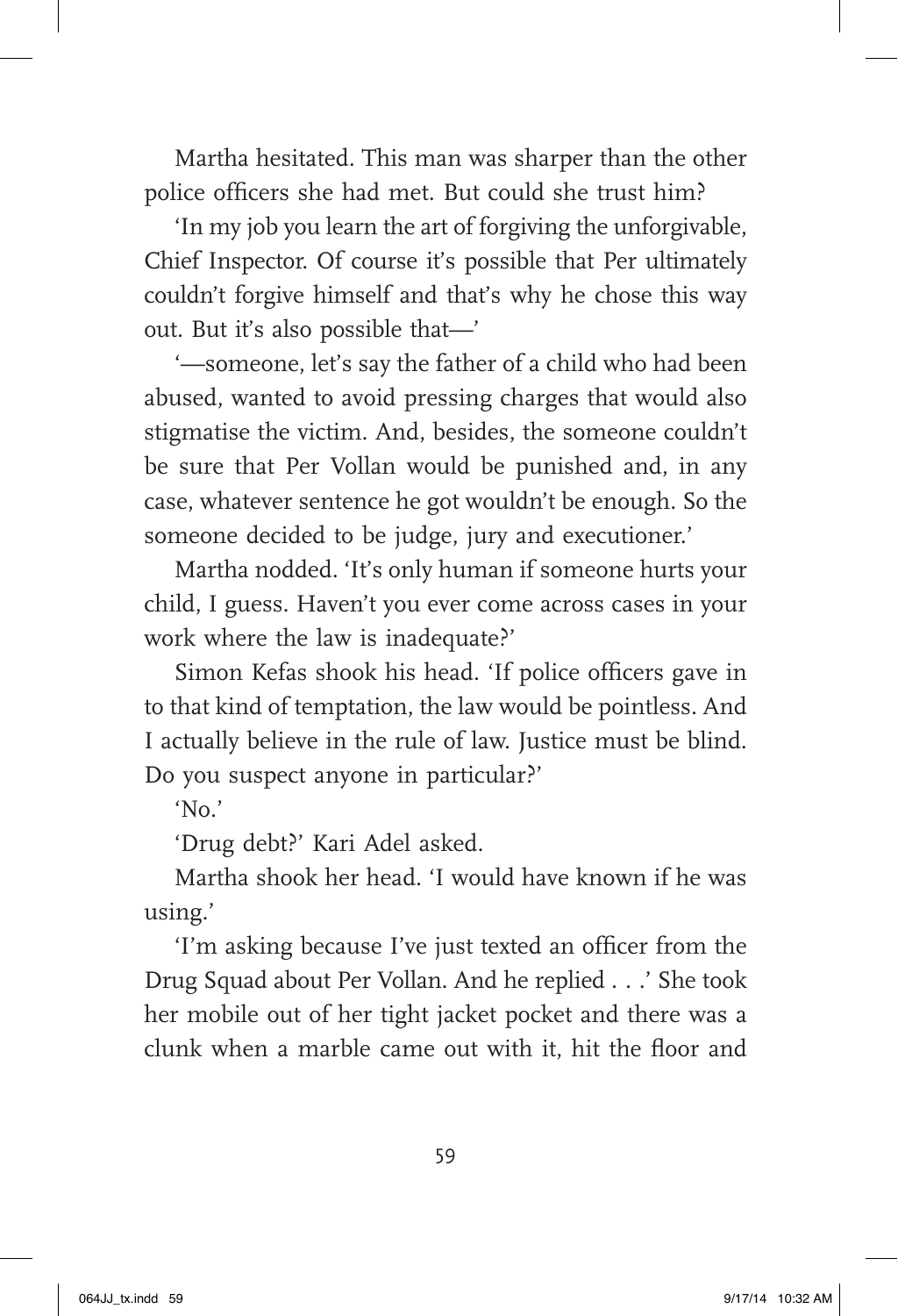started rolling eastwards. '*Seen him talking to one of Nestor's dealers sometimes*,' she read out loud while she rose and started looking for the marble. '*Seen him buy a wrap, but not pay*.' Kari Adel put the phone back in her pocket and caught the marble before it reached the wall.

'And what do you make of that?' Simon asked.

'That this building slopes towards Alexander Kiellands Plass. Probably more blue clay and less granite on that side.'

Martha chuckled.

The tall, thin woman smiled briefly. 'And that Vollan owed money to someone. A wrap of heroin costs three hundred kroner. And that's not even a full wrap, that's just 0.2 gram. Two bags a day—'

'Not so fast,' Simon interrupted her. 'Junkies don't get credit, do they?'

'Not usually, no. Perhaps he was doing favours for someone and was paid in heroin.'

Martha threw up her hands. 'He wasn't using, I keep telling you! Half my job is knowing if people are clean, OK?'

'You're right, of course, Miss Lian,' Simon said, rubbing his chin. 'Perhaps the heroin wasn't for him.' He got up. 'Anyway, we'll have to wait and see what the medical examiner says.'

'Good idea of yours to text the Drug Squad,' Simon said as he drove them down Uelandsgate towards the city centre.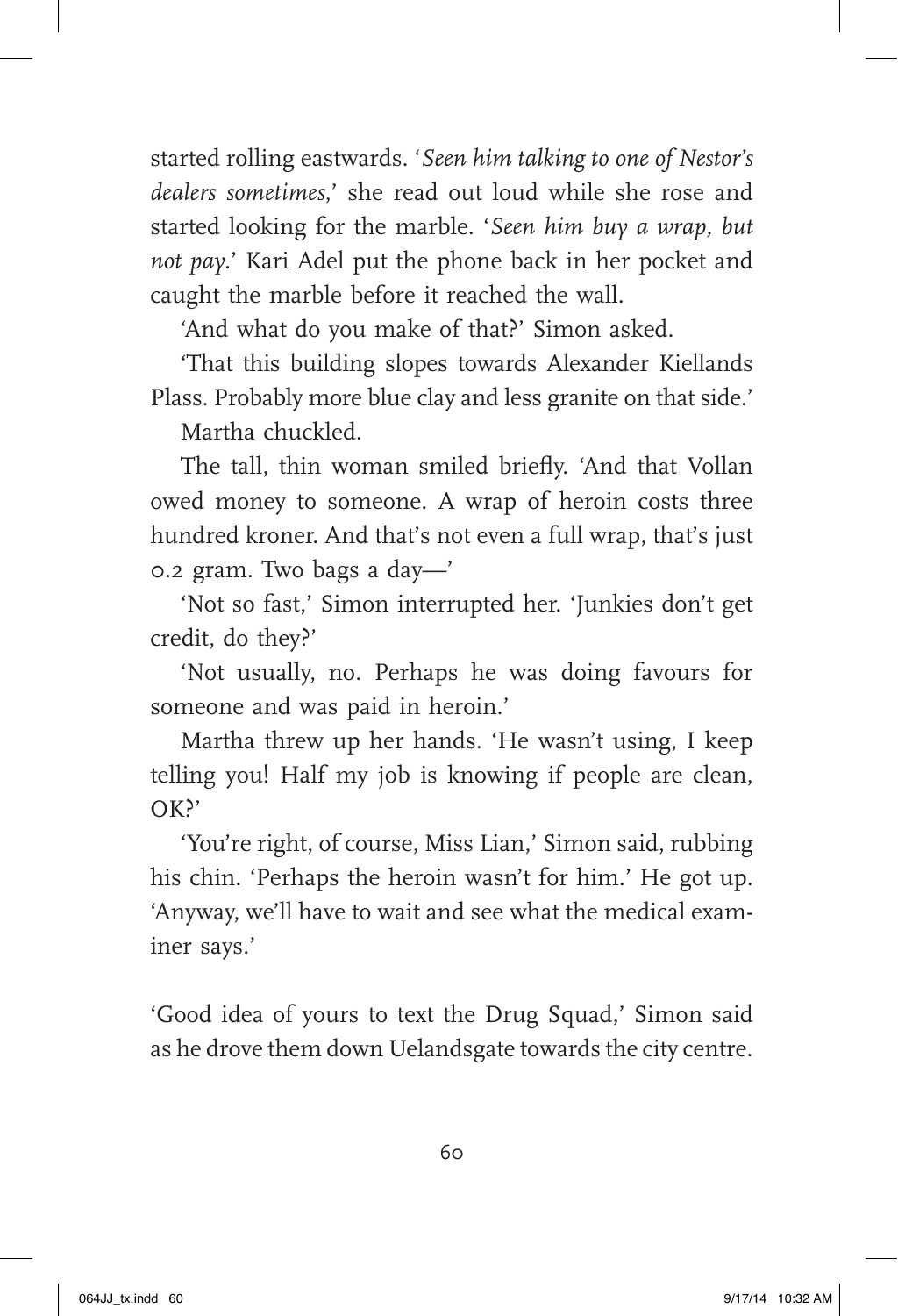'Thank you,' Kari said.

'Nice girl, that Martha Lian. Have you come across her before?'

'No, but I wouldn't have kicked her out of bed if I had.' 'What?'

'Sorry, bad joke. You meant if I knew her from my time with the Drug Squad. I do. She's lovely and I've always wondered why she works at the Ila Centre.'

'Because she's pretty?'

'It's a well-known fact that good looks improve the career prospects of people with only average intelligence and ability. Working at the Ila Centre isn't a springboard for anything as far as I can see.'

'Perhaps she thinks it's a worthwhile job.'

'Worthwhile? Have you any idea what they pay—'

'Worth doing. Police work doesn't pay very well, either.' 'True.'

'But it's a good place to start your career if you combine it with a law degree,' Simon said. 'When will you finish the second level?'

Again he detected a hint of reddening on Kari's neck and knew he had touched a nerve.

'Right,' Simon said. 'Nice to have the use of your services. I expect you'll be my boss soon. Or you'll get a job in the private sector where salaries are on average one and a half times more for people with skills like ours.'

61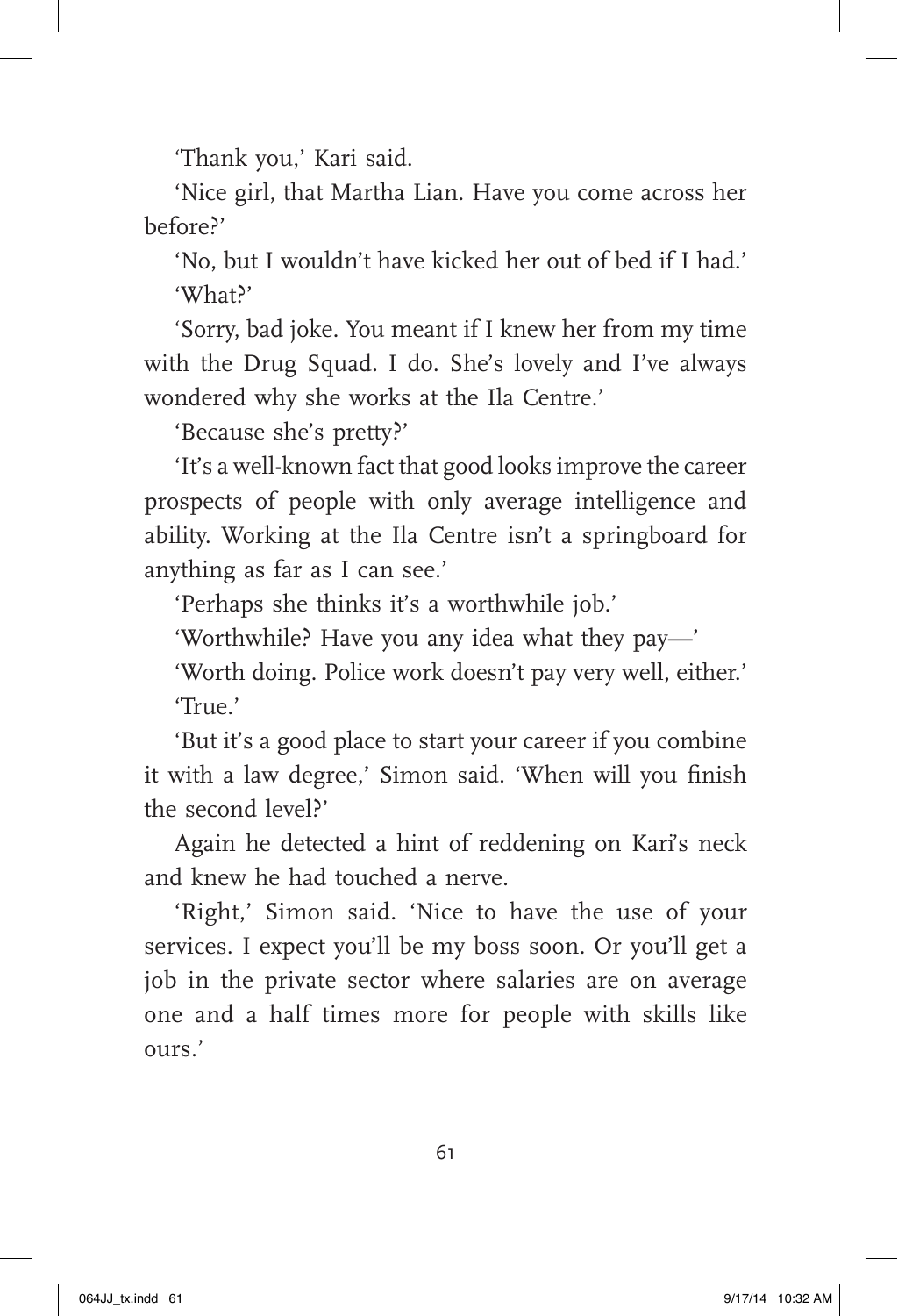'Perhaps,' Kari said. 'But I don't think I'll ever be your boss. You're due to retire next March.'

Simon didn't know whether to laugh or cry. He turned left at Grønlandsleiret, towards Police HQ.

'One and a half times your salary would come in very handy if you're doing up a property. Flat or house?'

'House,' Kari said. 'We plan on having two children and we need more room. Given the cost per square metre in central Oslo, you have to buy a place that needs doing up unless you inherit money. Both mine and Sam's parents are alive and well; and besides, Sam and I agree that subsidy corrupts.'

'Corrupts? Really?'

'Yes.'

Simon looked at the Pakistani shop owners who had left their overheated shops and come out into the street where they chatted, smoked cigarettes and watched the traffic.

'Aren't you curious how I knew that you're househunting?'

'The marble,' Kari said. 'Adults with no children only have one of those in their pocket if they're viewing old houses or flats and want to check if the floors are sloping due to subsidence so badly they'll have to be taken up.'

She really was clever.

'Just bear this in mind,' Simon said. 'If a house has been standing for 120 years, the floors should be a little crooked.'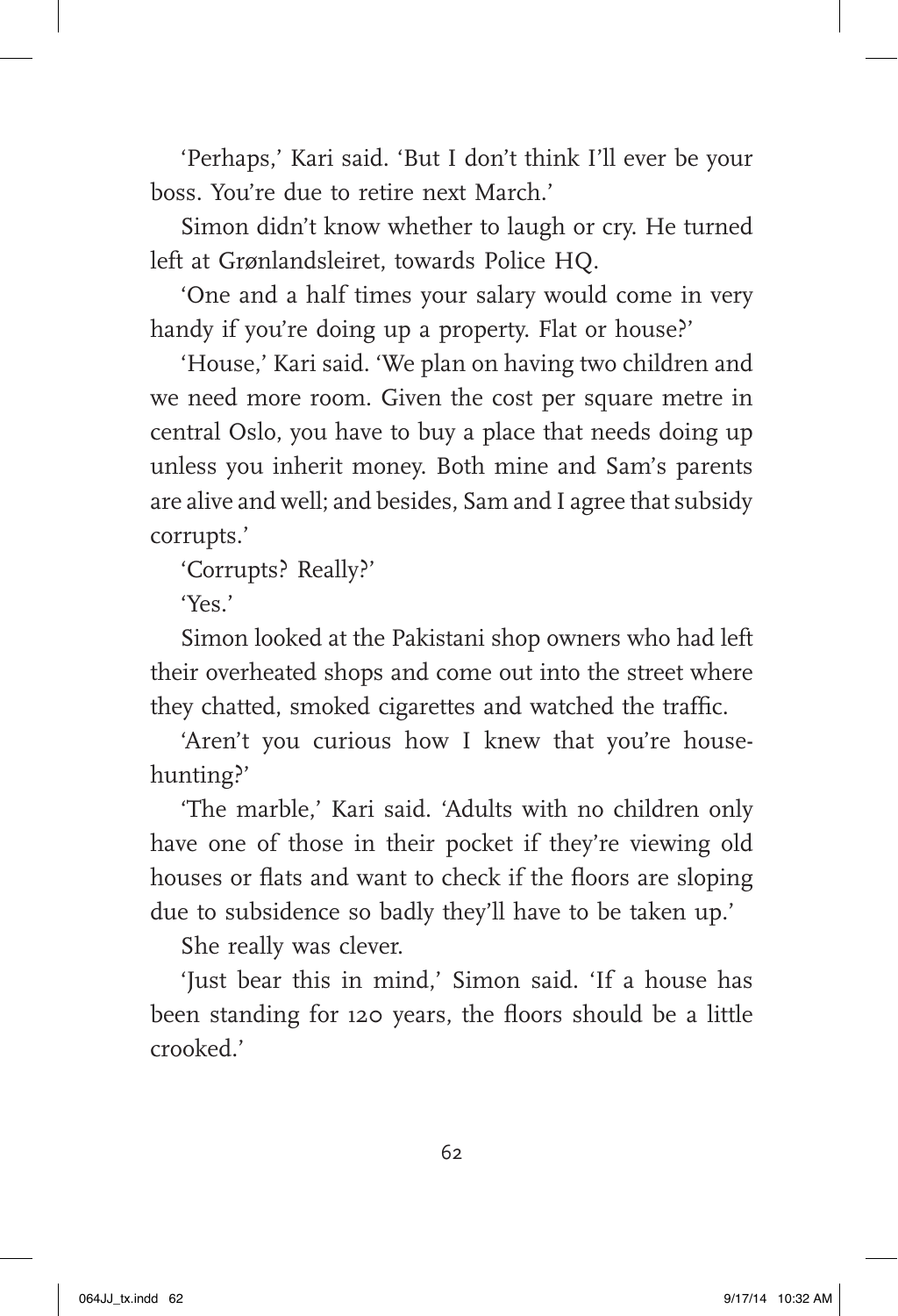'Perhaps so,' Kari said, leaning forward to look at the spire of Grønland Church. 'But I like it when the floors are level.'

Simon started to laugh. He might grow to like this girl. He liked the floors level, too.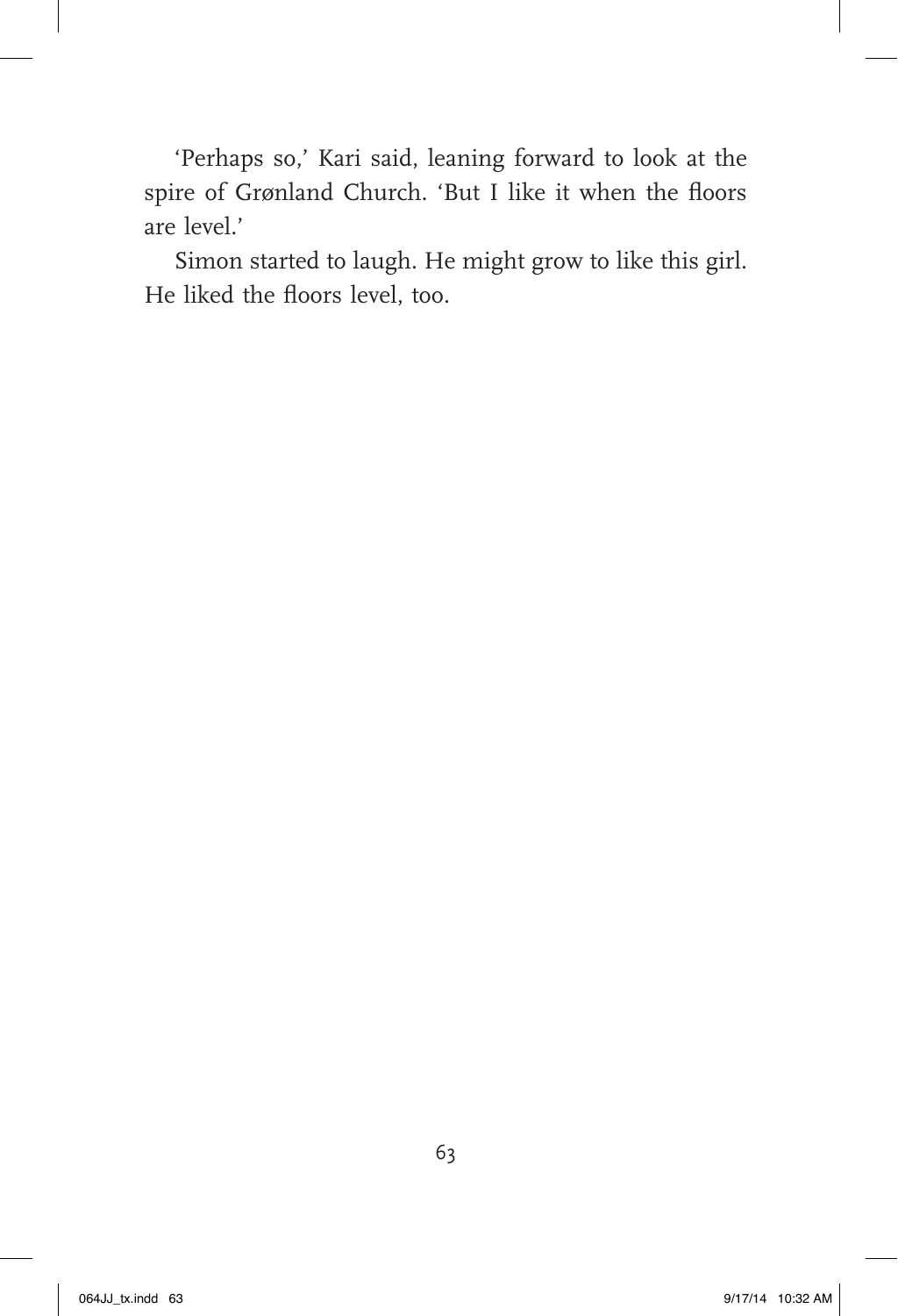# 7

'i knew your father,' Johannes Halden said.

It was raining outside. It had been a warm, sunny day; the clouds had built up on the horizon and the light summer drizzle fell across the city. Johannes remembered what it felt like before he was banged up. How the little drops of rain warmed up the moment they hit your sunkissed skin. How it made the smell of dust rise from the tarmac. The scent of flowers, grass and leaves would make him wild, dizzy and frisky. Ah, to be young again.

'I was his confidential informant,' Johannes said.

Sonny sat in darkness close to the wall and it was impossible to see his face. Johannes didn't have very much time; the cells would soon be locked up for the night. He took a deep breath. Here it came. The sentence he needed to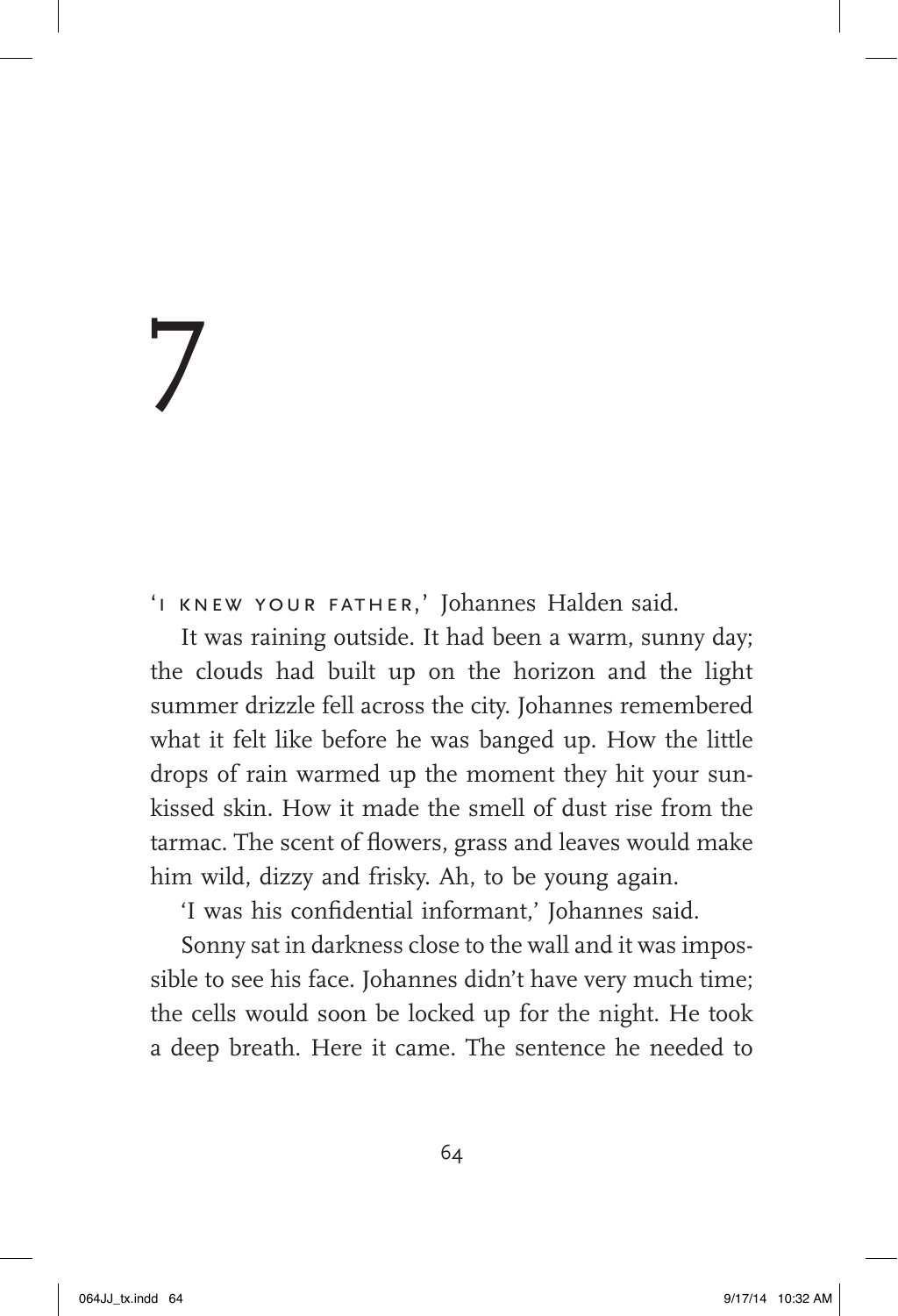say, but dreaded the consequences. Uttering the words that had sat in his chest for so long he was afraid that they had taken root.

'It's not true that he shot himself, Sonny.'

There. He had finally told him.

Silence.

'You're not asleep, are you, Sonny?'

Johannes could see the body shift in the shadow.

'I know what it must have been like for you and your mother. Finding your father dead. Reading the note where he claimed he was the mole in the police who had helped drug dealers and traffickers. That he had told them about raids, evidence, suspects . . .'

He saw the white in a pair of blinking eyes.

'But it was the other way round, Sonny. Your father suspected who the mole was. I overheard Nestor talk on the phone to his boss about how they had to get rid of a policeman called Lofthus before he ruined everything for them. I told your father about that conversation, that he was in danger, that the police had to move quickly. But your father said that he couldn't involve other people, that he had to go it alone because he knew there were other police officers in hock to Nestor. So he got me to swear to keep my mouth shut and never breathe a word of it to a living soul. And I've kept that promise right up until now.'

Had Sonny understood? Possibly not, but the most important thing wasn't that Sonny had listened or the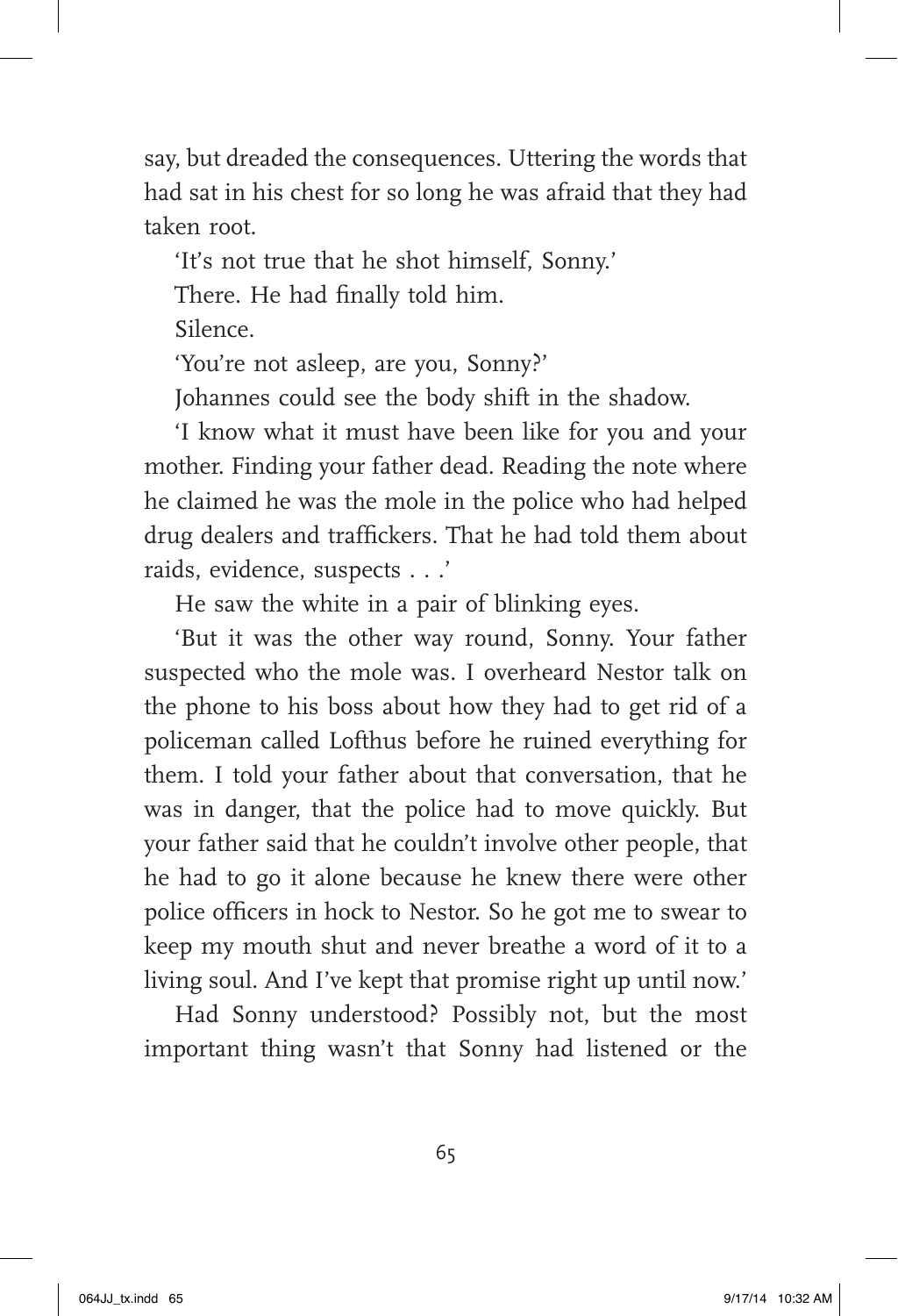consequences, but that Johannes had got it off his chest. Finally told him. Delivered the message to its rightful owner.

'Your father was alone that weekend; you and your mother were at a wrestling competition out of town. He knew they were coming for him so he barricaded himself inside that yellow house of yours up in Berg.'

Johannes thought he could feel something in the darkness. A change in pulse and breathing.

'Even so, Nestor and his people still managed to get in. They didn't want the fallout that would come from shooting a police officer so they forced your father to write that suicide note.' Johannes swallowed. 'In return for a promise to spare you and your mother. Afterwards they shot him point-blank with his own gun.'

Johannes closed his eyes. It was very quiet and yet it felt as if someone was shouting into his ear. And there was a tightness in his chest and throat that he hadn't felt for many, many years. Dear God, when did he last cry? When his daughter was born? But he couldn't stop now; he had to finish what he had started.

'I guess you're wondering how Nestor got into the house?'

Johannes held his breath. It sounded as if the boy had also stopped breathing; all he could hear was the roar of blood in his ears.

'Someone had seen me talk to your father, and Nestor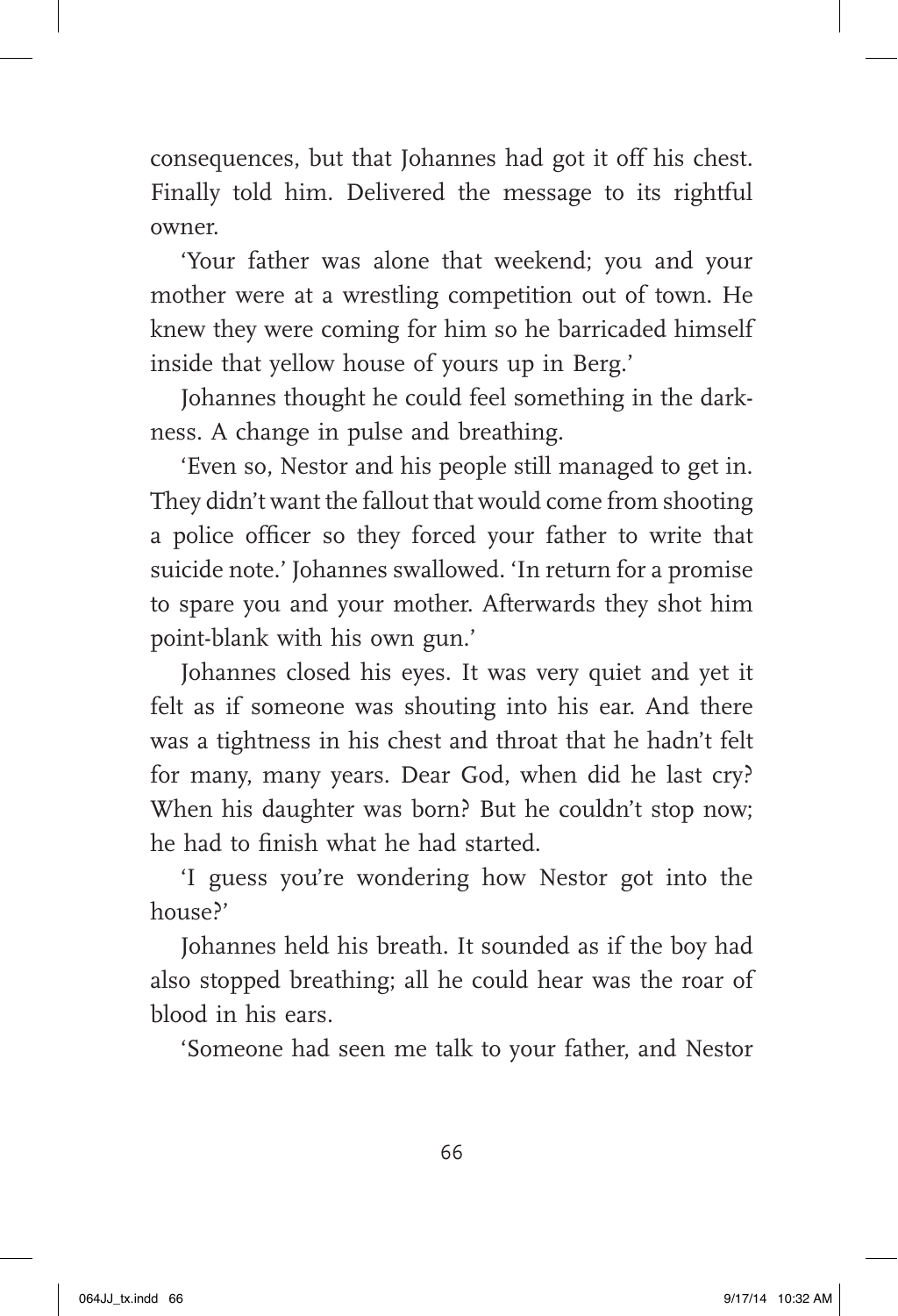thought the police had been a little too lucky with the trucks they had stopped recently. I denied that it was me, said that I knew your father a bit and that he was trying to get information from me. So Nestor said that if your father believed I might become his confidential informant, I would be able to walk up to the front door and make him open it. That way I could prove where my loyalties lay, he said . . .'

Johannes could hear that the other had started breathing again. Quickly. Hard.

'Your father opened the door. Because you trust your informant, don't you?'

He sensed movement, but he didn't hear or see anything before the punch hit him. And while he lay on the floor tasting the metallic blood, feeling the tooth glide down his throat, hearing the boy scream and scream, the cell door opening, the officers' shouting and then the boy being restrained and handcuffed, he thought about the astonishing physical speed, accuracy and force in the blow from this junkie. And about forgiveness. The forgiveness which he hadn't got. And about time. About the passing seconds. About the approaching night.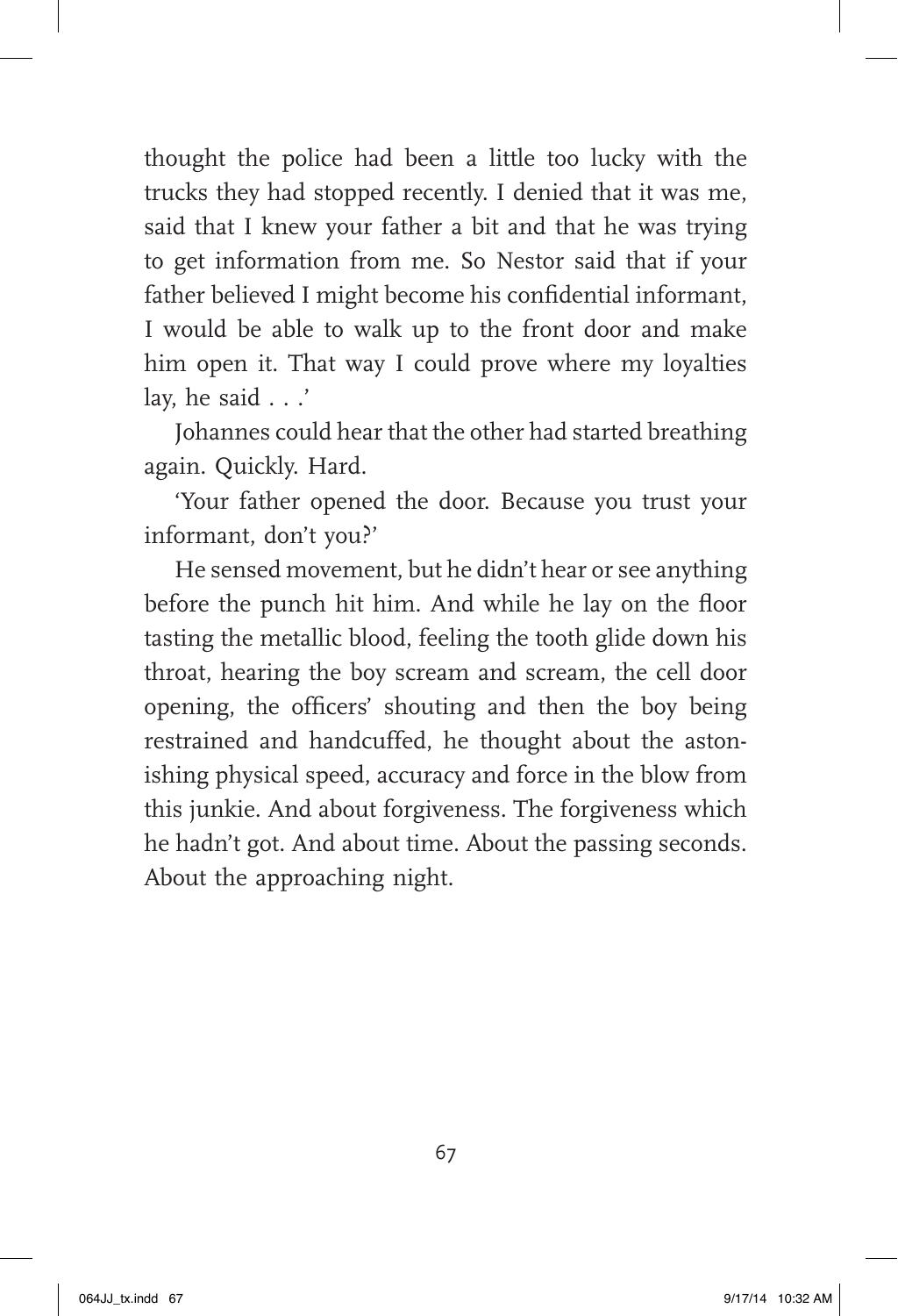The post-mortem report mentioned injuries consistent with a fall from a certain height, something which could fit with the broken neck which was the actual cause of death.

'We're here because we've walked up and down Aker River and this is the only place where the bridge is high enough and the water shallow enough for him to hit the rocks that hard. Besides, it's the nearest bridge to the hostel<sup>'</sup>

'Residential centre,' Kari corrected him.

'Would you try to kill yourself here?'

 $'$ No.'

'I mean if you were going to kill yourself.'

Kari stopped shuffling her feet. Looked over the railing. 'I suppose I would have chosen somewhere higher. Too great a risk of surviving. Too big a risk of ending up in a wheelchair . . .'

'But you wouldn't push someone off this bridge, either, if you were trying to kill them, would you?'

'No, maybe not,' she yawned.

'So we're looking for someone who broke Per Vollan's neck and then threw him into the river from here.'

'That's what you call a theory, I suppose.'

'No, that's what *we* call a theory. That dinner . . .' 'Yes?'

'Ring your other half and say it's off.'

'Oh?'